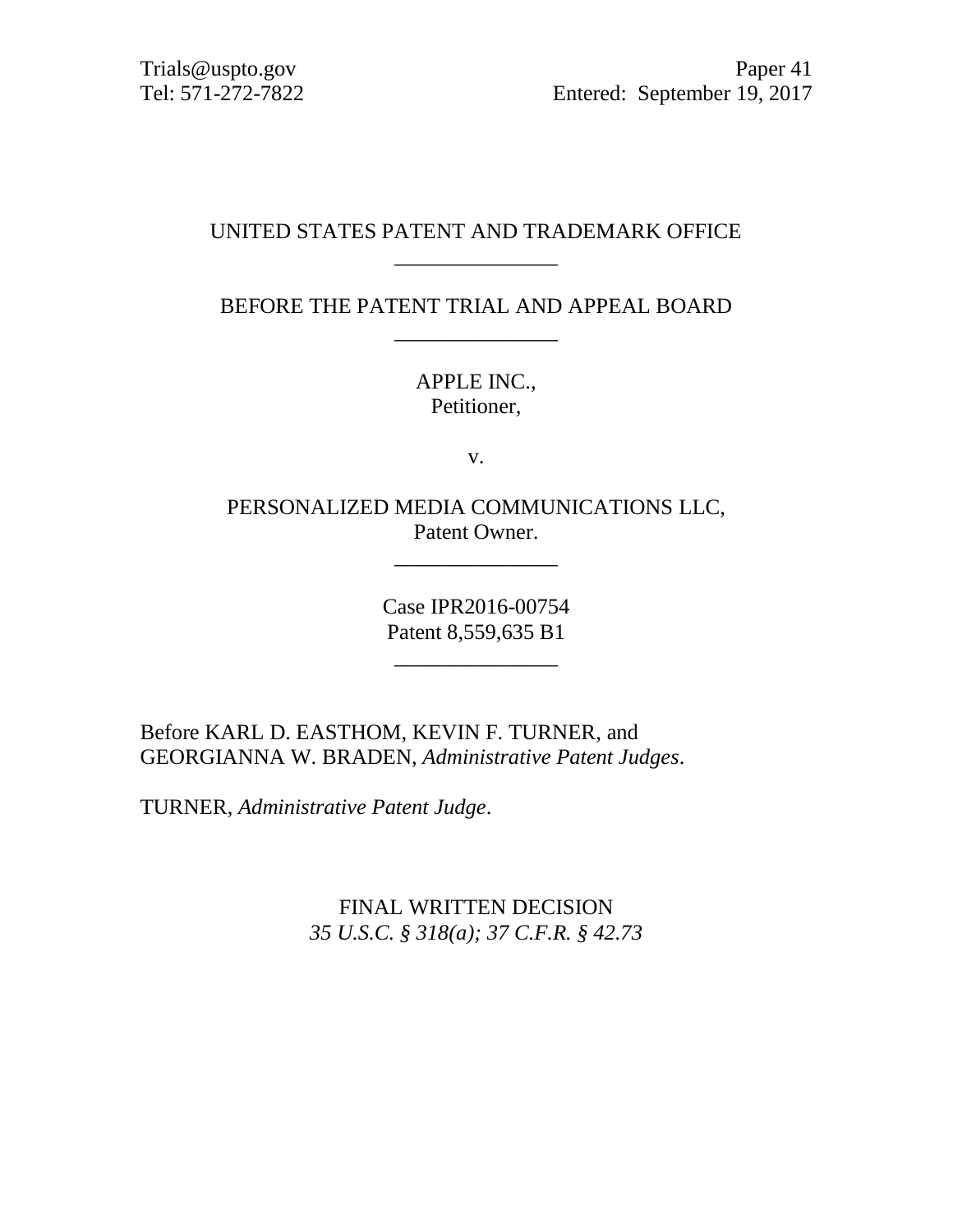### I. INTRODUCTION

We have jurisdiction to hear this *inter partes* review under 35 U.S.C. § 6(b), and this Final Written Decision is issued pursuant to 35 U.S.C. § 318(a) and 37 C.F.R. § 42.73. For the reasons that follow, we determine that Petitioner has shown by a preponderance of the evidence that claims 4, 7, 13, 21, and 28–30 ("instituted claims") of U.S. Patent No. 8,559,635 B1 (Ex. 1003, "the '635 Patent") are unpatentable. We also determine that Patent Owner has not met its burden on its Motion to Amend regarding entry of the proposed substitute claims, and thus, we deny the Motion to Amend.

### *A. Procedural History*

 $\overline{a}$ 

Apple Inc. ("Petitioner") filed a petition to institute an *inter partes* review of claims 1–4, 7, 13, 18, 20, 21, 28–30, 32 and 33 of the'635 Patent. Paper 1 ("Pet."). Personalized Media Communications LLC ("Patent Owner") filed a preliminary response. Paper 7 ("Prelim. Resp."). Pursuant to 35 U.S.C. § 314(a), we instituted an *inter partes* review on four grounds: (1) Claims 1, 2, 7, 21, and 29 under 35 U.S.C. § 102 as anticipated by Guillou,<sup>1</sup> (2) Claims 4, 13, 28, and 30 under 35 U.S.C. § 103(a) as unpatentable in view of Guillou, (3) Claims 21 and 28–30 under 35 U.S.C. § 103(a) as unpatentable in view of Aminetzah,<sup>2</sup> and (4) Claims 1, 2, and 4 under 35 U.S.C. § 103(a) as unpatentable in view of Aminetzah and Bitzer.<sup>3</sup> *See* Paper 8 ("Dec. to Inst."), 42.

<sup>&</sup>lt;sup>1</sup> US Patent No. 4,337,483, filed Jan. 31, 1980 (Ex. 1006) ("Guillou").

<sup>2</sup> US Patent No. 4,388,643, filed Apr. 6, 1981 (Ex. 1008) ("Aminetzah").

<sup>3</sup> US Patent No. 3,743,767, issued July 3, 1973 (Ex. 1009) ("Bitzer").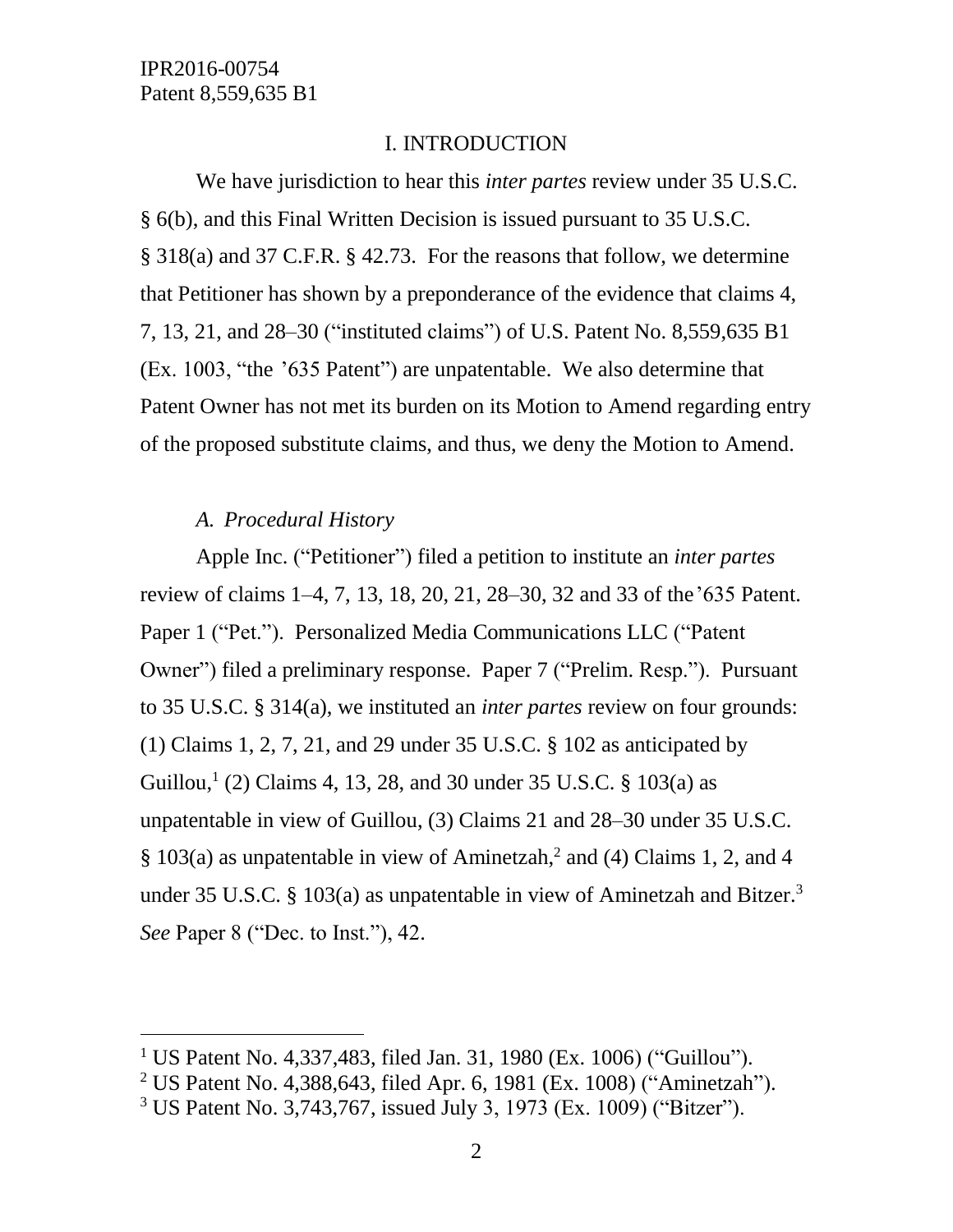After institution of trial, Patent Owner then filed a Patent Owner Response (Paper 15, "PO Resp."), to which Petitioner filed a Reply (Paper 23, "Reply").

In addition, Patent Owner also filed a Contingent Motion to Amend (Paper 15), to which Petitioner filed an Opposition (Paper 24). Patent Owner then filed a Reply to Petitioner's Opposition to the Contingent Motion. Paper 27.

An oral argument was held on June 6, 2017. A transcript of the oral argument is included in the record. Paper 40 ("Tr.").

### *B. Additional Proceedings*

Petitioner informs us that the '635 Patent is the subject of a lawsuit: *Personalized Media Communications, LLC v. Amazon.com, Inc.*, No. 2:15 cv-1366-JRG–RSP (E.D. Tex. filed July 30, 2015). Pet. 59. We note that Petitioner filed a second petition challenging the '635 Patent, for which we granted partial institution on February 16, 2017. *Apple, Inc. v. Personalized Media Comm. LLC*, IPR2016-01520, slip op. at 58 (PTAB Feb. 16, 2017) (Paper 7). Petitioner also lists a number of related patents involved in district court cases and other related patents involved in *inter partes* reviews. Pet. 59.

### *C. The '635 Patent*

The '635 Patent is titled "Signal Processing Apparatus and Methods" and generally relates to a unified system of programming communication. Ex. 1003, Abstr. The challenged claims relate to methods of controlling the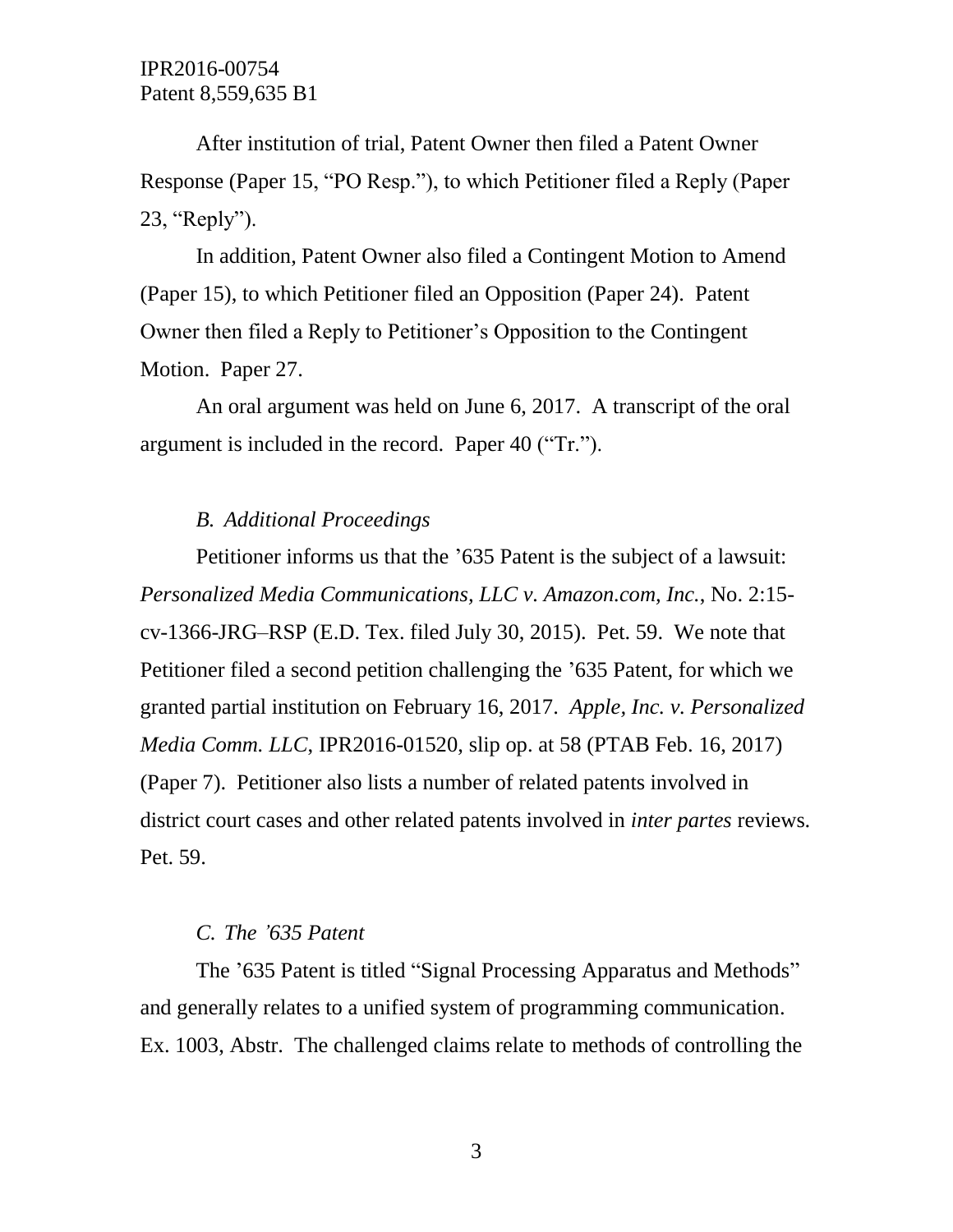decryption of programming at a subscriber station or a receiver station.

Claim 21 is reproduced below:

21. A method for decryptor activation in a network comprising:

receiving a transmission comprising encrypted materials;

decrypting under first processor control a first portion of said encrypted materials in said transmission;

inputting said first portion of said encrypted materials to a decryptor;

decrypting under second processor control a second portion of said encrypted materials based on said step of decrypting said first portion of said encrypted materials.

*Id*. at 288:61–289:3.

The '635 Patent describes access control to transmitted content at a receiver station. Ex. 1003, Abstr. Figure 4 of the '635 Patent, reproduced below, illustrates a receiver station:

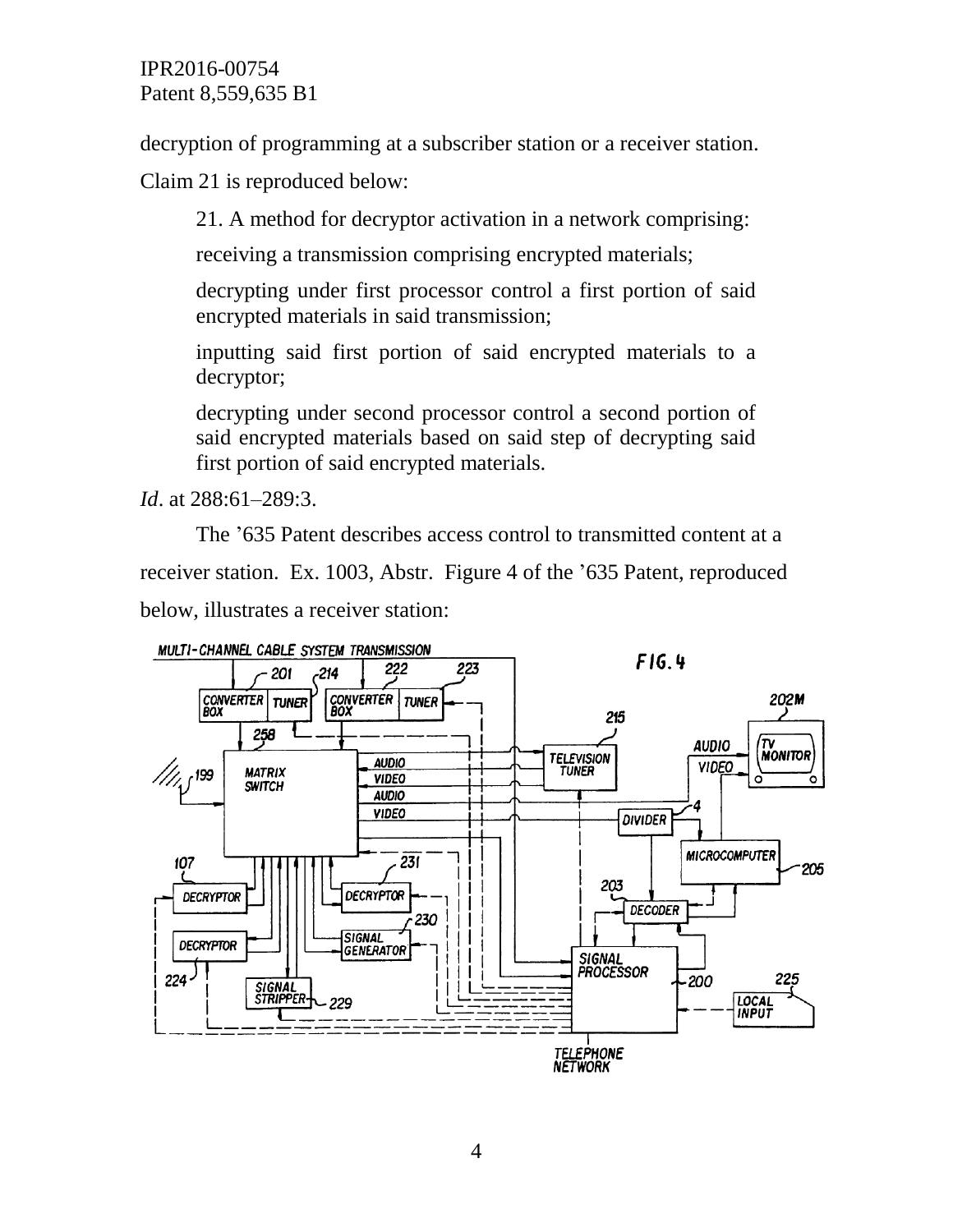As shown above in Figure 4, the '635 Patent discloses a receiver station having signal processor 200 to control tuners 214, 215, and 223, the switching of matrix switch 258, and decrypting by decryptors 107, 224, and 230. *Id*. at 148:30–35. In one example described in the Specification, the "Wall Street Week" program is transmitted to the receiver station by a cable television head end. *Id*. at 149:23–26. Prior to transmission, the cable head end "encrypts the digital audio information of said transmission, in a fashion well known in the art, using particular cipher algorithm C and cipher key Ca, then transmits the information of said program on cable channel 13." *Id*. at 149:26–30. Furthermore, a SPAM message consisting of an "01" header, local-cable-enabling-message (#7), is transmitted with instructions that enable the "Wall Street Week" programming. *Id*. at 150:24–33. Executing the instructions causes controller 20 to receive the cable channel transmission, select the information of a cipher key Ca from among the information portion, and transfer the cipher key to decryptor 107. *Id*. at 152:10–16, 44–48. Once the cipher key is received by decryptor 107, decryptor 107 then decrypts "using said key information and selected decryption cipher algorithm C, and output[s] [the] decrypted information of the audio portion of the 'Wall Street Week' program transmission." *Id*. at 152:48–51.

Subsequently, a second SPAM message that consists of an "01" header provides "1<sup>st</sup>-stage-enable-WSW-program" instructions as the information segment information. *Id*. at  $153:38-43$ . Executing the " $1<sup>st</sup>$ stage-enable-WSW-program" instructions causes controller 20 to affect a first stage of decrypting the video information of the "Wall Street Week" program transmission. *Id*. at 153:66–154:2. Controller 20 selects the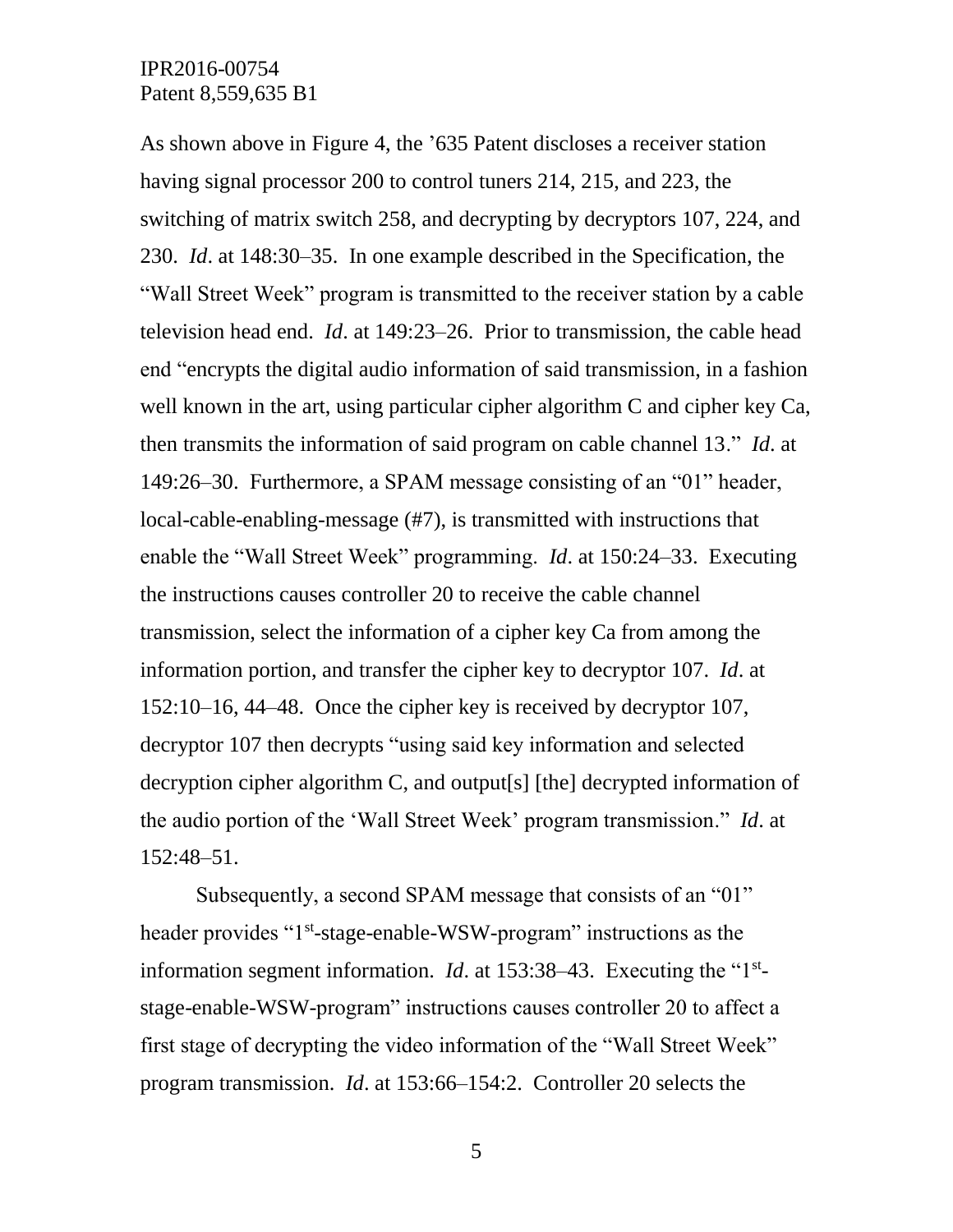decryption cipher key Ba and transfers it to selected decryptor 224. *Id*. at 154:28–30. Controller 20 causes decryptor 224 to commence decrypting the received information using decryption cipher key Ba and decryption cipher algorithm B. *Id*. at 154:28–33.

A third SPAM message provides "2<sup>nd</sup>-WSW-program enablingmessage" instructions, causing the controller to affect a second stage of decrypting the digital video information of "Wall Street Week." *Id*. at 156:62–157:5. The second stage of decrypting the video information of the "Wall Street Week" program transmission is completed using the decryption cipher key Aa. *Id*. at 158:22–29. Finally, controller 20 causes the receiver station to commence the transfer of the decrypted television information of the "Wall Street Week" program to microcomputer 205 and monitor 202M. *Id*. at 159:55–59.

#### II. ANALYSIS

### *A. Claim Construction*

Consistent with the statute and the legislative history of the Leahy-Smith America Invents Act,<sup>4</sup> the Board will interpret claims of an unexpired patent using the broadest reasonable construction in light of the Specification of the patent. 37 C.F.R. § 42.100(b); *Cuozzo Speed Techs., LLC v. Lee*, 136 S. Ct. 2131, 2144–46 (2016) (upholding the use of the broadest reasonable interpretation standard as the claim interpretation standard to be applied in *inter partes* reviews). Petitioner and Patent Owner dispute several claim terms that require construction.

 $\overline{a}$ 

<sup>4</sup> Pub. L. No. 112-29,125 Stat. 284 (2011).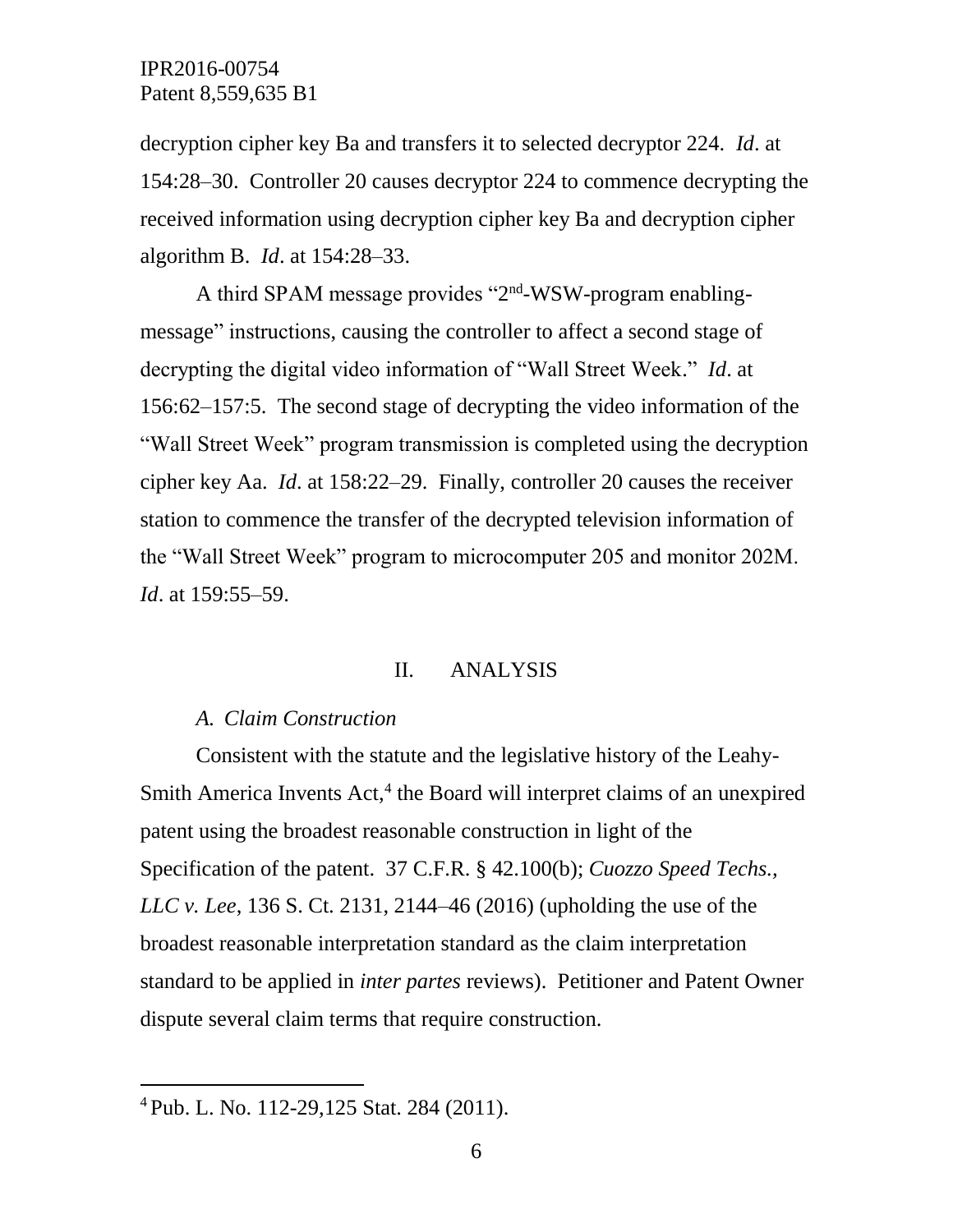## *1. "decrypt"*

Independent claims 2, 13, and 21 recite the phrase above. Citing passages from the '635 Patent, a related IPR decision, its Declarant, and a related District Court case, Petitioner contends that decryption and encryption are not limited to operations on digital information, but include descrambling and scrambling operations on analog information. *See* Pet. 3– 4 (citing Ex. 1001 ¶¶ 62–65; Ex. 1003, 160:52–55; Ex. 1011, 7–11; Ex. 1012, 2–5; Ex. 1013, 25–26; Ex. 1014, 2–4; Ex. 1017, 29).

Patent Owner, citing the '635 Patent, which claims priority to U.S. Patent No. 4,694,490 ("'490 patent"), related patent reexaminations, a District Court case, and other evidence, contends that in line with convention, the '635 Patent makes a distinction between encryption and scrambling, with the former limited to digital data and the latter limited to analog data. *See* PO Resp. 6–18 (citing Ex. 1003, 13:65–17, 16:40–45, 144:9–19, 148:11–16; 160:40–55; Ex. 1004, 3:56–60; 7:36–49, 8:35–44, 19:41–20:7, 19:57–20:2, 20:11–68; Ex. 1027, 4–5; Ex. 1035, 10–11; Ex. 1037, 10–11; Ex. 1039, 10; Ex. 2001 ¶¶46–71; Ex. 2003, 68–69; Ex. 2005, 53–54; Ex. 2006, 41; Ex. 2008, 70:12–23, 98:10–99:5, 135:2–8; Ex. 2009, 30; Ex. 2010, 2, n. 1; Ex. 2011 ¶¶ 16, 18–19; Ex. 2016, 1330, 1362; Ex. 2019, ¶¶ 48–53, 62–70; Ex. 2022 ¶¶ 92–94; Ex. 2023, 16–17; Ex. 2025, 16–17; Ex. 2031, 77).

The '635 Patent discloses that programming includes all manner of programming, including conventional analog television signals. "The term 'programming' refers to everything that is transmitted electronically to entertain, instruct or inform, including television, radio, broadcast print, and computer programming was well as combined medium programming."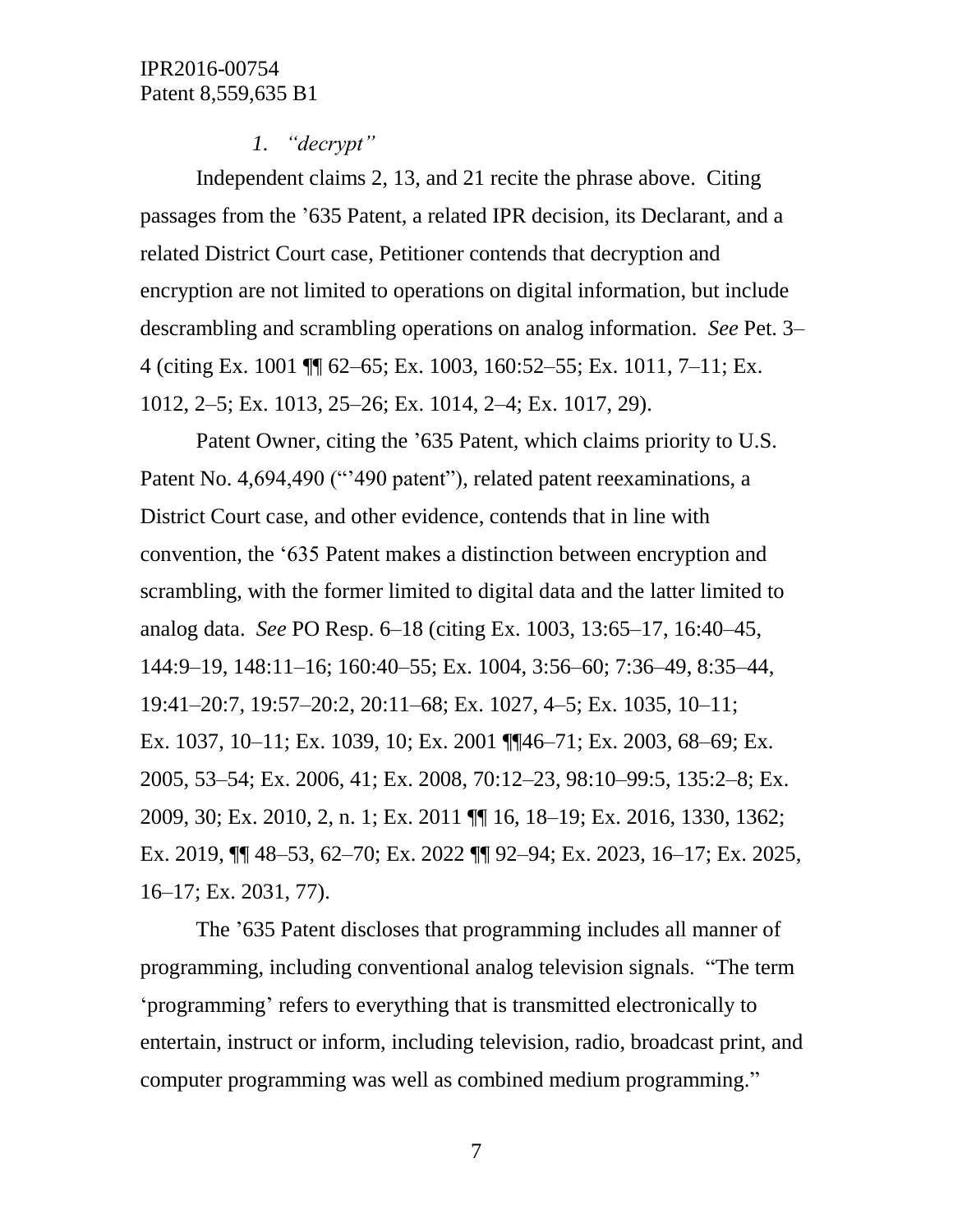Ex. 1003, 6:31–34. Similar to the challenged claims, and as the cited passages by Patent Owner show, the '490 patent and the '635 Patent describe decryptors as applying to *programming*. For example, "[a]s regards decoders and decryptors, many different systems exist, at present, that enable programming suppliers to restrict the use of transmitted programming to only duly authorized subscribers." Ex. 1003, 5:28–31. The '635 Patent also states that "[t]his prior art, too, is limited. It has no capacity for *decrypting combined media programming*." *Id.* at 5:38–39 (emphasis added). Similarly, the '490 patent discloses that "[t]he *signals that enable the decrypt[o]r/interrupter*, 101, to *decrypt* and/or transfer *program[m]ing* uninterrupted *may be embedded in the program[m]ing* or may be elsewhere." Ex. 1004, 13:17–20 (emphasis added).

These passages (and others) explicitly show that decrypting programming includes decrypting the programming itself (i.e., including analog signals) *and* the digital keys "embedded in the program[m]ing." *See id.* During the Oral Hearing, Patent Owner acknowledged that the '490 patent and the '635 Patent deal with protecting all types of programming (after arguing that the "Julia Child's" "The French Chef" television show example involves "decryption" of a digital recipe):

> JUDGE EASTHOM: I understand there are digital -- MR. KLINE: Right.

JUDGE EASTHOM: -- the recipe was digitally encrypted, I understand that. So my question is, wasn't the thrust of the whole patent to protect all manner of transmissions?

MR. KLINE: I certainly -- in a variety of ways, and it's very -- even -- you know, relative to the '87 specification, the '490 specification, it certainly is not as voluminous, but it is still quite thorough on its own, longer than most applications. *So it certainly describes a wide variety of transmissions and a*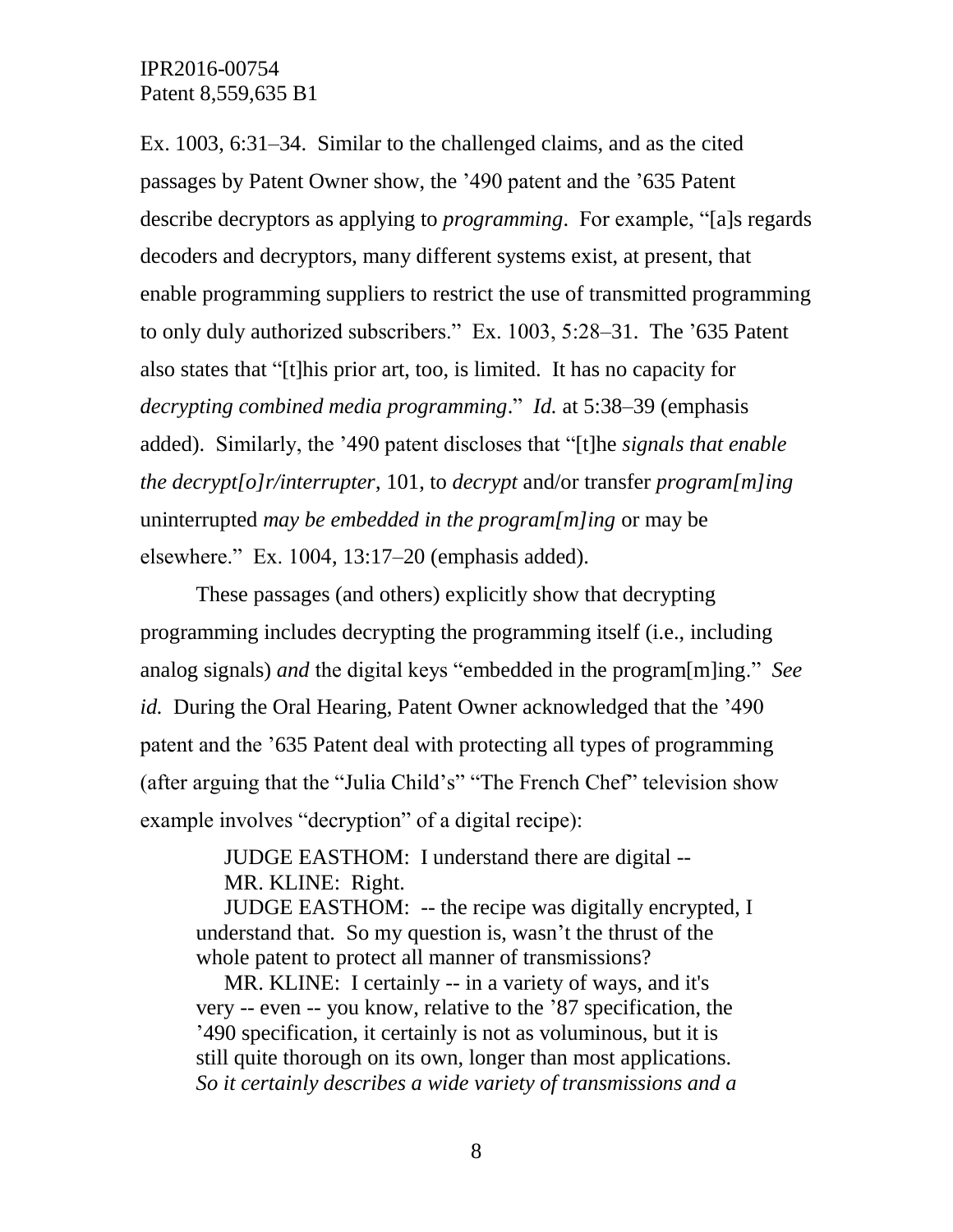*wide variety of programming*.

This will come up again quite a bit when we talk about priority, which is in the next IPR proceeding that we are going to move on to. *So the '490 specification certainly describes a variety of programming as a subject of its disclosure, absolutely*.

Tr. 39:5–18 (emphases added).

Patent Owner also argued "we don't even use the word 'scrambling' in the 1981 application." *Id.* at 38:1–2; *accord* PO Resp. 62 ("the 1981 specification is completely devoid of any discussion of scrambling/descrambling."). But, as the panel pointed out during the Oral Hearing, if the '490 patent does not mention scrambling (or descrambling) anywhere, and it protects analog programming, then decrypting and encrypting must mean the same thing as descrambling and scrambling, i.e., they apply to analog programming in the context of the '490 patent. *See id.* at 38:15–18 ("if you say you don't have anything about descrambling in there, then you must be talking about protecting [programs] with decrypting, which is the same thing as descrambling because [the programs include] analog.").

In other words, notwithstanding Patent Owner's evidence and arguments, the '490 patent and the '635 Patent describe encrypting and decrypting analog data, because both encompass decrypting general or conventional television programming, as also discussed above.

The '635 Patent states that "the invention is not to be unduly restricted" and lists "for example, the 'Wall Street Week' transmission may be of conventional analog television, and the *decrypt[o]rs, 107, 224, and 231, may be conventional descramblers*, well known in the art, that descramble analog television transmissions and are actuated by receiving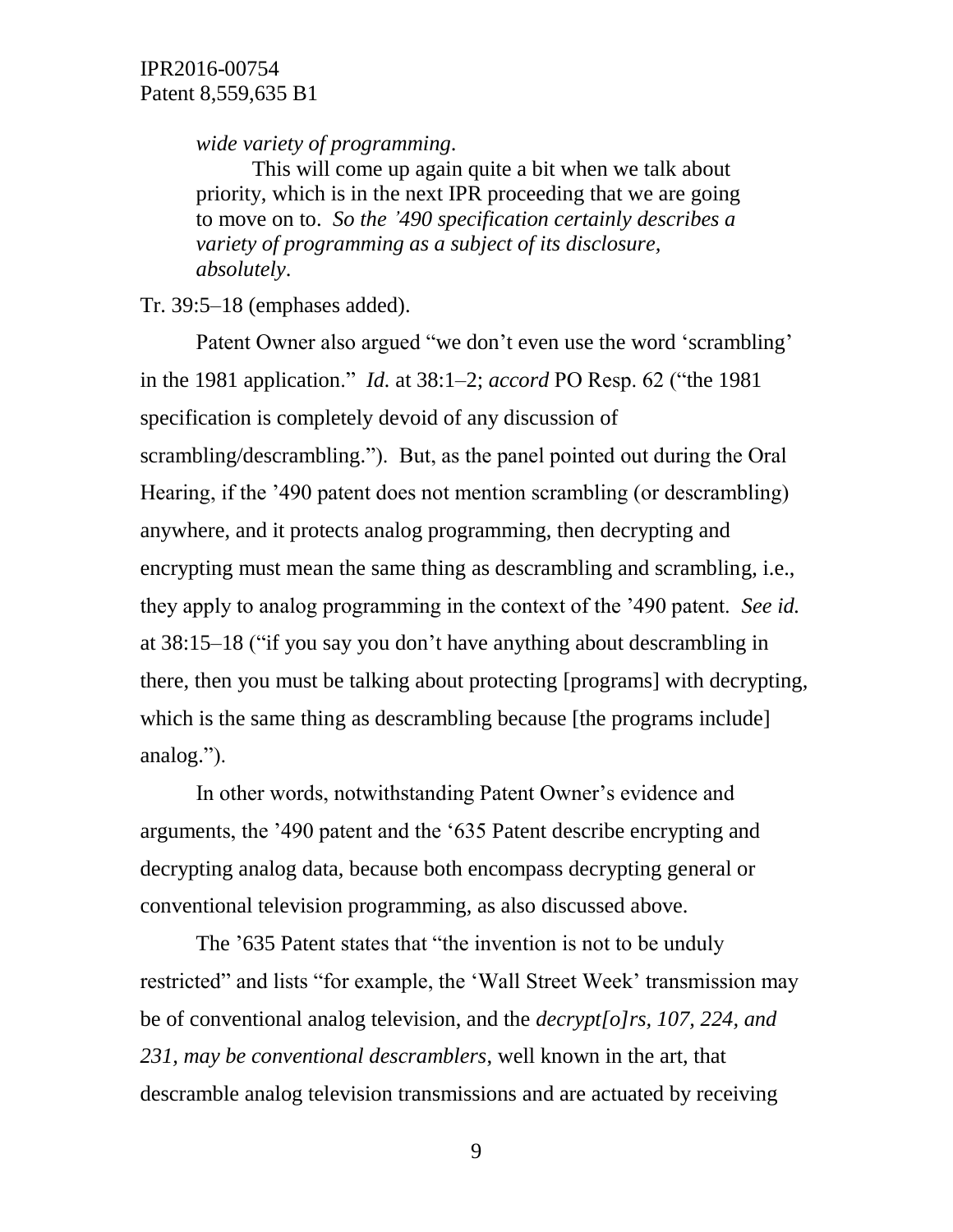*digital* key information." Ex. 1003, 160:51–55 (emphasis added). This passage further supports Petitioner's view by equating decryption and descrambling with respect to certain embodiments, using "digital key information." *See* Pet. 3 (citing Ex. 1003, 160:52–55; Ex. 1013, 25–26); Pet Reply 1–4 (discussing the "controversial" passage).

In response, Patent Owner contends the passage supports its view. Patent Owner explains that Petitioner, a prior Board decision, one District Court (*see* Ex. 1017, 29), and this panel, all interpret this particular disclosure out of context, because the passage refers to alternative embodiments, and "contrasts, rather than conflates, digital decryption with analog descrambling since it confirms a conventional analog television transmission *requires* conventional (analog) descramblers *instead* of digital decryptors." PO Resp. 9–11 (citing Pet. 7; Ex. 1003, 160:40–55; Ex. 2019 ¶¶ 67–70); *but see* Ex. 1017, 29 ("*The court rejects PMC's attempt to limit the encrypt/decrypt terms to digital data*.") (emphasis added).

Contrary to Patent Owner's view, the disputed passage in the '635 Patent specifically lists descramblers as one example of a type of decryptor "without . . . departing from the spirit of the invention." Ex. 1003, 160:44–45. The "controversial" sentence states "the decryptors, 107, 224, and 231, *may be* conventional descramblers." Ex. 1003, 159:46–61 (emphasis added). It does not say "decryptors . . . may be replaced by . . . descramblers," which is what Patent Owner urges. PO Resp. 10 (arguing the sentence actually means "'conventional (analog) descramblers' would be *used in place of*, or *as an alternative to*, the 'decryptors, 107, 224, and 231' if and when "the 'Wall Street Week' transmission [is] of conventional analog television" instead of digital television programming"). As Patent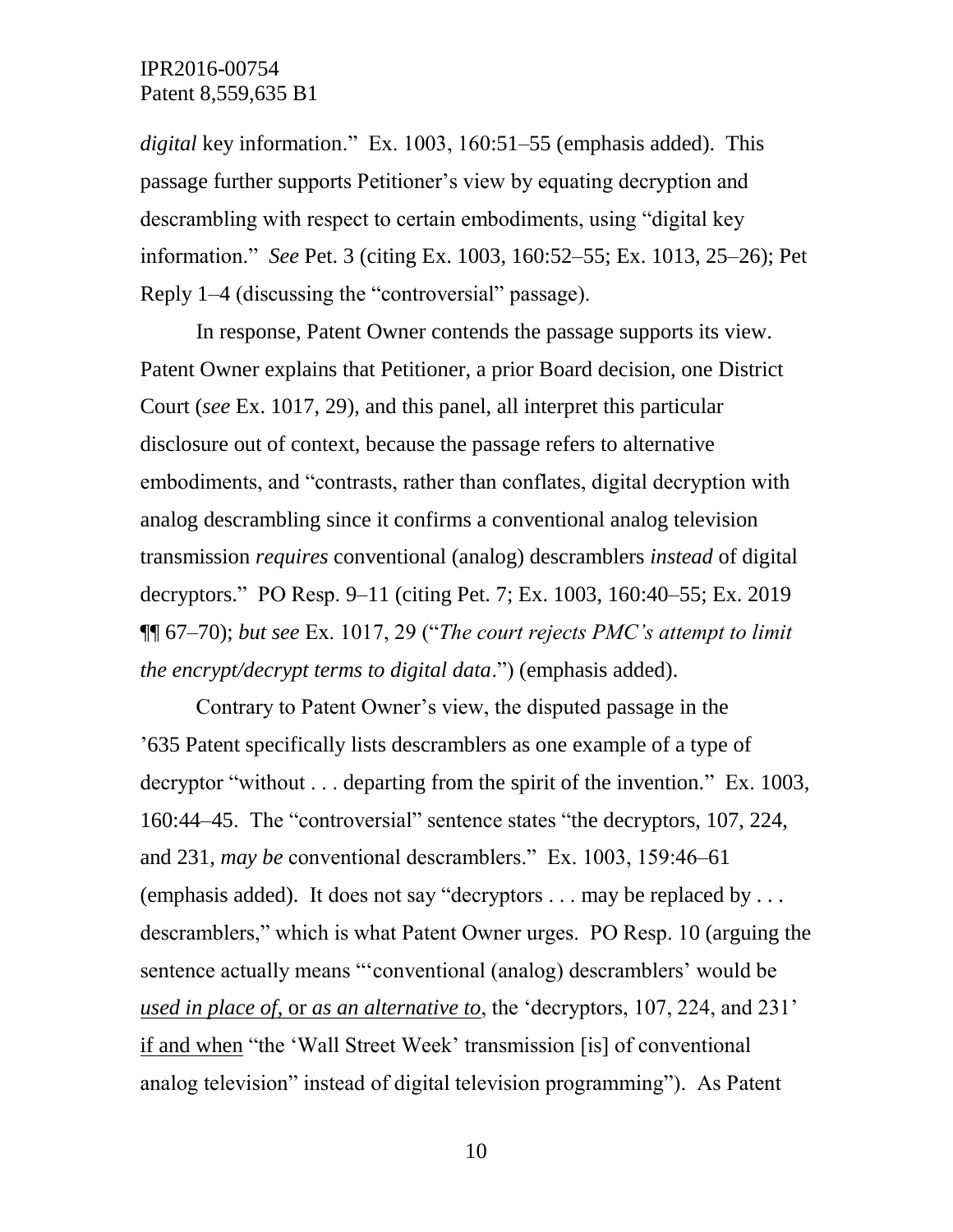Owner recognizes, the passage lists the "Wall Street Week" conventional analog television example as using descramblers. *See* Ex. 1003, 160:40–55; PO Resp. 9–11.

Having defined "programming" broadly, as discussed above, Patent Owner does not clearly narrow it to "digital programming" by lexicography, prosecution history, or otherwise. As noted above, according to the '635 Patent, "[t]he term 'programming' refers to everything that is transmitted electronically to entertain, instruct or inform, including television, radio, broadcast print, and computer programming was well as combined medium programming." Ex. 1003, 6:31–34. Of course, "embedded signals contain digital information," according to the '635 Patent. *Id.* at 7:58–59. Patent Owner, however, does not dispute that "programming" includes "everything that is transmitted electronically." As discussed above, the '635 Patent describes *encrypted programming* and *encrypted signals in programming*––thereby showing that encrypting or decrypting programming does not transform the programming into digital programming. For example, "[i]n FIG. 4E, the signal or signals needed to operate decryptor/interrupt[e]r, 115, correctly may be on *a separate channel of programing that is, itself, encrypted in transmission*." Ex. 1004, 15:11– 14 (emphasis added).

Petitioner contends that "PMC's argument that the 'controversial' sentence reflects an alternative embodiment is inconsistent with the text and presumes that 'decrypting' *must* include solely digital information." Pet. Reply 2. In context, Petitioner persuasively points out "[t]he 'controversial' sentence is consistent with [mixed analog/digital signal embodiments], as it states that the decryptors may be conventional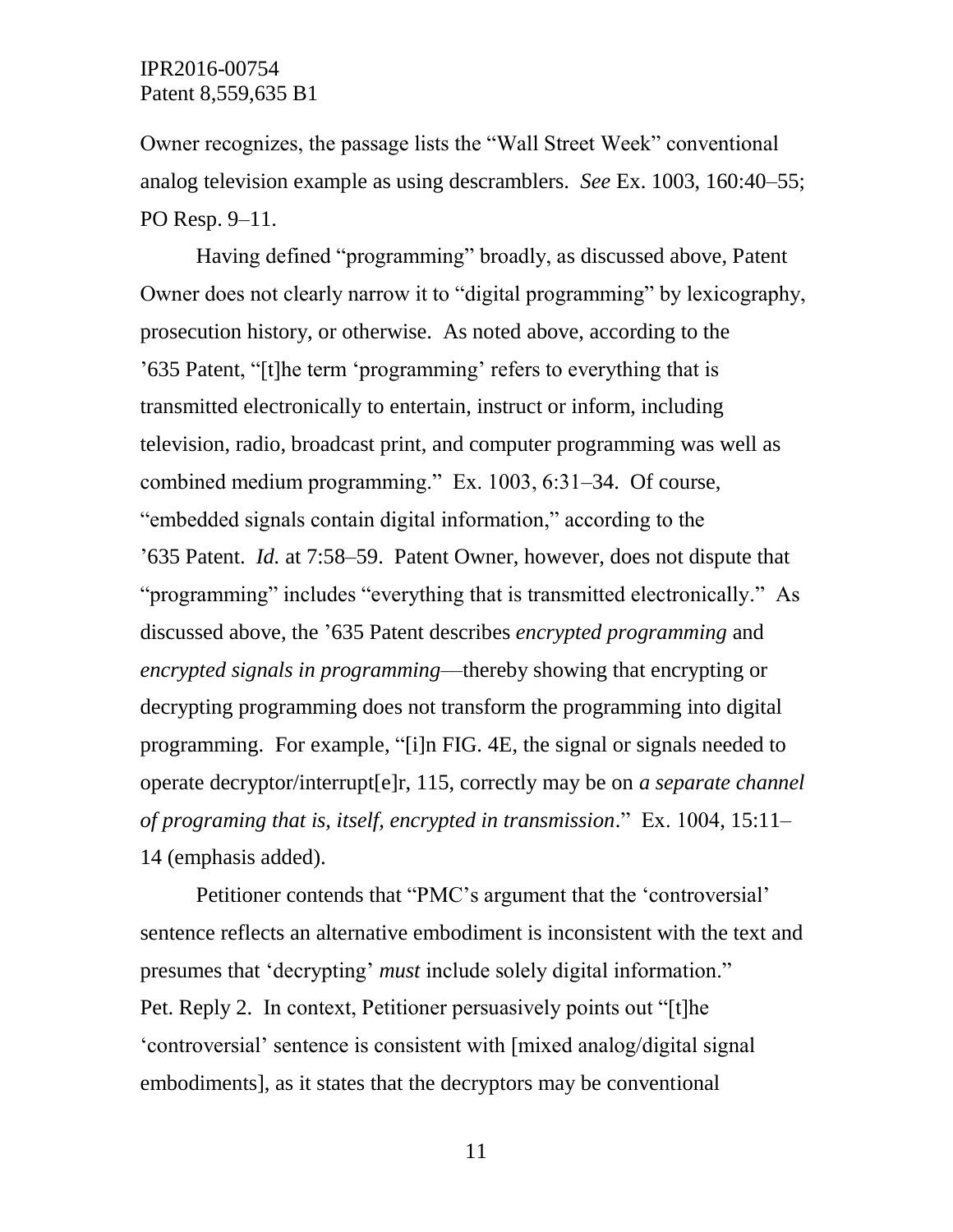descramblers 'that descramble *analog* television transmissions and *are actuated by receiving digital key information*.'" *Id.* at 3 (quoting Ex. 1003, 160:51–55) (emphasis added). As Petitioner also persuasively points out, "[t]he specification lists changes that could be made to the example that would still fall within the spirit of the invention—such as descrambling where a device is labeled 'decryptor.'" *Id.* at 2 (citing Ex. 1003, 160:40– 161:21).

#### *a. Past Statements by Mr. Wechselberger*

Patent Owner's contentions that Petitioner's expert,

Mr. Wechselberger, supports Patent Owner based on an article he wrote, and his prior testimony, fail to account for the fact that the '635 Patent and '490 patent conflate the meaning of terms as discussed above. *See* PO Resp. 15– 16 (citing Ex. 2010 ¶¶ 18–20, Ex. 1027, 4–5). Furthermore, contrary to Patent Owner's characterizations, Mr. Wechselberger's article and prior testimony do not contradict his declaration testimony that he attempted to clarify confusion between use of the terms scrambling and encryption during the mid-1980s––the period between the filing of the'490 patent in 1981 and the continuation-in-part application in 1987, which issued as U.S. Patent No. 4,965,825 ("'825 patent"). *See* Ex. 1001 ¶¶ 62–63 (describing confusion over the terms encryption and scrambling and addressing his 1983 article (Ex. 1027)); Ex. 2011 ¶ 18 & n.2 (noting that in 1987, "due to the evolution of the technology," he would not be "surpris[ed]" to find scrambling used "incorrectly" in some references to refer to "hard encryption processes performed on digital signals"); Ex. 1027, 1 ("One major area of confusion lies in the technical differences between encryption and scrambling.").

Patent Owner responds to these preliminary findings in the Institution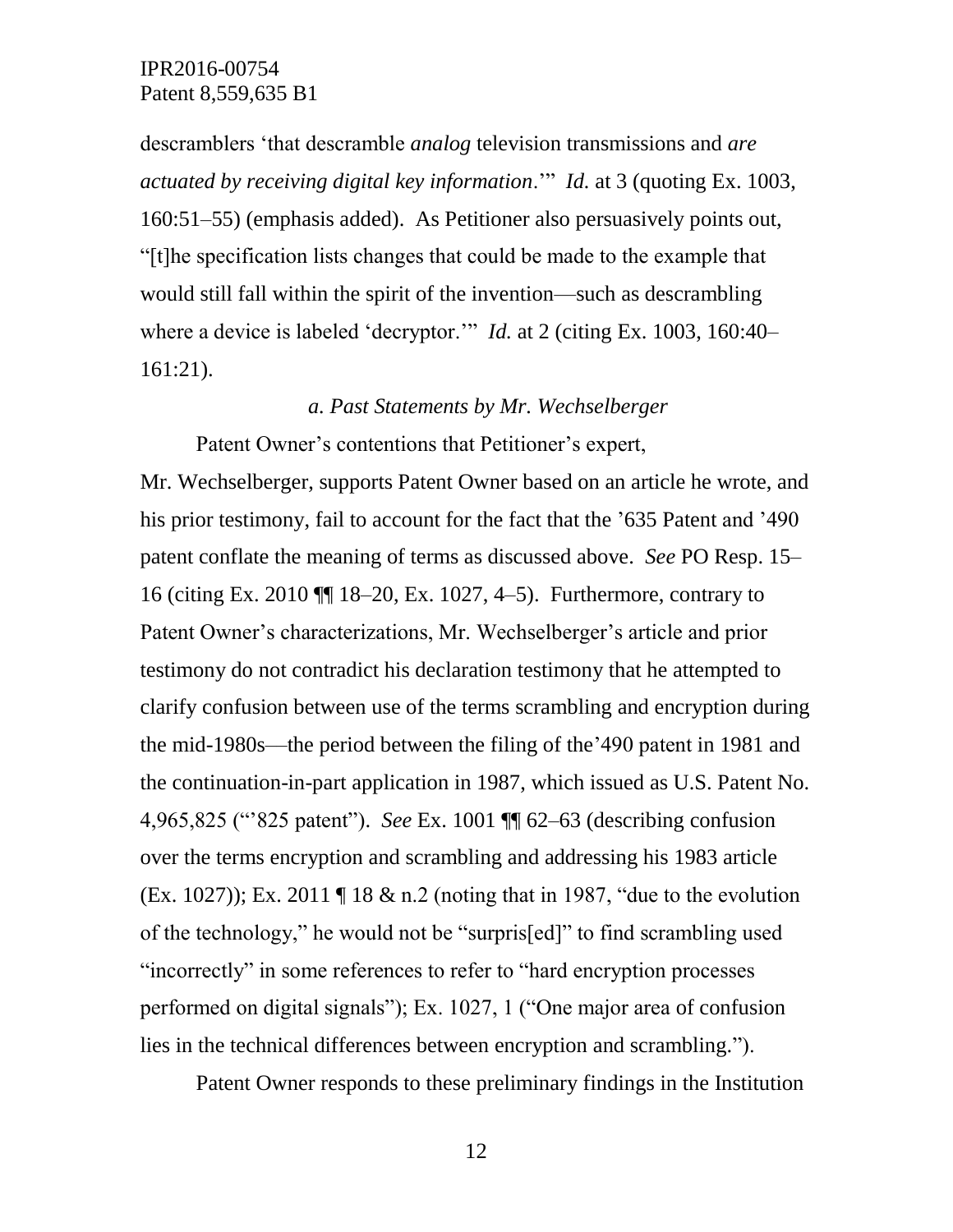Decision by focusing on a statement by Mr. Wechselberger about a convention "[b]y the mid-1980s" (citing Ex. 2011  $\P$  18), and also about an understanding of scrambling in February 1987, but Patent Owner does not address the current Declaration of Mr. Wechselberger noted above (Ex. 2011  $\P$  18 & n.2), which puts the prior testimony and article statement in context. *See* PO Resp. 15–17; Dec. to Inst., 7–8 (citing Ex. 1001 ¶¶ 62–65). In the cited footnote, Mr. Wechselberger notes the incorrect use of the terms at issue and also cogently predicts the situation involved here: "However, the specific system described would typically indicate to one of skill in the art which meaning was intended." Ex. 2011 ¶ 18 n.2.

The evidence shows the meaning of the terms to be in flux, with no established convention in 1981 existing at the time of filing of the '490 patent, and with the "incorrect" use of "scrambling" and "encrypting" continuing up to 1987. The fact that the '635 Patent claims CIP status back to the '490 patent further obscures what interpretations of various claim terms carry over to the 1987 filing of the '825 patent.

Nevertheless, if anything, the cited '635 Patent passages and other cited passages in the '490 patent support Mr. Wechselberger's testimony, because they refer to the Wall Street Week television program and decrypting programming, each of which includes analog and digital information, and the Wall Street Week example specifically refers to decryptors as being descramblers activated via digital keys (as discussed above). In other words, the two patents indicate that with respect to mixed analog and digital systems, the terms encryption and scrambling, or decryption and descrambling, were being used interchangeably (including in the '635 Patent and '490 patent––just as Mr. Wechselberger testifies in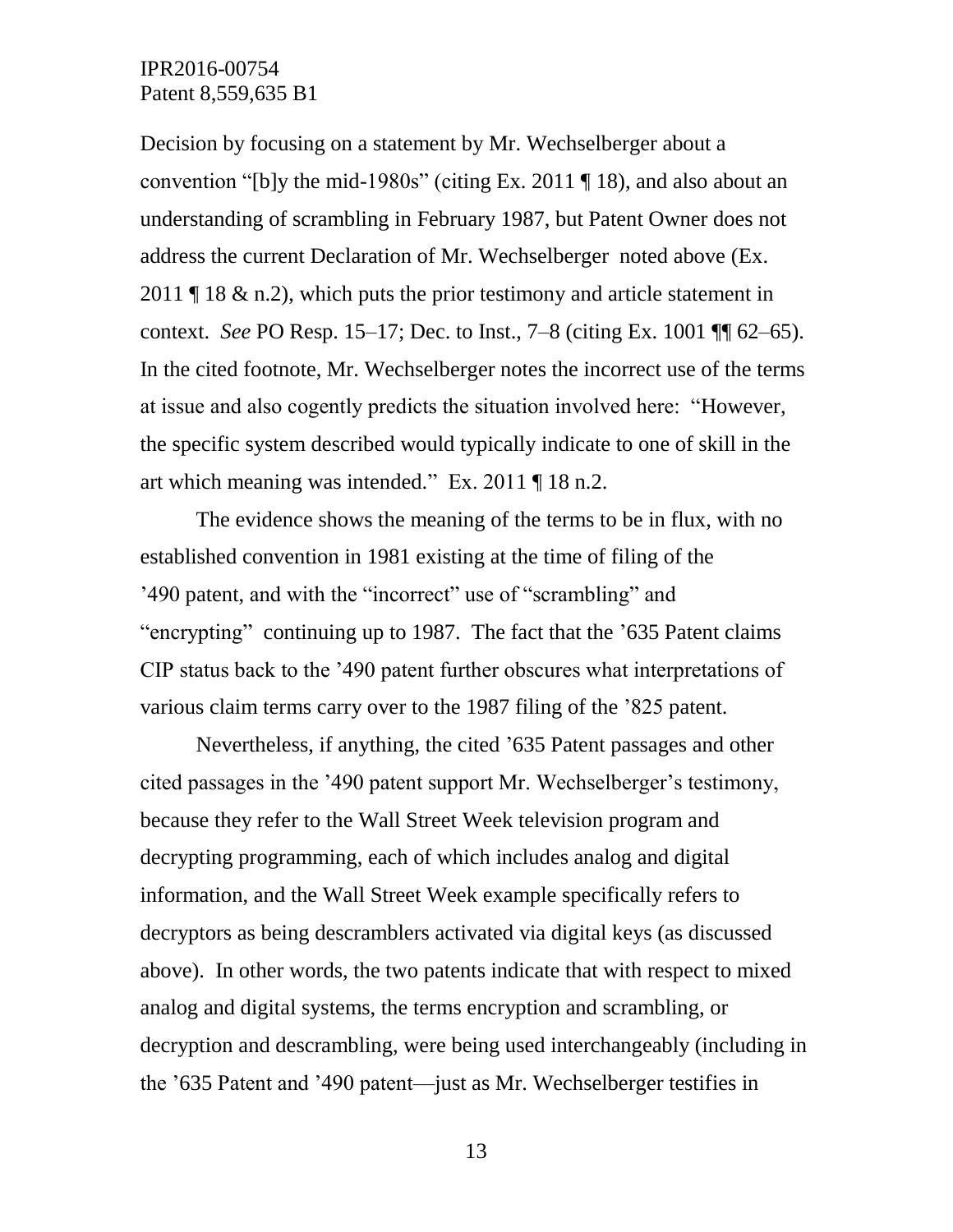describing the industry during and/or prior to the mid-1980s. *See* Ex. 1001 ¶¶ 62–63; Ex. 1003, 160:40–55; Reply Br. 11–12. None of Mr. Wechselberger's cited prior statements selected by Patent Owner relate to the context of the claims and disclosures at issue here.

Accordingly, and considering the discussion below in section b ("Prior Proceedings") and section c ("Prosecution History"), we construe the term "decrypt" with respect to the '635 Patent to include descrambling. *See* Ex. 1003, 160:40–55.

### *b. Prior Proceedings*

Patent Owner also provides arguments that rely on past Board decisions and other court decisions. *See* PO Resp. 14–15 (citing Ex. 2003, 68–69; Ex. 2005, 53–54; Ex. 2010, 2, n.1; Ex. 2025, 16). Those arguments, however, fail to acknowledge that the prior decisions did not have the benefit of this record evidence, and specifically did not consider the cited passage in the '635 Patent regarding decryptors that may be descramblers or the cited passages in the '635 Patent and '490 patent that specifically describe decrypting signals and signals within programming––the latter a generic term that includes "everything that is transmitted electronically."

Furthermore, in at least one relied upon reexamination proceeding (Reexam. Control No. 90/006,563 ("'563 reexamination")), Patentee contended (in a reply brief to the Board) that the inventor was acting as a "*lexicographer*," so that "the inventor expressly advised the reader that by the terms 'encryption' and 'decryption' he meant something *beyond the conventional* scrambling/descrambling relied upon by the Examiner, *such as the use of a decryption key*, which is not disclosed or suggested in any of the references relied upon by the Examiner." Ex. 2006, 41 (emphases added).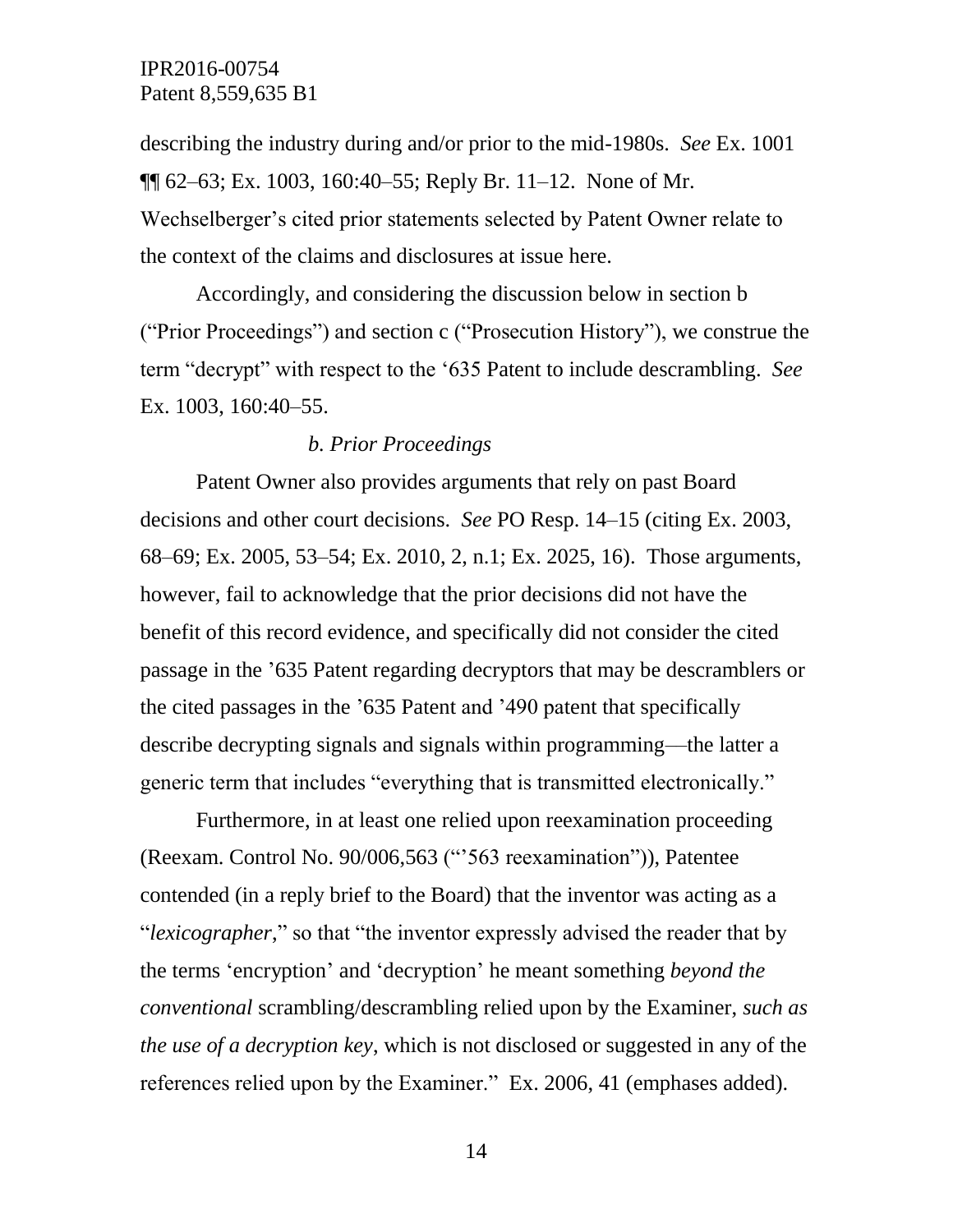This reexamination argument contradicts Patent Owner's arguments here that its construction tracks the plain meaning of encrypting and decrypting programming, because a lexicographer's definition necessarily departs from the plain meaning of a term, indicating that skilled artisans normally interchanged scrambling and encrypting at time of invention (at least when scrambling employs some type of a decryption key). Patent Owner does not argue here that the '635 Patent sets forth a lexicographic definition of a decryption or encryption. Furthermore, (then) Patentee's reexamination argument in its reply brief shows that Patentee attempted to capture "conventional scrambling/descrambling" that includes "*the use of a decryption key*, *which is not disclosed or suggested in any of the references relied upon by the Examiner*." *See* Ex. 2006, 41 (emphasis added).

Patent Owner also points to a BPAI appeal decision in combined reexamination proceedings (Ex. 2003, 68–69, '563 reexamination) and another District Court proceeding (Ex. 2025, 16). PO Resp. 14–15. In the '563 reexamination, Patent Owner cites to the Board's finding, *inter alia*, that encryption is "distinct from scrambling." *See* Ex. 2003, 68 ("interpreting a decryptor . . . more generically as a decoder is an improper broadening of the claim term"). Significantly, the Board noted in the '563 patent reexamination that there was "*nothing in the instant ['563 patent] Specification that would guide such an interpretation*" of decryption to include descrambling. *Id*. (emphasis added). Here, however, the opposite is true. The Specification of the '635 Patent expressly provides that the term decrypting, used within the '635 Patent, includes descrambling. *See* Ex. 1003, 160:40–55.

In short, in the cited prior proceedings, neither the Board nor the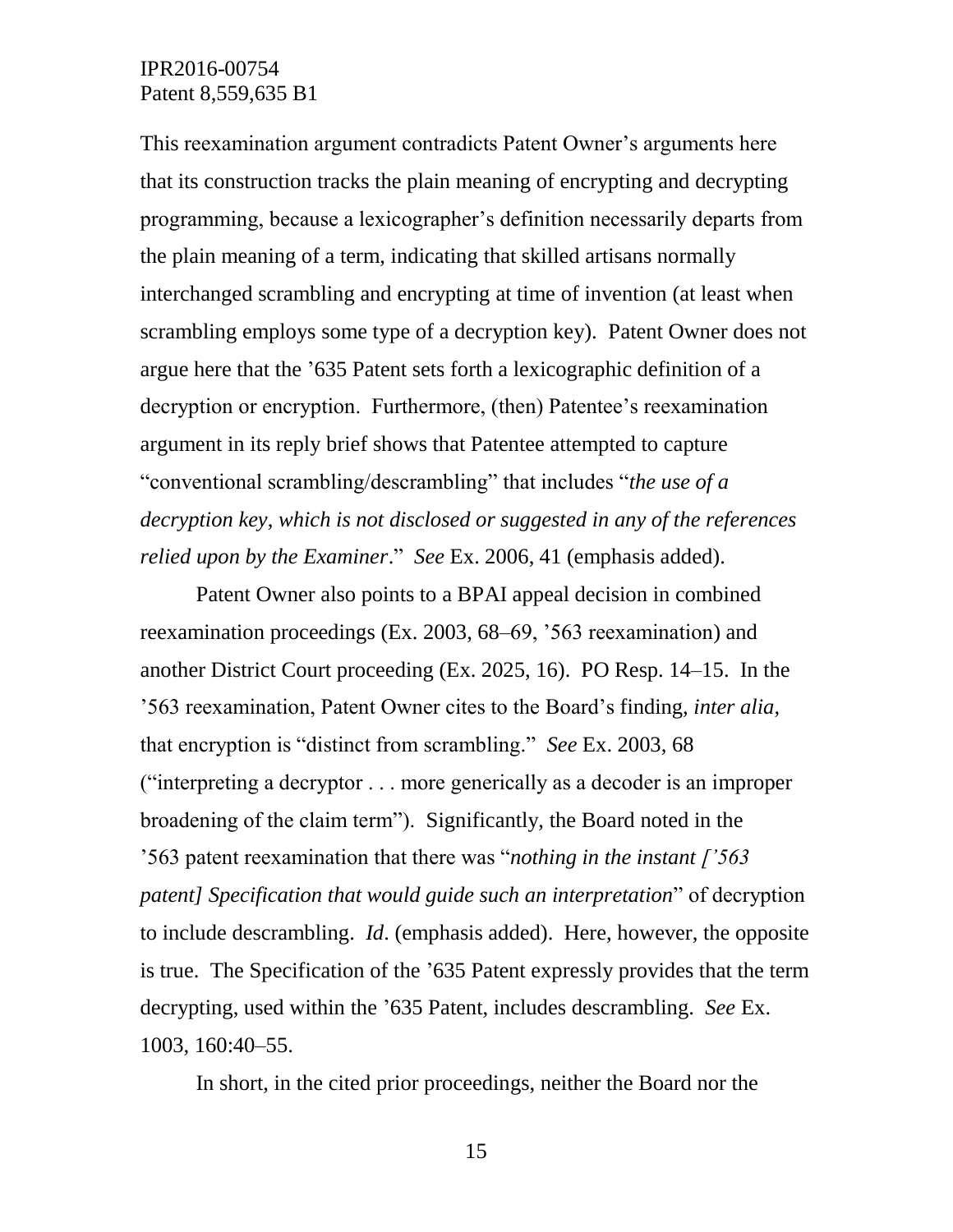District Court discussed how the '490 patent and '635 Patent describe both decrypting of programming and decrypting signals embedded in programming, which implies decrypting programming relates to analog information. In the cited District Court case (Ex. 2025, 16), the District Court relies on the above-discussed '536 reexamination reply brief disclaimer and reasons, in part, "[i]n essence, the inventor expressly advised the reader that terms 'encryption' and 'decryption' in the patent meant something beyond conventional scrambling/descrambling." But the phrase at issue, as discussed above, states going "beyond the conventional scrambling/descrambling relied upon by the Examiner, *such as the use of a decryption key.*" Ex. 2006, 41 (emphasis added). That decryption key goes beyond conventional scrambling, according to Patent Owner's prior reply brief arguments.

Although some of the evidence here overlaps with the District Court proceeding (Ex. 2025), in addition to a different claim construction standard, that Court had before it different evidence and argument that did not take into account the broad nature of "programming," and broad disclosures describing decrypting programming that include analog television with further disclosures separately describing decrypting digital information embedded in the (analog) programming (which itself is described as decrypted).

Another District Court, relying on similar evidence, reached the same conclusion as this Board panel that encryption and decryption are not limited to digital data. *See* Ex. 1017, 29 ("The court rejects PMC's attempt to limit the encrypt/decrypt terms to digital data."). The distinct claim terms at issue here cannot be attached to an alleged disclaimer that involves different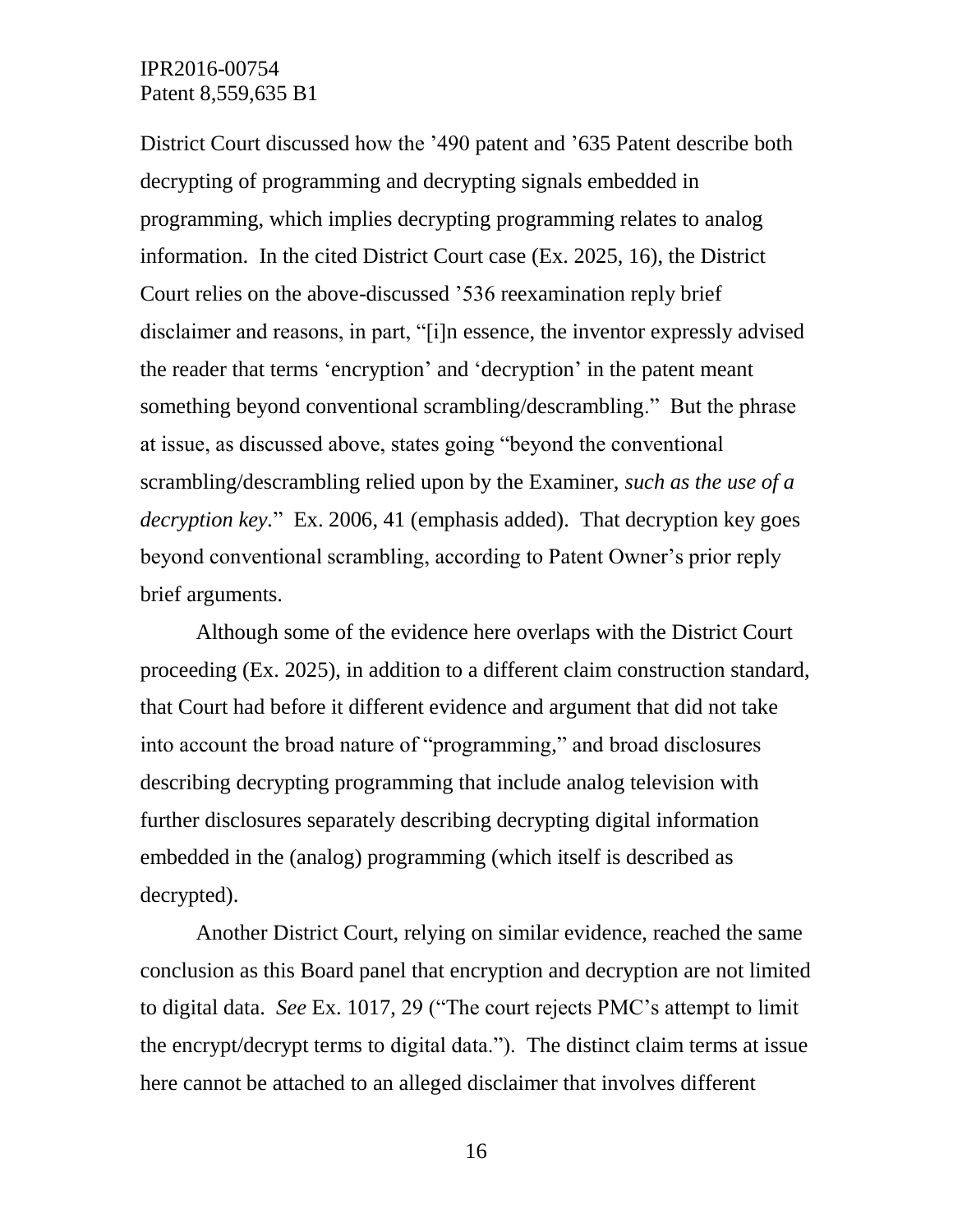surrounding claim language for terms related to encryption. At a minimum, the various previous arguments show that any purported disclaimer does not satisfy the legal requirement that a disclaimer must be clear and unequivocal. *See GE Lighting Sols., LLC v. AgiLight, Inc.*, 750 F.3d 1304, 1309 (Fed. Cir. 2014) ("The standards for finding lexicography and disavowal are exacting."); *Omega Eng'g, Inc. v. Raytek Corp.*, 334 F.3d 1314, 1325–26 (Fed. Cir. 2003) ("[F]or prosecution disclaimer to attach, our precedent requires that the alleged disavowing actions or statements made during prosecution be both clear and unmistakable.").

#### *c. Prosecution History*

Although a brief discussion of the prosecution history occurs in the proceeding section based on Patent Owner's arguments, in related arguments, Patent Owner maintains in a separate section of its Response that it "repeatedly and consistently confirmed during prosecution, reexamination, and litigation proceedings that the claimed 'decrypting' terms are limited to a digital context." PO Resp. 12–14.

Patent Owner's citation to general statements allegedly disavowing the scope of encryption and decryption as not including scrambling, and descrambling during prosecution of other patents similarly do not account for the specific claim terms at issue in this proceeding. *See* PO Resp. 12–13 (citing Ex. 2009, 30; Ex. 2006, 41; Ex. 2031, 77). For example, our construction here is consistent with that of the '563 reexamination, because Patent Owner argues "encryption and decryption" only differ "beyond . . . conventional scrambling/descrambling" by "the use of a decryption key." Ex. 2006, 41 (Patent Owner's reply brief in the 90/006,563 reexamination proceeding).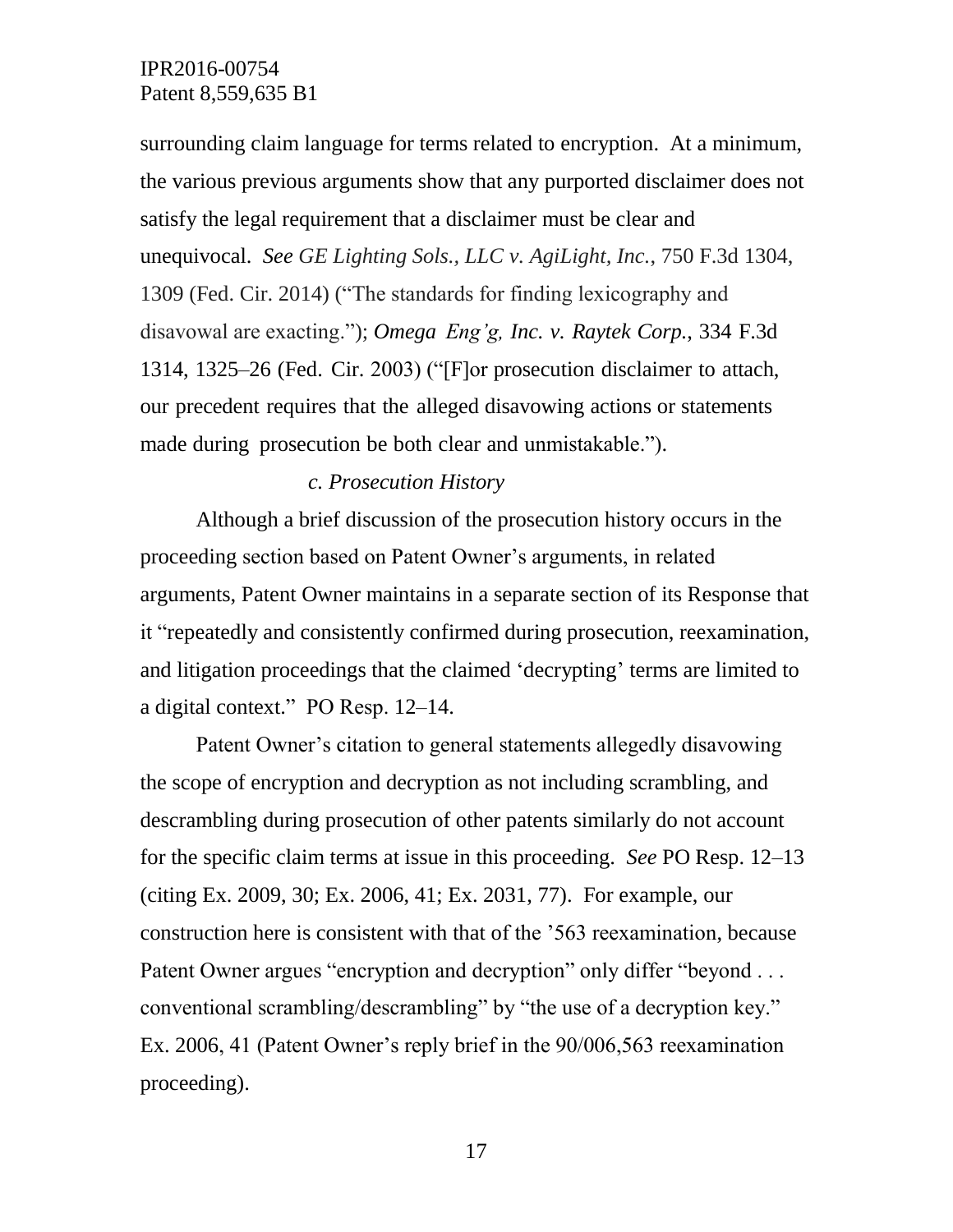The "doctrine [of prosecution history (file wrapper) estoppel] is an equitable tool for determining the permissible scope of patent claims." *Builders Concrete, Inc. v. Bremerton Concrete Prods. Co.*, 757 F.2d 255, 258 (Fed. Cir. 1985). Because the prosecution history does not reveal a clear disavowal of claim scope, the public should not be bound via a doctrine of equity to a construction that would render the claims superfluous, and contradict the meaning of decrypting and programming as described in the patents by stripping their breadth to all-digital applications. *See Tempo Lighting, Inc. v. Tivoli, LLC*, 742 F.3d 973 (Fed. Cir. 2014) (The court "observes that *the PTO is under no obligation* to accept a claim construction proffered as a prosecution history disclaimer." (Emphasis added)).

Accordingly, we construe the term "decrypt" with respect to the '635 Patent to include descrambling.

# *2. "processor"*

Claim 18 recites a "processor" and claim 21 recites a "decrypting under a first processor control" and "decrypting under a second processor control." In the Institution Decision, we preliminarily determined "a processor means 'a device that operates on data.'" Dec. to Inst., 8–9.

Petitioner agrees with the construction. *See* Pet. Reply 7. Patent Owner disputes the construction of "processor." PO Resp. 22–27. According to Patent Owner, "processor" should be construed according to its plain ordinary meaning as "a device that performs operations according to instructions." *Id*. at 22 (citing 2019 ¶¶79–88). Patent Owner contends the specifications "consistently describe[] processors as devices that operate *pursuant to instructions*." *Id*. at 23.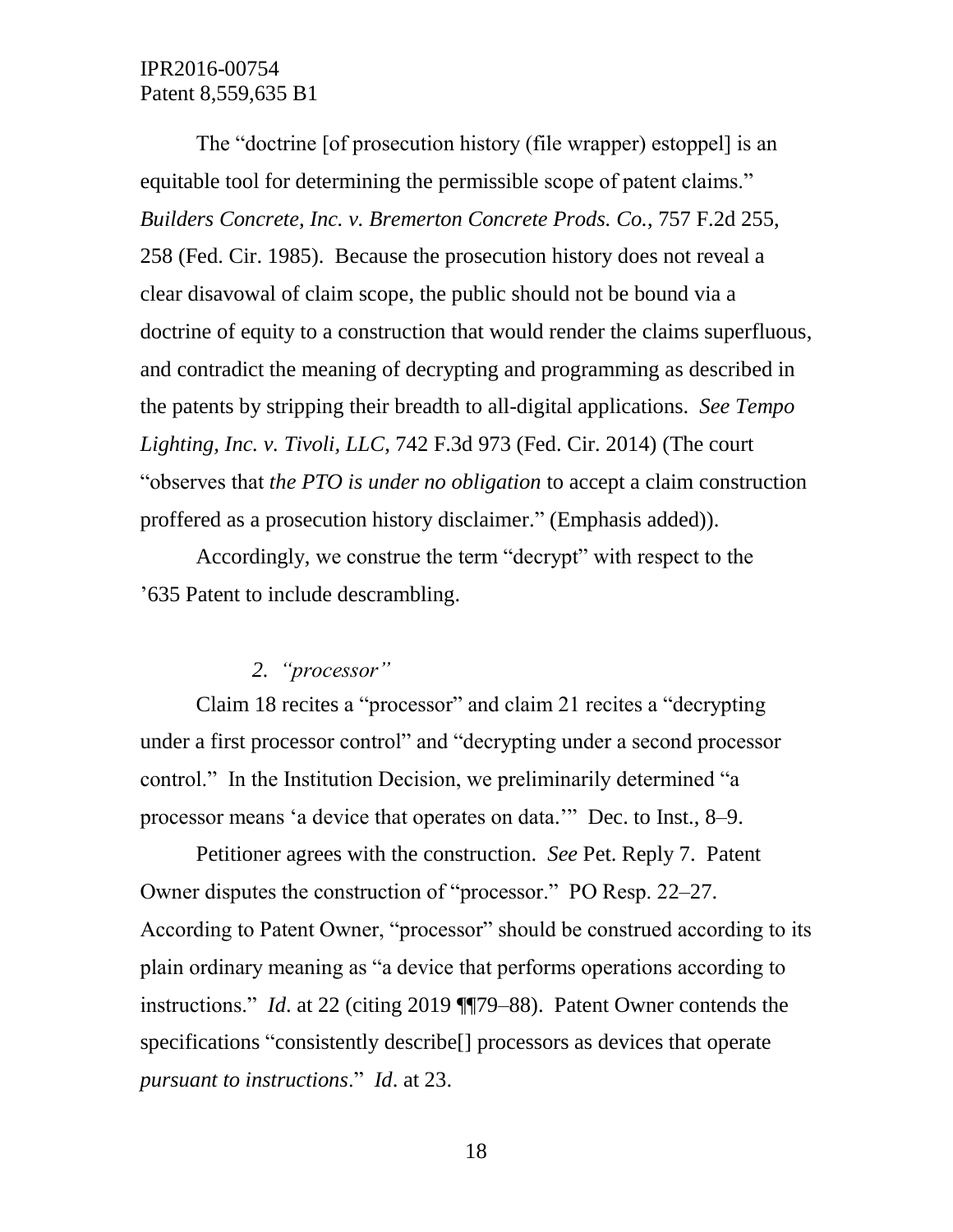Petitioner contends that the '635 Patent describes a variety of processors, including hardwired devices that process data. Pet. 5 (citing Ex. 1003, 135:10–15 (decoders 30 and 40 process information), 75:49–55 (buffer/comparator 8 processes data)). The '490 patent describes "pass[ing] a signal word to signal processor, 200, which, in a predetermined fashion, signal processor, 200, decrypts and transfers to decrypt[o]r, 224, to serve as the code upon which decrypt[o]r, 224, will decrypt the incoming encrypted recipe." Ex. 1004, 20:39–43. With respect to processor instructions, Petitioner also notes "the specification discloses that an 'interrupt signal' informs a control processor and causes the control processor to act in a 'predetermined fashion.'" Pet. Reply 14 (citing Ex. 1003, 110:44–54).

Moreover, the '635 Patent states "[t]he processors and buffers can have inputs from each of the receiver/detector lines and evaluate information continuously. From the processors and buffers, the signals may be transferred . . . ." Ex. 1003, 8:54–58. This passage shows that processors often merely "evaluate information" and/or "transfer[]" signals, tracking our preliminary claim construction. In contrast to the descriptions of various processors, the '635 Patent describes "[i]n the present invention, particular signal processing apparatus (hereinafter called the '*signal processor*') detect signals, and, in accordance with instructions in the signals and preprogramming in the signal processor, decrypt and/or record and/or control station apparatus." *Id*. at 8:34–38 (emphasis added). None of the challenged claims recite a "signal processor" that the '635 Patent appears to define in more narrow terms relative to a more general processor.

Petitioner points out that in related District Court litigation, Patent Owner previously proposed construing the term "processor" as "any device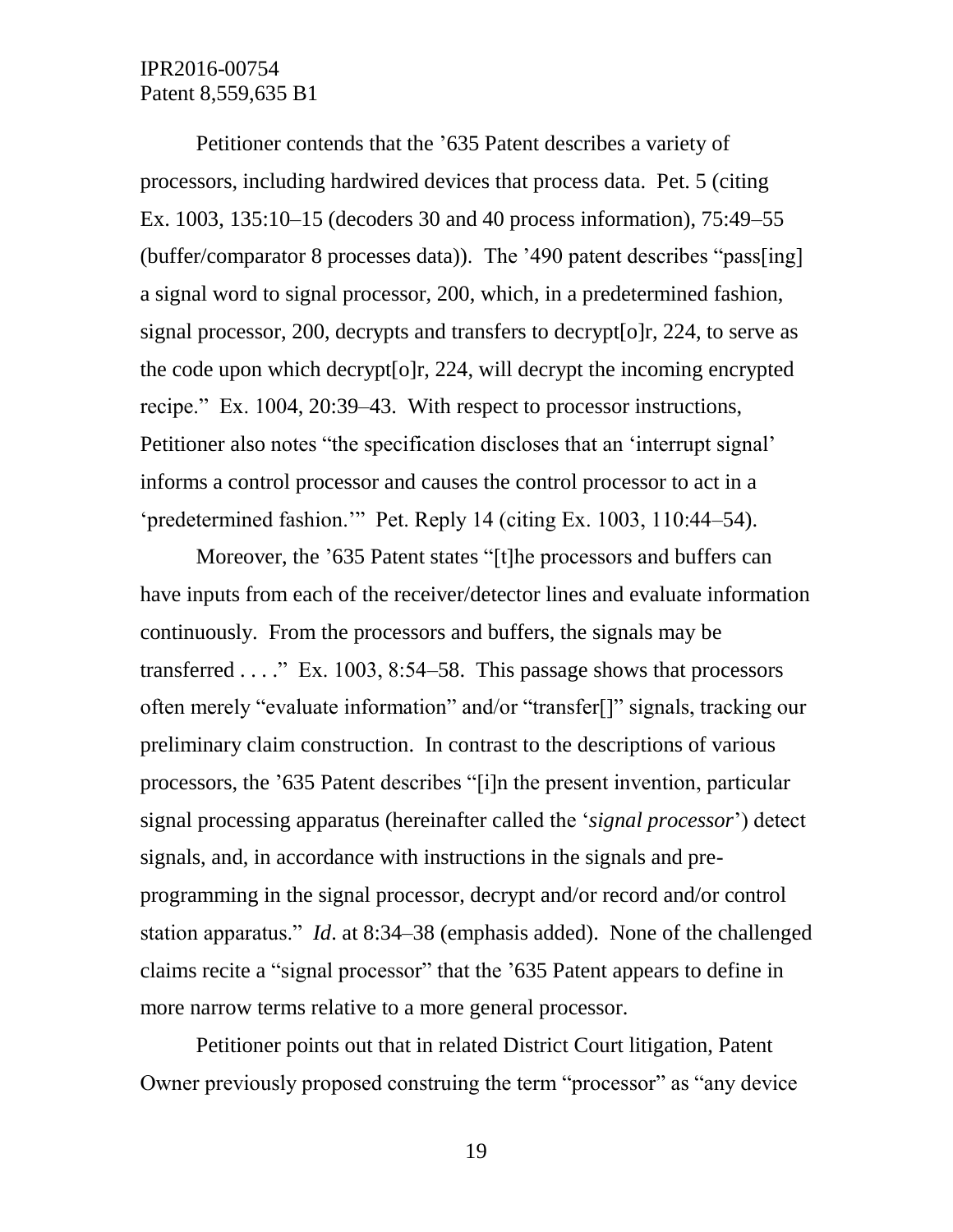capable of performing operations on data." Pet. 5 (citing Ex. 1016, 12; Ex. 1018, 7–8); Pet. Reply 6 (citing same). Patent Owner responds it "did not propose a more precise construction [in prior litigation] merely because the opposing parties did not attempt to overstretch 'processor' beyond its common-sense meaning." PO Resp. 27. Patent Owner's response implies its prior proposed District Court construction of "any device capable of performing operations on data" constitutes a "common-sense meaning," tracking the plain meaning Petitioner proposes. *See* Ex. 1016, 12; Ex. 1018, 7–8. As Petitioner notes, Patent Owner does not address, let alone dispute, our preliminary claim construction that relies upon the preliminary record to show processor instructions include control or informational signals. *See* Pet. Reply 6–7; PO Resp. 22–27.

The disclosures and extrinsic evidence of record of the '635 Patent and the '490 patent, including Patent Owner's proposed District Court construction, support our preliminary construction. We also incorporate by reference a Board panel's analysis of the construction of processor in related IPR2014-01532, which relies on the same 1987 specification in a related patent. *See* Ex. 1013, 6–8.

Accordingly, we determine that, under the broadest reasonable interpretation, "processor" means "'a device that operates on data."

#### *B. Principles of Law*

A patent claim is unpatentable under 35 U.S.C. § 103(a) if the differences between the claimed subject matter and the prior art are such that the subject matter, as a whole, would have been obvious at the time the invention was made to a person having ordinary skill in the art to which said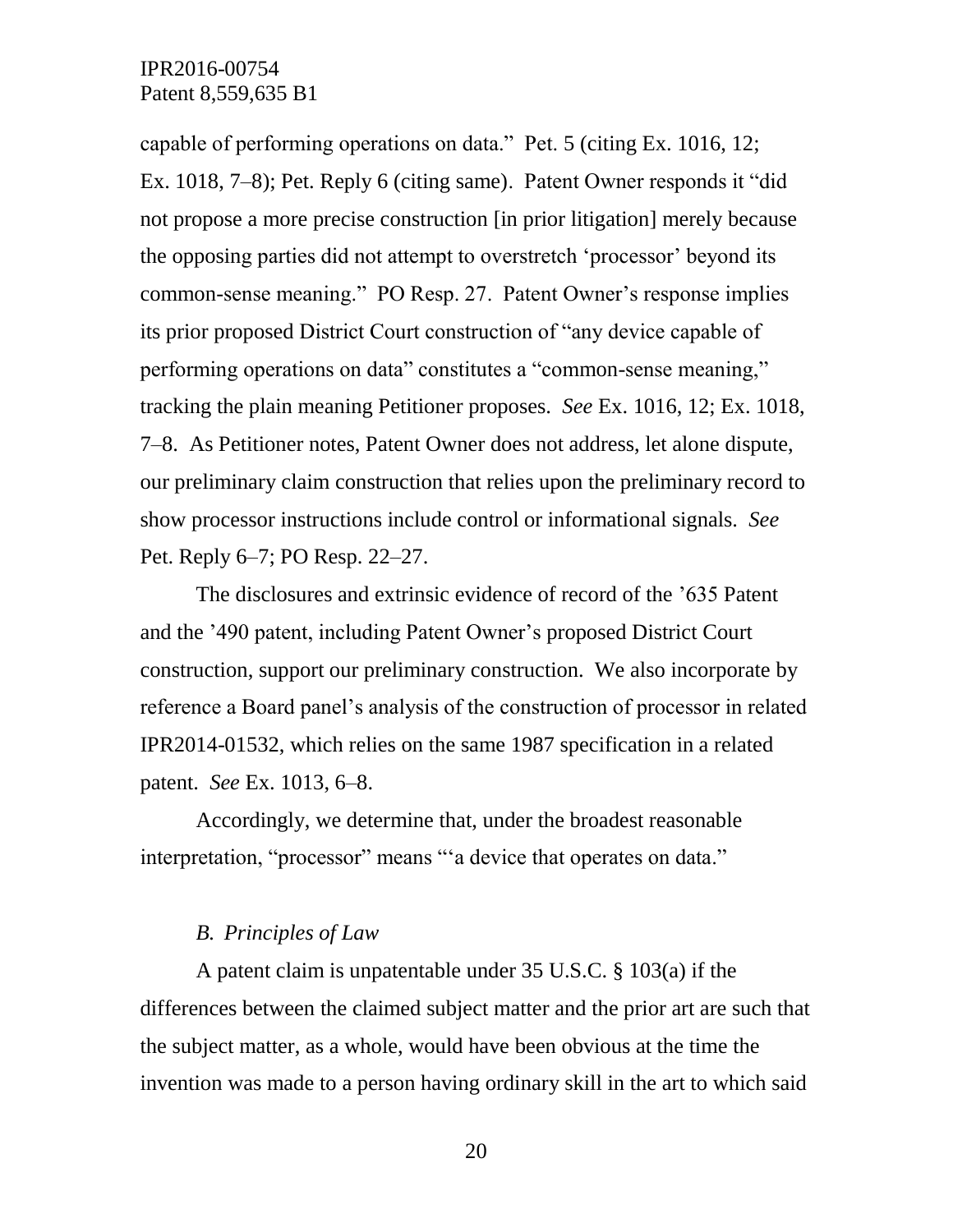subject matter pertains. *KSR Int'l Co. v. Teleflex Inc.*, 550 U.S. 398, 406 (2007). The question of obviousness is resolved on the basis of underlying factual determinations including: (1) the scope and content of the prior art; (2) any differences between the claimed subject matter and the prior art; (3) the level of ordinary skill in the art; and (4) objective evidence of nonobviousness. *Graham v. John Deere Co.*, 383 U.S. 1, 17–18 (1966).

In that regard, an obviousness analysis "need not seek out precise teachings directed to the specific subject matter of the challenged claim, for a court can take account of the inferences and creative steps that a person of ordinary skill in the art would employ." *KSR*, 550 U.S. at 418; *see also In re Translogic Tech., Inc.*, 504 F.3d 1249, 1259 (Fed. Cir. 2007). "If a person of ordinary skill in the art can implement a predictable variation, and would see the benefit of doing so, § 103 likely bars its patentability." *KSR*, 550 U.S. at 401. "A court must ask whether the improvement is more than the predictable use of prior art elements according to their established functions." *Id*. After *KSR*, the Federal Circuit has recognized that obviousness is not subject to a "rigid formula," and that "common sense of those skilled in the art demonstrates why some combinations would have been obvious where others would not." *Leapfrog Enters. v. Fisher–Price, Inc.*, 485 F.3d 1157, 1161 (Fed. Cir. 2007).

*KSR* expanded the sources of information for a properly flexible obviousness inquiry to include market forces; design incentives; the "interrelated teachings of multiple patents"; "any need or problem known in the field of endeavor at the time of invention and addressed by the patent"; and the background knowledge, creativity, and common sense of the person of ordinary skill.

*Perfect Web Techs., Inc. v. InfoUSA, Inc.*, 587 F.3d 1324, 1329 (Fed. Cir. 2009) (quoting *KSR*, 550 U.S. at 418–21).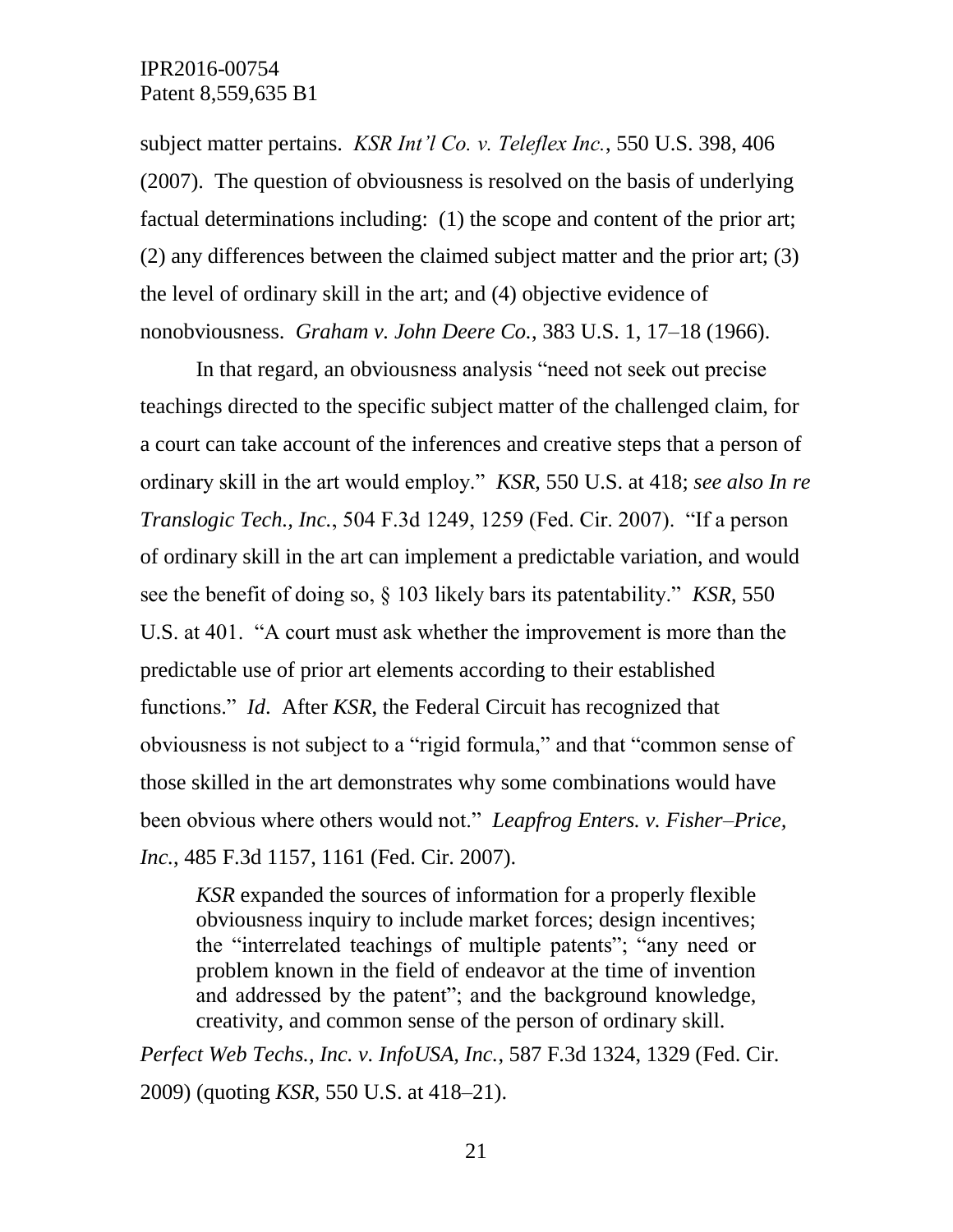"In an [*inter partes* review], the petitioner has the burden from the onset to show with particularity why the patent it challenges is unpatentable." *Harmonic Inc. v. Avid Tech., Inc.*, 815 F.3d 1356, 1363 (Fed. Cir. 2016) (citing 35 U.S.C. § 312(a)(3) (requiring *inter partes* review petitions to identify "with particularity . . . the evidence that supports the grounds for the challenge to each claim")). This burden never shifts to Patent Owner. *See Dynamic Drinkware, LLC v. Nat'l Graphics, Inc.*, 800 F.3d 1375, 1378 (Fed. Cir. 2015) (citing *Tech. Licensing Corp. v. Videotek, Inc.*, 545 F.3d 1316, 1326–27 (Fed. Cir. 2008)) (discussing the burden of proof in *inter partes* review). Furthermore, Petitioner cannot satisfy its burden of proving obviousness by employing "mere conclusory statements." *In re Magnum Oil Tools Int'l, Ltd.*, 2016 WL 3974202, No. 2015-1300, slip op. at 25 (Fed. Cir. July 25, 2016).

We analyze the challenges presented in the Petition in accordance with the above-stated principles.

## *C. Level of Ordinary Skill in the Art*

According to Petitioner's Declarant, Mr. Wechselberger, a person of ordinary skill in the art relevant to the '635 Patent would have "bachelor's degree in electrical engineering, or equivalent experience, and two to four years of experience in the broadcast or cablecast television transmission fields." Ex. 1001 ¶ 81. Similarly, Patent Owner's Declarant Dr. Weaver defines a person of ordinary skill in the art relevant to the '635 Patent to have a "bachelor's degree or equivalent in digital electronics, electrical engineering, computer engineering, computer science, or a related technical degree, with 2-5 years of post-degree work experience in system engineering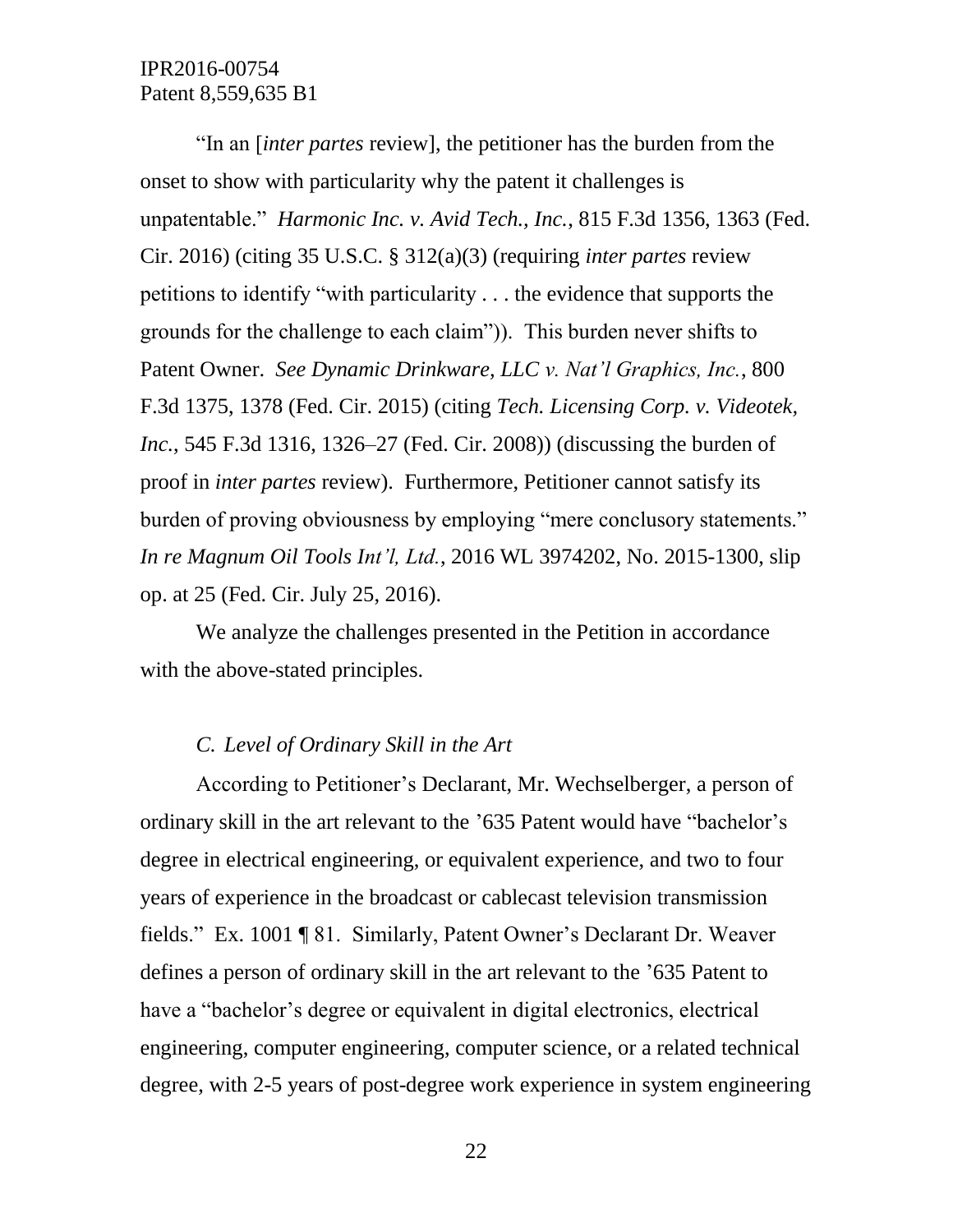(or equivalent)." Ex. 2001  $\P$  31.

Based on our review of the '635 Patent, the types of problems and solutions described in the '635 Patent and cited prior art, and the testimony of Petitioner's declarant and Patent Owner's declarant, we adopt, Patent Owner's definition of a person of ordinary skill in the art at the time of the claimed invention. We note that the applied prior art also reflects the appropriate level of skill at the time of the claimed invention. *See Okajima v. Bourdeau,* 261 F.3d 1350, 1355 (Fed. Cir. 2001).

## *D. Asserted Anticipation and Obviousness Based on Guillou*

### *1. Overview of Guillou*

Guillou is titled "Text Video-Transmission System Provided With Means For Controlling Access To The Information" and describes a system having an information emitting center, including an encryption means using an operating key, and receiving stations, which provide a decryption means using the operating key. Ex. 1006, Abstr. Figure 7 of Guillou illustrates one embodiment of system, and is reproduced below: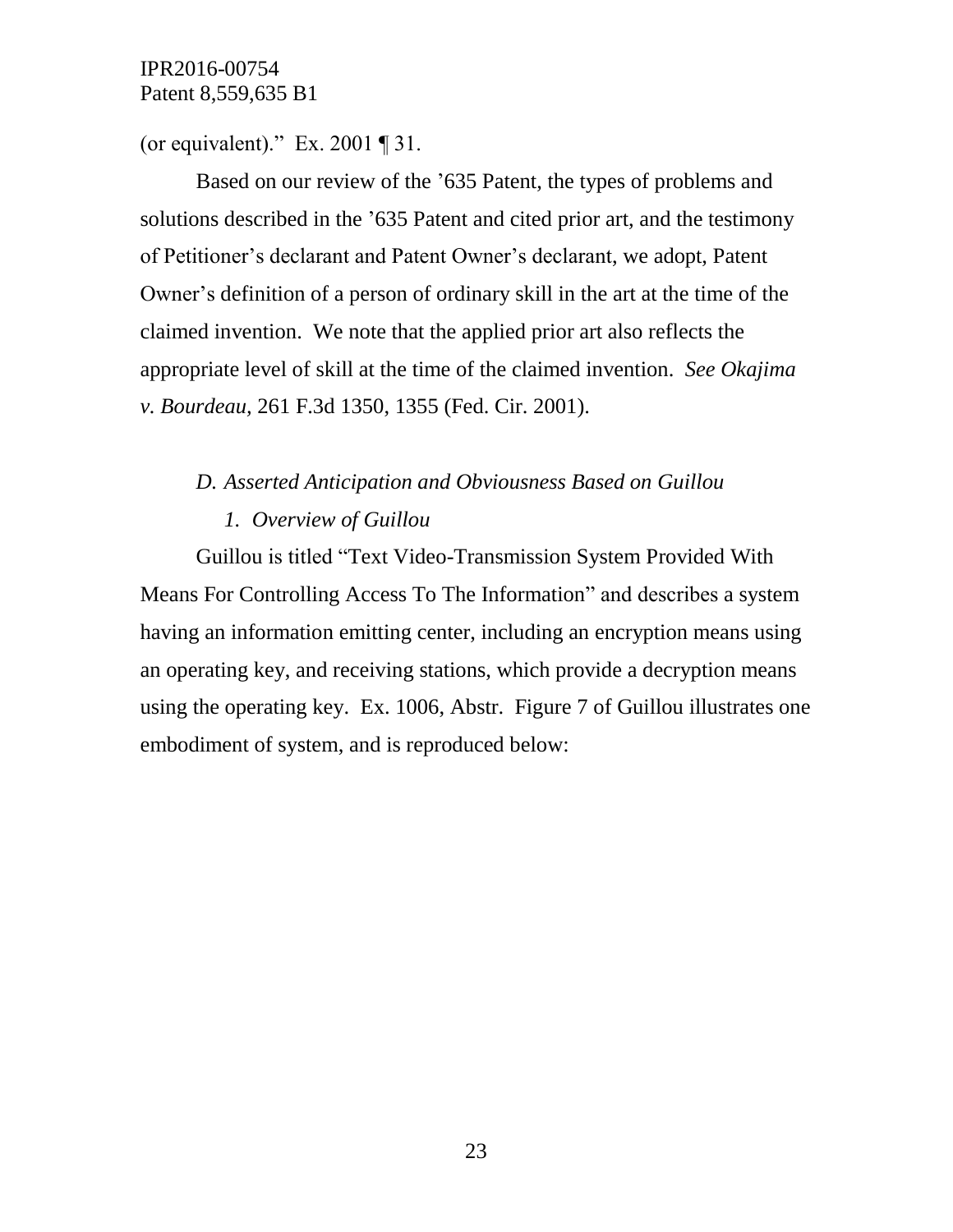

As shown above in Figure 7, Guillou discloses emitting center 2, including automatic encryption means 24, and receiving station 4, including automatic decryption means 38. *Id*. at 10:3–42. Guillou discloses that automatic decryption means 38 includes discriminator 42, adapted to distinguish among coded octets, and logic circuit 46 to output the decoded octets  $d_i$  to display means 20. *Id*. at 10:41–56. Additionally, Guillou discloses restoring circuit 110 for restoring the operating key K from message Mi. *Id.* at 16:1– 7. Message forming circuit 102 forms messages  $M_i$  using the subscriber's keys C<sub>i</sub> and the operating key K according to an algorithm,  $M_i = F_{Ci}(K)$ . *Id*. at 15:51–57. Additionally, restoring circuit 110 in receiving station 4 receives the messages  $M_i$  and relies upon an algorithm,  $K = G_{Ci}(M_i)$ , to restore the signal corresponding to the operating key K used in the emitting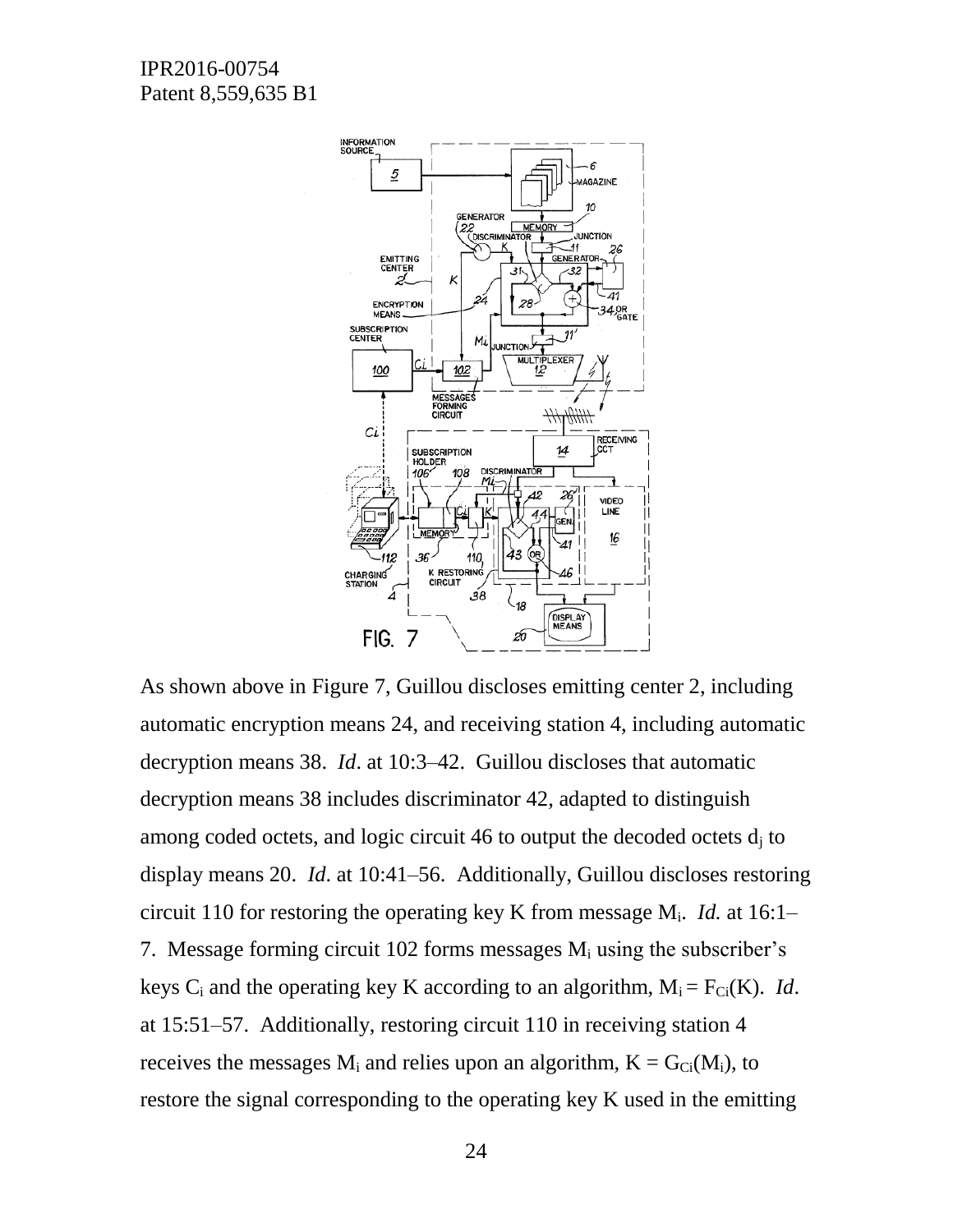station. *Id*. at 16:1–10. Guillou also discloses that "[a]s soon as a distribution centre generates a new operating key K, it calculates, for each current subscribers' key in use  $C_i$  for this service, a message  $M_i$  by means of an algorithm  $M_i = F_{Ci}(K)$ , with the keys  $C_i$  acting as parameters." *Id.* at 8:44–48.

# *2. Analysis of Asserted Anticipation by Guillou and Obviousness In View of Guillou*

In the Institution Decision, we instituted review based on Petitioner's contentions that claims 1, 2, 7, 21, and 29 are anticipated by Guillou and that claims 4, 13, 28, and 30 would have been obvious in view of Guillou. Dec. to Inst. 42. After the filing of the Petition in this matter, Patent Owner disclaimed claims 1 and 2 of the '635 Patent (*see* Ex. 3001, Jun 24, 2016 Disclaimer in Patent Under 37 C.F.R. § 1.321(a)); therefore, we do not provide an analysis of the patentability of claims 1 or 2, except as necessary to render a decision with respect to claims 4 and 7 that depend from claim 2.

Patent Owner disputes Petitioner's contentions with respect to claims 7, 21, and 29, arguing that the cited reference fails to disclose all the elements required by the claims and disputes Petitioner's contentions with respect to claims 4, 13, 28 and 30 that the cited reference fails to teach or suggest all the elements required by the claims. PO Resp. 49–63. We have reviewed the Petition, the Patent Owner's Response, and Petitioner's Reply, as well as the relevant evidence discussed in those papers and other record papers. We determine the record supports Petitioner's contentions and adopt Petitioner's contentions discussed below as our own. For reasons that follow, we determine that Petitioner has shown by a preponderance of the evidence that claims 7, 21, and 29 are anticipated by Guillou and that claims 4, 13, 28, and 30 would have been obvious in view of Guillou.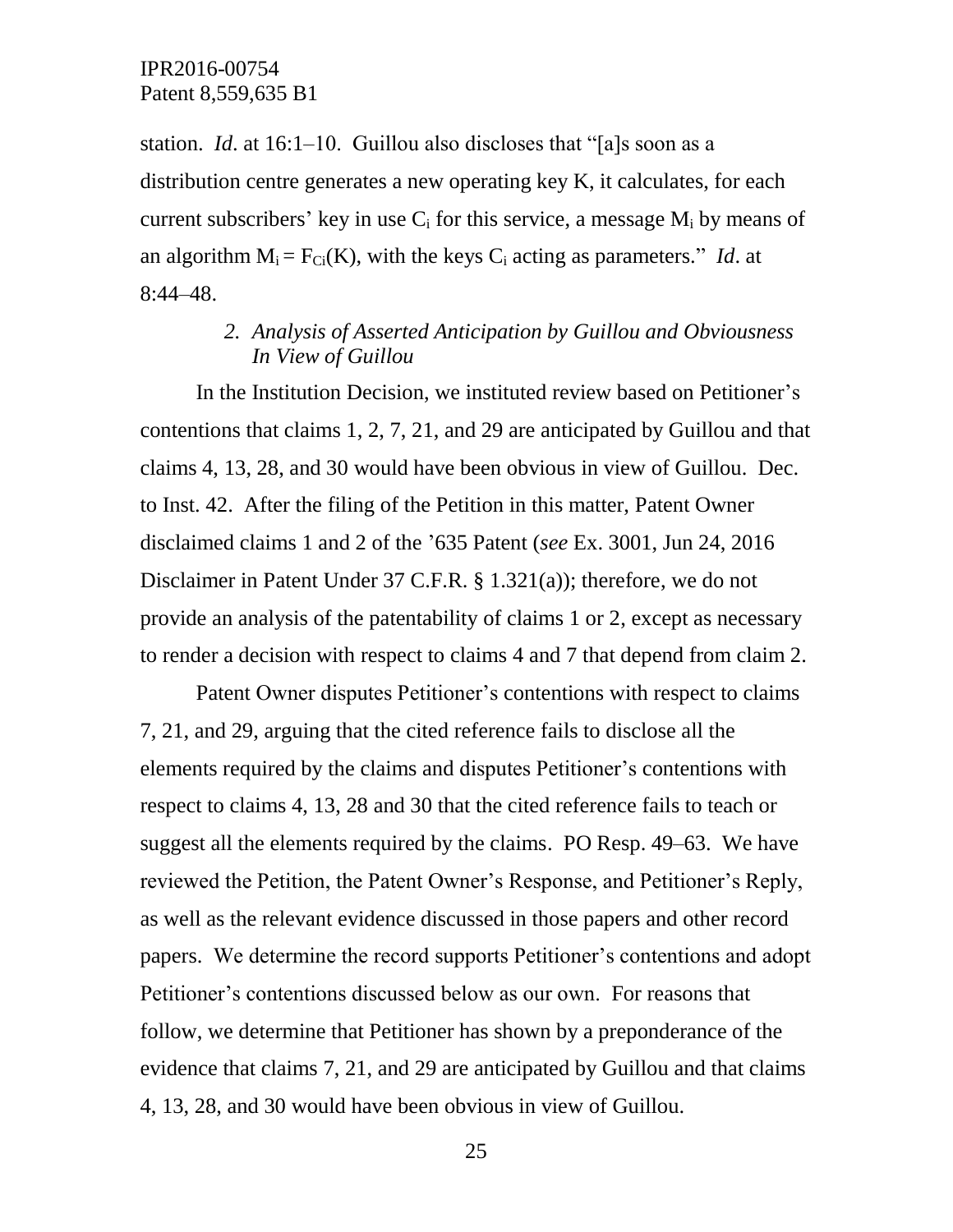Claims 4 and 7 are dependent from claim 2. Therefore, although Patent Owner has disclaimed claim 2, we must analyze independent claim 2 in analyzing the challenge of obviousness in view of Guillou of dependent claim 4 and anticipation by Guillou of dependent claim 7. Generally, Petitioner argues that claim 2 of the '635 Patent is virtually identical to claim 1 of '304 patent previously at issue in the *Amazon.com, Inc. v. Personalized Media Communication, LLC*, Case No. IPR2014-01532 ("the '1532 IPR"). *Id.* at 11. In the '1532 IPR, we determined Petitioner had shown claim 1 of '304 patent to be unpatentable as obvious in view of Guillou. *See Amazon.com, Inc. v. Personalized Media Communication, LLC*, Case No. IPR2014-01532, slip op. at 64 (PTAB March 29, 2016) (Paper 57) ("'1532 Final Decision"). Petitioner argues that the only element of claim 1 of '304 patent that Patent Owner previously disputed was whether Guillou disclosed two decryptors instead of the claimed single decryptor, and Petitioner argues that claim 2 in the '635 Patent here recites the use of a first and second decryptor. Pet. 11 (citing Ex. 1010, 52; Ex. 1001 ¶ 114).

Petitioner argues that Guillou discloses the method recited in claim 2 by disclosing a method for controlling the decryption of programming (i.e., teletext programming) at a subscriber station (i.e., receiving station 4), including a video transmission system that uses a "double-key" encryption scheme to control access to teletext programming at a receiver. Pet. 11 (citing Ex. 1001 ¶¶ 115, 100–102; Ex 1006, Abstract, 1:7–12, 8:15–9:12, 9:48–10:66, 15:42–16:17). Petitioner argues that the claimed "receiving programming, said programming having a first encrypted digital control signal portion and an encrypted digital information portion" is met by the disclosure of Guillou's message  $M_i$  and encrypted teletext data  $D_i$ . Pet. 12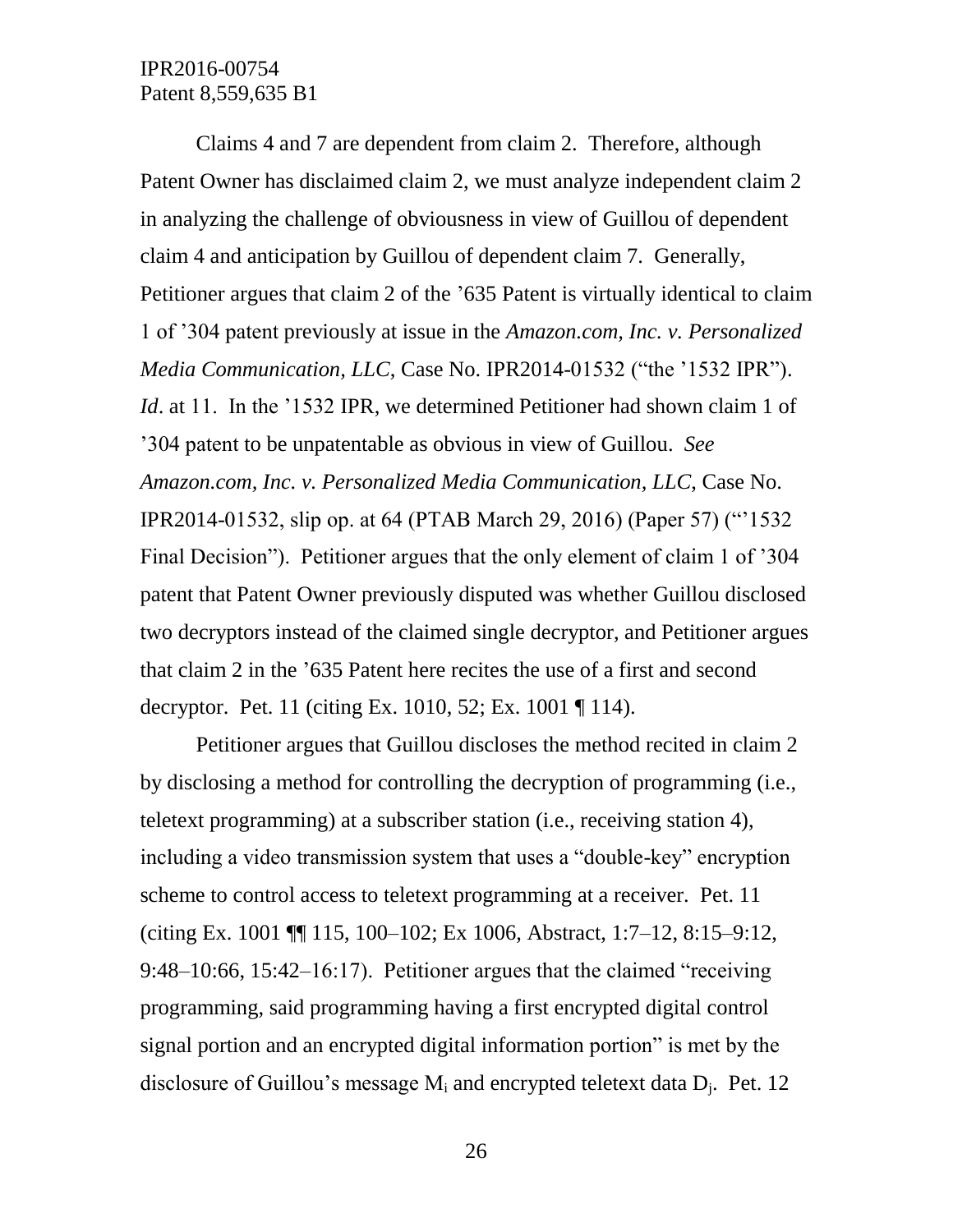(citing Ex. 1001 ¶¶ 116, 103–106). Specifically, Petitioner argues that Guillou discloses that teletext data  $d_i$  is encrypted using operating key K at emitting center 2 to form encrypted teletext data  $D_i$  and operating key K is encrypted using each subscriber key Ci to form a set of encrypted messages Mi. Pet. 12 (citing Ex. 1006, 5:30–57, 8:39–48, 14:20–31, 15:42–64, Fig. 7; Ex. 1001 ¶¶ 104, 106).

Furthermore, Petitioner argues that the claimed "detecting said first encrypted digital control signal portion of said programming" is met by the disclosure of Guillou's of video-data separator 142, selection circuit 143, and decoding circuit 145 detecting and extracting encrypted message  $M_i$  and encrypted teletext data  $D_i$ . Pet. 12 (citing Ex. 1006, 15:64–16:10, 19:4–15, 19:55–20:17, 20:42–52, Fig. 9; Ex. 1001 ¶¶ 107–108). Petitioner argues that the claimed "passing said first encrypted digital control signal portion of said programming to a first decryptor at said subscriber station" is met by Guillou's disclosure of passing encrypted message  $M_i$  to a first decryptor,  $K$ restoring circuit 110 at the subscriber station. Pet. 13 (citing Ex. 1006, 15:64–16:10, 19:55–20:17, 20:40–52, Fig. 10; Ex. 1001 ¶ 109). Petitioner also argues that the claimed "decrypting said first encrypted digital control signal portion of said programming using said first decryptor at said subscriber station," is met by Guillou's disclosure that K restoring circuit 110 decrypts the appropriate message  $M_i$  using the subscriber's key Ci to restore operating key K. Pet. 13–14 (citing Ex. 1006, 15:64–16:10, 20:53– 21:14, Fig. 10; Ex. 1001 ¶ 110).

Petitioner relies upon Guillou's disclosure of passing the encrypted teletext data  $D_i$  and the operating key K to the second decryptor, including decoding octet generator 26', discriminator 42, and XOR gate 46 for the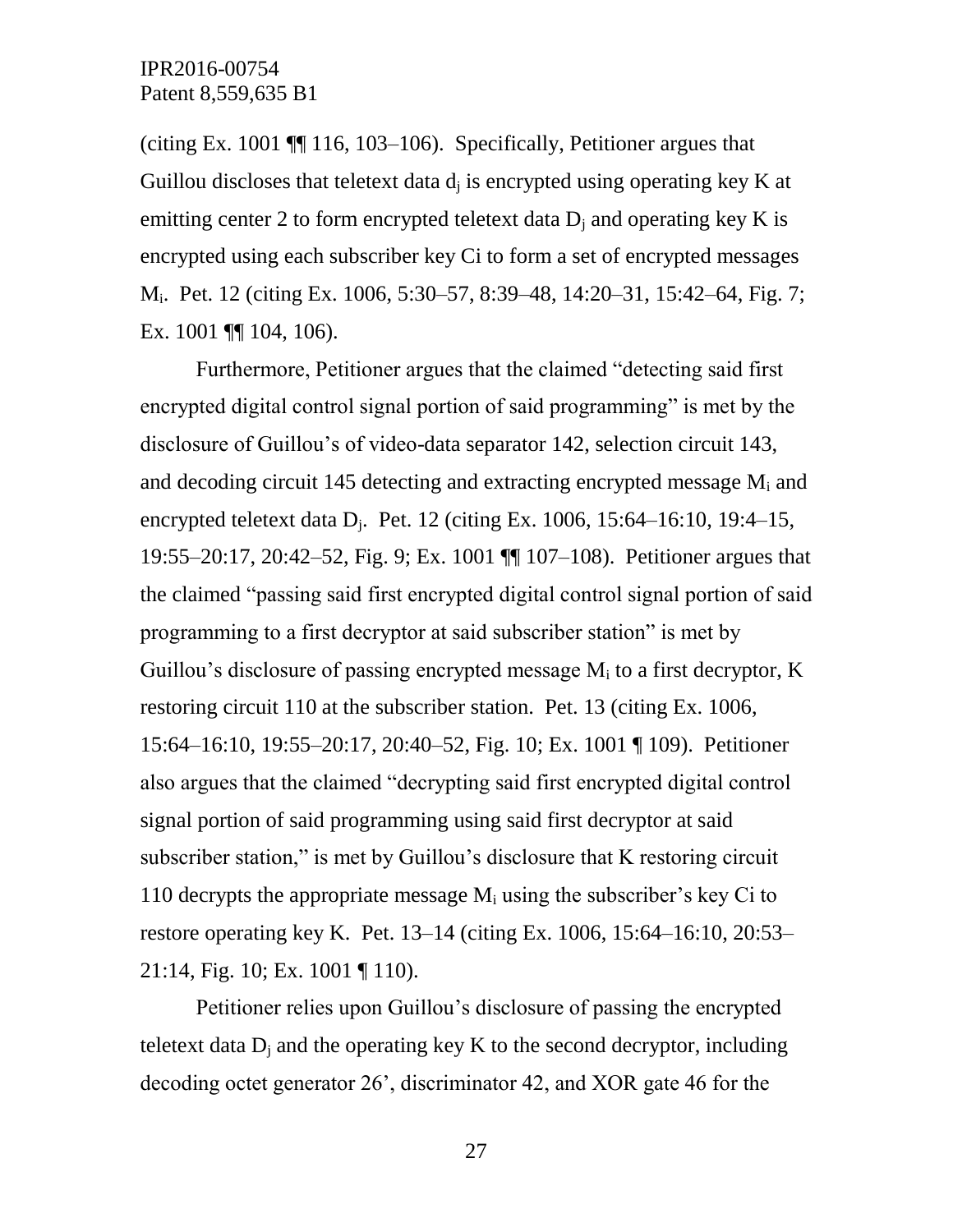limitation of "passing said encrypted digital information portion of said programming and the decrypted control signal portion to a second decryptor at said subscriber station" recited in claim 2. Pet. 14 (citing Ex. 1006 10:41– 56, 20:29–39, Fig. 10; Ex. 1001 ¶¶ 120–121). Petitioner argues that the second decryptor in Guillou, including decoding octet generator 26', discriminator 42, and XOR gate 46, performs the claimed step of "decrypting said encrypted digital information portion of said programming using said second decryptor." Pet. 15 (citing Ex. 1006, 10:41–56, 20:29–39, Fig. 10; Ex. 1001  $\P$  122, 111–112). Finally, Petitioner argues that Guillou's disclosure regarding presenting the teletext to the subscriber via display means 20 meets the claimed limitation of "presenting said programming." Pet. 16 (citing Ex. 1006, 1:7–12, 18:61–19:3, Fig. 7; Ex. 1001 ¶¶ 123, 113).

### *a. Alleged Obviousness of Claim 4*

Claim 4 depends from claim 2 and further requires "said programming further includes encrypted video," which Petitioner argues is taught by the disclosure in Guillou of a "video-transmission" system with encrypted teletext programming that includes text and simple graphics that may be non-static. Pet. 16 (citing Ex. 1006, 1:7–62; Ex. 1001 ¶ 141). Patent Owner argues that a person of ordinary skill in the art would have understood "encrypted video" recited in claim 4 to exclude teletext and would recognize "video" to be distinct from static text and images. PO Resp. 19. Petitioner counters that "video" is any information that is visually perceivable including the display of static pictures. Pet. Reply 5 (citing Ex. 2028, 10– 12; Ex. 1003, 278:21–24, 258:16-19, 13:38–52, 188:17–18, 249:53–56). During oral argument, Petitioner argued that a single image can qualify as video. Tr. 14:24–25 ("JUDGE WARD: So one image qualifies as video.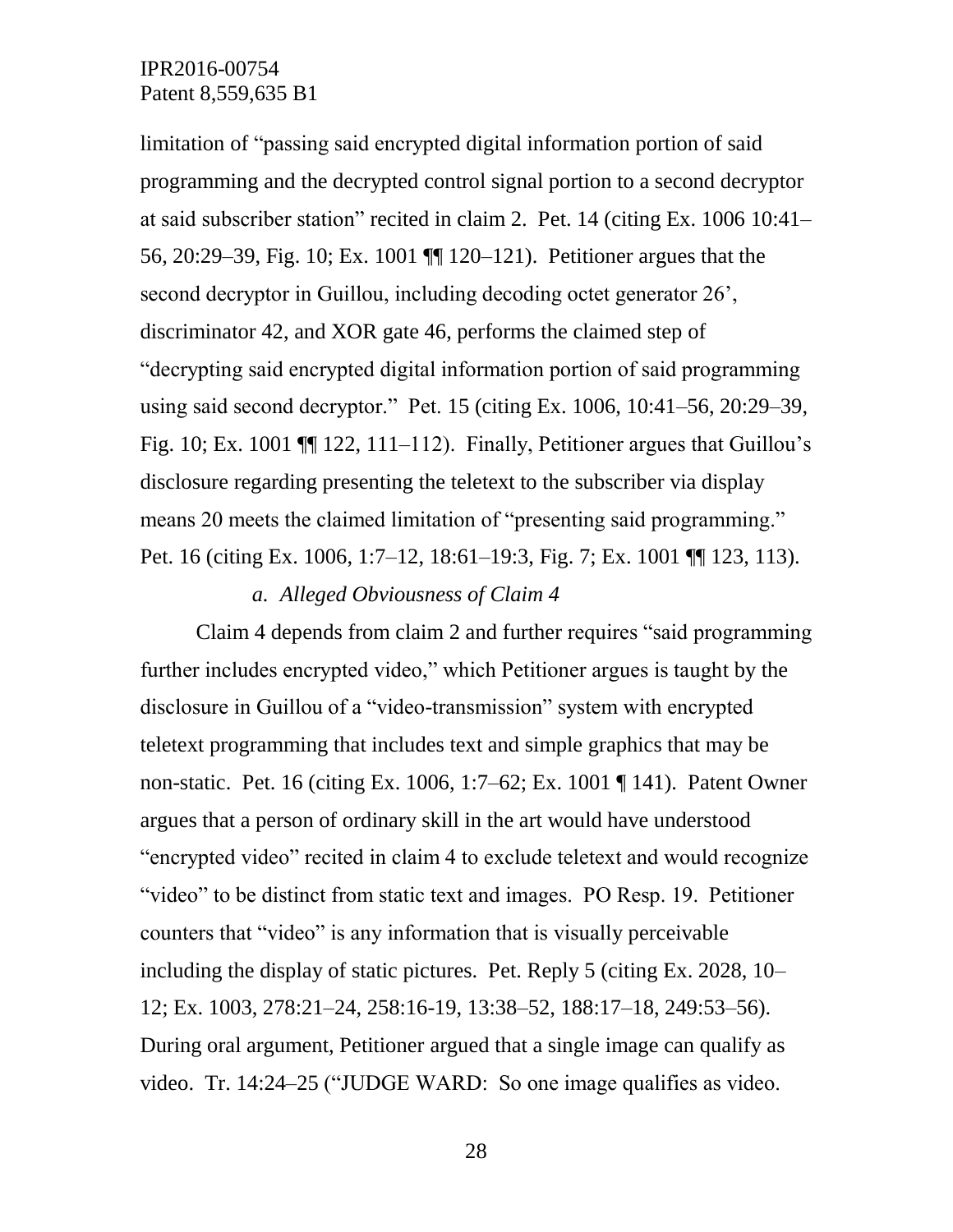MR. SERNEL: I think arguably it would."). We do not agree with Petitioner's position that the display of a static image constitutes "video"; otherwise, there would be no difference in an image and video. We determine that video requires moving visuals. In its Preliminary Response, Patent Owner stated that video shows movement and changes within an image. Prelim. Resp. 60 (citing Ex. 2001 ¶ 122). Petitioner's Declarant Mr. Wechselberger seems to agree as he describes that "[s]uccessive frames of text and/or graphics presented on the display means 20 constitutes video." Ex. 1001 ¶ 141. We determine that the broadest reasonable construction of the term "video" recited in claim 4 of the '635 Patent means "visually perceivable non-static imagery."

Patent Owner argues that Guillou does not render claim 4 obvious because Guillou's disclosure of teletext is not video but textual data. PO Resp. 56. Petitioner counters that "encrypted video" does not exclude teletext because even Guillou itself refers to the teletext system as a "videotransmission system." Pet. Reply 9 (citing Ex. 1006, Title, Abstract, 1:7– 12). Specifically, Guillou discloses a "Text Video-Transmission System Provided with Means for Controlling Access to the Information." Ex. 1006, Title. Furthermore, Petitioner relies upon Mr. Wechselberger's testimony that it "well known that teletext programming included text and/or graphics used to generate visuals, *which may be non-static*, for a variety of programming, including news programs, weather services, educational programs." Ex. 1001 ¶¶ 43, 141 (emphasis added) (citing (Ex. 1021, 17-18 (discussing the PRESTEL teletext system); Ex. 1022, 3 (discussing the ANTIOPE teletext system); Ex. 1026, 3). Accordingly, we determine that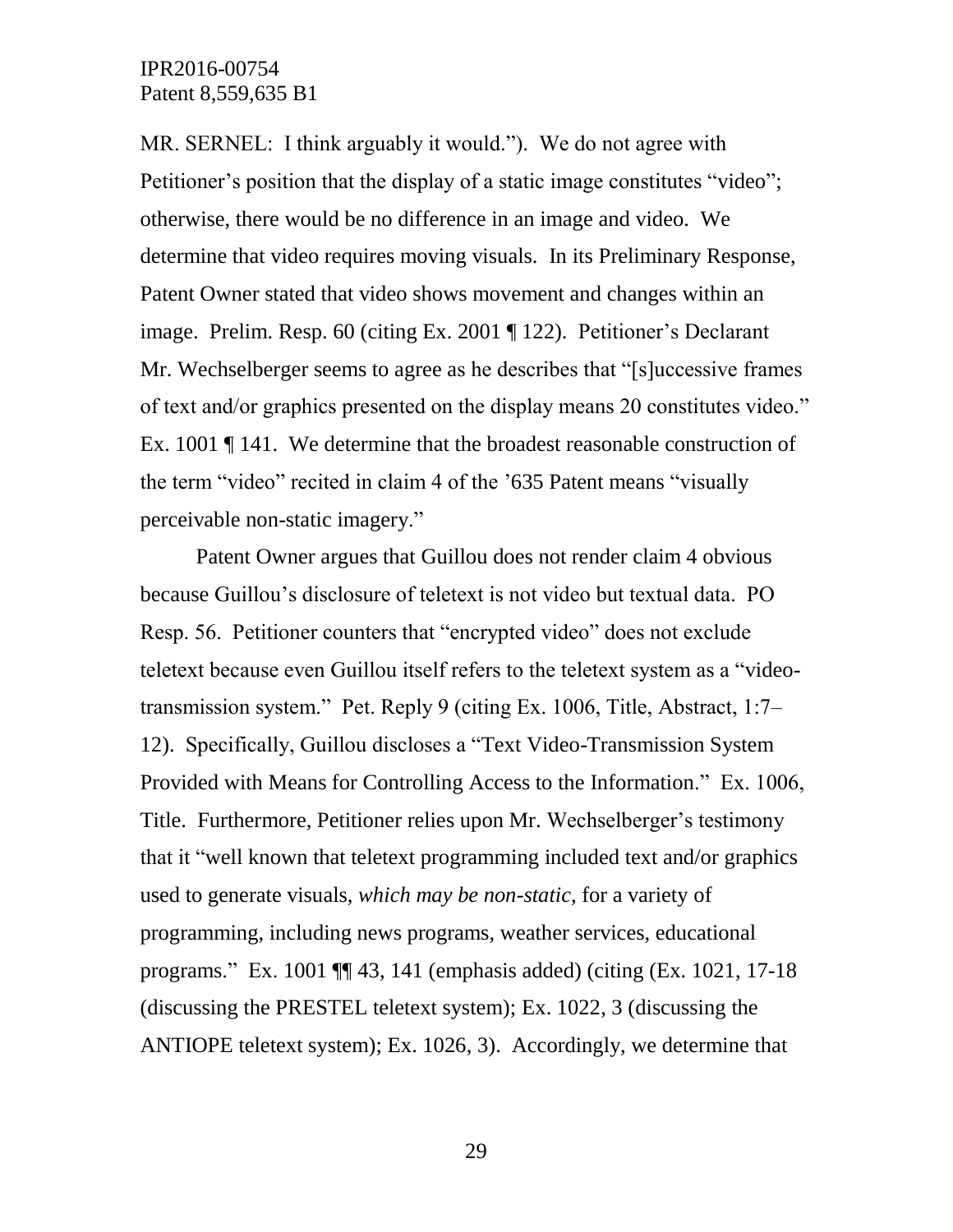Guillou's disclosure of encrypted teletext programming teaches or suggests that the programming may include non-static imagery.

Patent Owner argues that claim 2 requires "receiving programming" and claim 4 requires that what is received in the programming is video, "not simply any data that when displayed, depicts movement." PO Resp. 56. Patent Owner further argues that the alleged programming received at Guillou's receiver station is static, teletext data, not video data because a person of ordinary skill in the art "would recognize that teletext, as the name implies, is textual data, not a video." *Id*. As stated above, we are not persuaded by Patent Owner arguments that non-static visuals generated with teletext do not constitute video as recited in claim 4. Furthermore, receiving encrypted programming including the teletext data is programming including encrypted video. Accordingly, we are not persuaded by Patent Owner's argument that what is received by the receiver station in Guillou does not constitute video.

As discussed above, we have reviewed the Petition and the supporting evidence and briefs, and we determine the record supports Petitioner's contention that Guillou teaches or suggests each limitation of claim 4. Accordingly, in light of the foregoing and our analysis of secondary considerations discussed below, we determine Petitioner has shown by a preponderance of evidence that claim 4 would have been obvious in view of Guillou.

## *b. Alleged Anticipation of Claim 7*

Claim 7 depends from claim 2 and further requires "said subscriber station detects, in a transmission channel including said programming, a second control signal portion used to decrypt the first control signal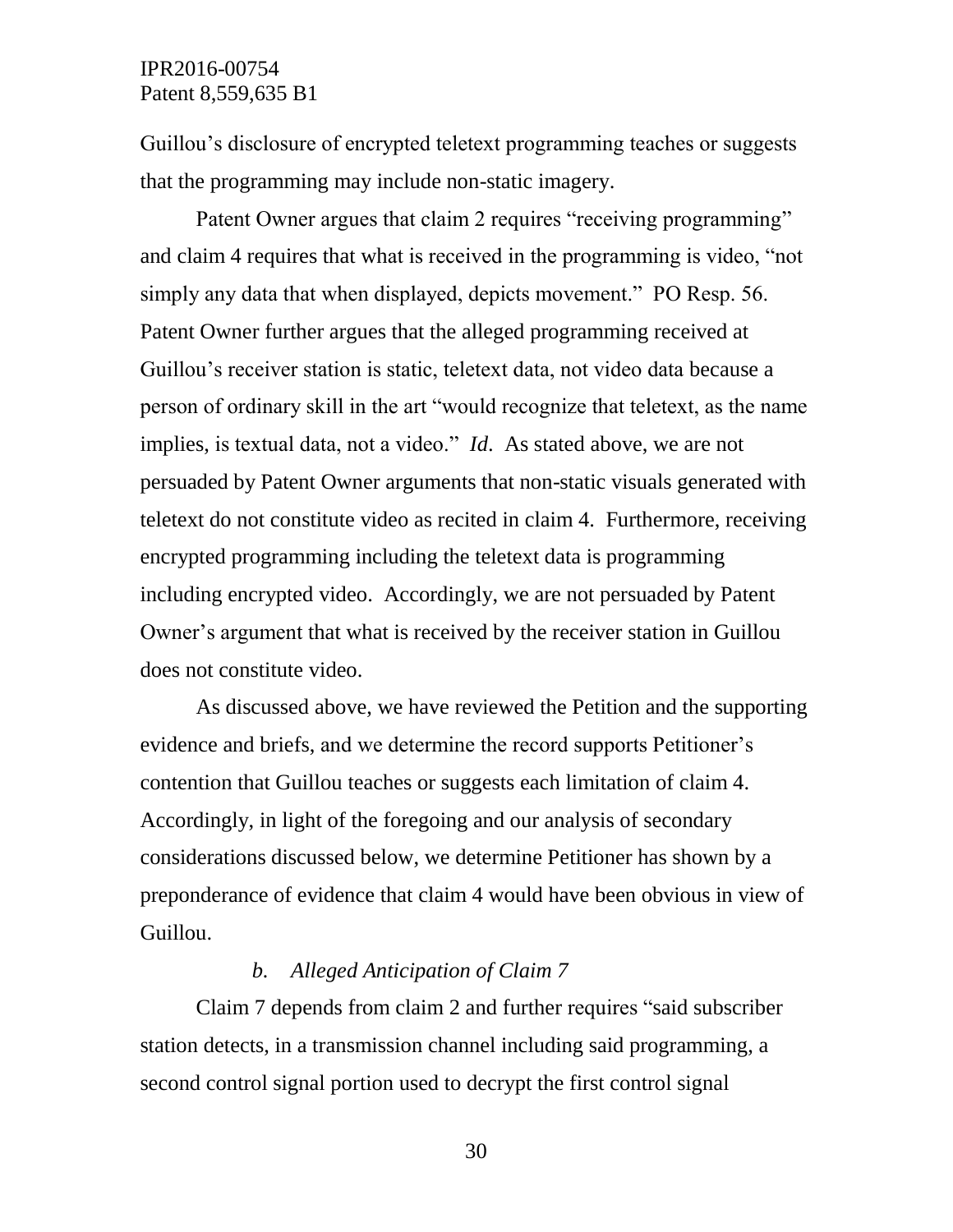portion." For this claim, Petitioner relies upon the disclosure in Guillou that the access control page line number or subscription index is used to decrypt the first control signal portion (encrypted messages  $M_i$ ). Pet 16–17 (Ex. 1001 ¶¶ 144–146). Specifically, Petitioner argues that within Guillou's access control page, that groups messages  $M_i$ , each access block is preceded by a line or number or subscription index, which is detected in the transmission channel with the programming. *Id*. at 17 (Ex. 1006, 8:55–65, 17:48–68, 20:40–52; Ex. 1001 ¶ 146).

In the Institution Decision, we noted Mr. Wechselberger's testimony that, in the access control page, each access block is preceded with a line number and the line number is used to extract the appropriate message  $M_i$ for a particular subscriber station. Dec. to Inst. 21 (citing Ex. 1001 ¶ 146; Ex. 1006, 17:48–68, 20:40–52). Patent Owner argues that claim 7 requires that the second control portion is "used to decrypt" not used to extract; thus, even if Guillou's receiver station uses the line number to retrieve a message M<sup>i</sup> from the access control page, Petitioner has failed to demonstrate that the line number is used to decrypt the first control signal portion [the message Mi]. Patent Owner further argues that the line number/subscription index is not an input to K-restoring circuit 110 but instead circuit 110 decrypts  $M_i$ using a subscriber key  $C_i$ . PO Resp. 50–51.

Petitioner counters by noting that Patent Owner's argument suggests the line number/subscription index must be a *direct* input to K restoring circuit 110, while claim 7 merely requires that the second control portion be "*used to* decrypt the first control signal portion." Pet. Reply 10 (emphasis added). Petitioner argues that the line number/subscription index is used to identify and extract message  $M_i$  for decryption by K-restoring circuit 110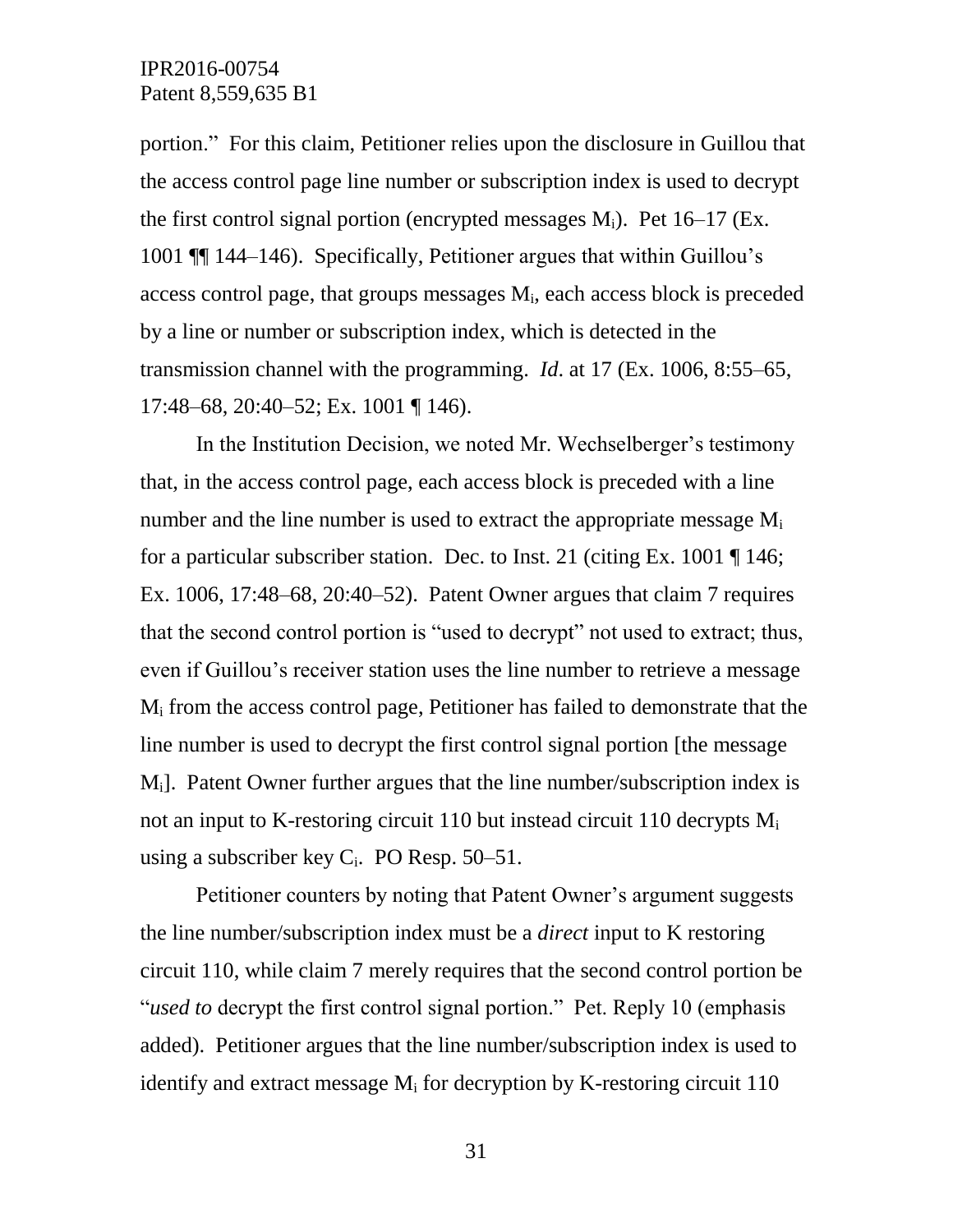and, thus, it is "*used to"* decrypt encrypted message Mi. *Id*. We are persuaded by Petitioner's contentions and determine that Patent Owner's arguments are not commensurate with the scope of claim 7, which recites "a second control signal portion *used to* decrypt the first control signal portion." Patent Owner's expert, Dr. Weaver, agreed during his deposition that the line number/subscription index was necessary for the decryption of message . Ex. 1054, 134:6–12 ("Q[:] Without knowing the subscription index, the system doesn't know which M sub I to use in the subsequent operations; correct? A[:] It does have to know the subscription index for this to operate correctly.").

As discussed above, we have reviewed the Petition and the supporting evidence and briefs, and we determine the record supports Petitioner's contention that Guillou discloses each limitation of claim 7. Accordingly, in light of the foregoing and our analysis of secondary considerations discussed below, we determine Petitioner has shown by a preponderance of evidence that claim 7 in anticipated by Guillou.

### *c. Alleged Obviousness of Claim 13*

Independent claim 13 is similar to claim 2 and Petitioner relies upon many of the same teachings from Guillou relied upon with respect to claim 2 as teaching the limitations of claim 13. Pet. 22–26. Claim 13 recites "decrypting a second of said plurality of signals on the basis of said changed decryption technique, wherein said decrypted second of said plurality of signals is embedded with *executable instructions*" (emphasis added). For this claim limitation, Petitioner argues that "[e]ach individual data octet  $d_i$ (byte) of the decrypted teletext data is an instruction that is executed by character generator 148 to present the decrypted data on display means 20."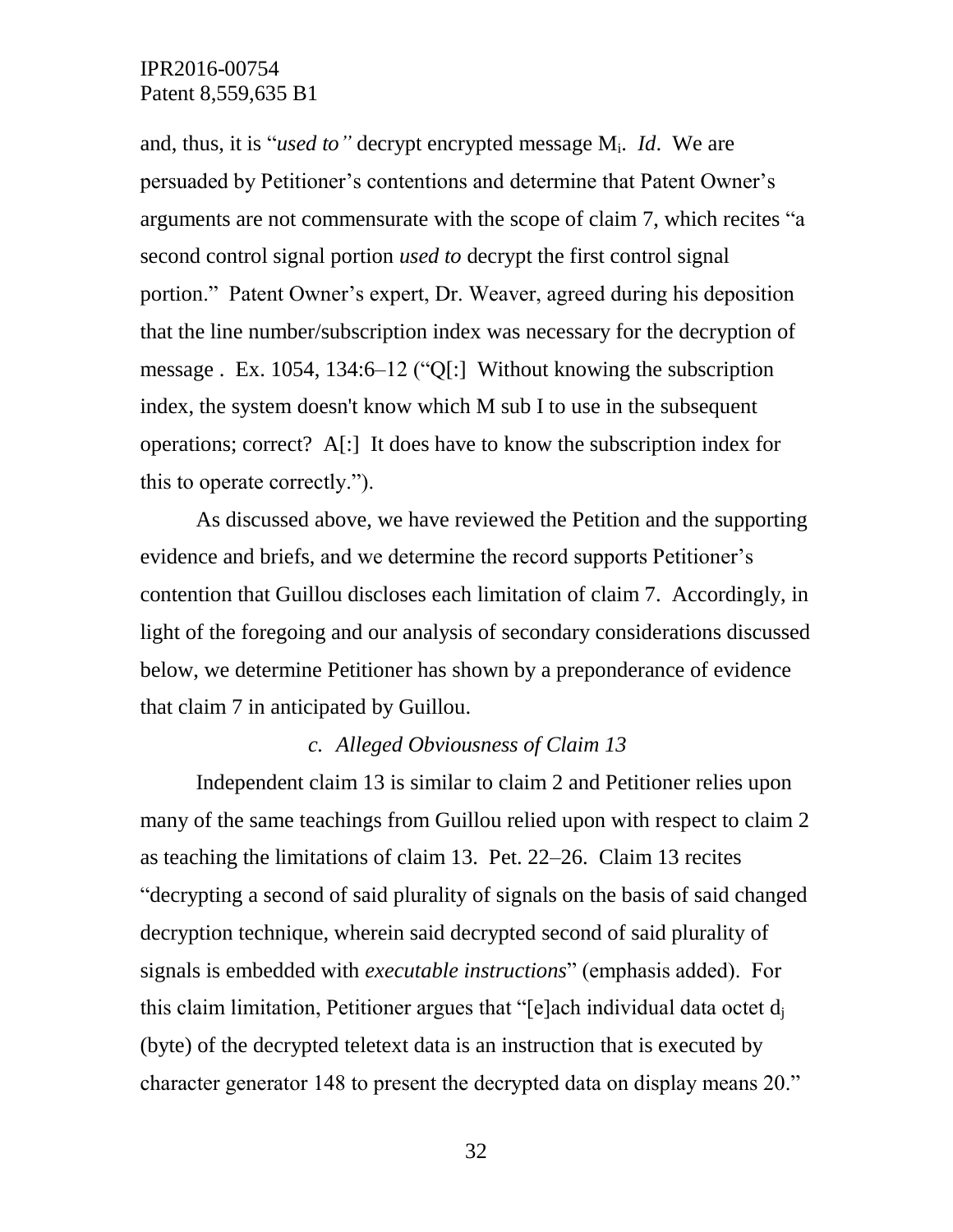Pet. 24–25 (citing Ex. 1006, 10:51–56, 19:17–21, Fig. 9; Ex. 1001 ¶ 157). Claim 13 further recites "controlling said controllable device on the basis of said embedded executable instructions." Petitioner argues that this limitation is taught or suggested by Guillou's disclosure of character generator 148 that is controlled by individual data octets of the decrypted teletext data because individual data octets  $d_i$  instructs character generator 148 to stimulate inputs  $R_2$ ,  $V_2$ , and  $V_2$  to display means 20 to present the decrypted data. Pet. 26 (Ex. 1006, 10:51-56, 19:17–21, Fig. 9; Ex. 1001  $\P$  165).

Patent Owner argues that the "executable instructions" recited in claim 13 should be construed as "instructions of a *computer program* that cause a *computer* to carry out operations *on the computer* according to the instructions." PO Resp. 27 (emphasis added). Petitioner disagrees and argues that nothing in the language of claim 13 limits the controllable device to a programmable computer that runs computer programs, as required by Patent Owner's construction. Pet. Reply 8. We agree. Claim 13 simply recites "controlling said controllable device on the basis of said embedded executable instructions" and fails to identify a "a computer to carry out operations" or a "computer program" as set forth in Patent Owner's proposed construction. Accordingly, we decline to read such limitations into the term "executable instructions." Petitioner argues that the term "executable instructions" in claim 13 should be given its plain and ordinary meaning, and we agree. Accordingly, we determine the broadest reasonable interpretation of "executable instructions," as recited in claim 13, means "instructions capable of being executed."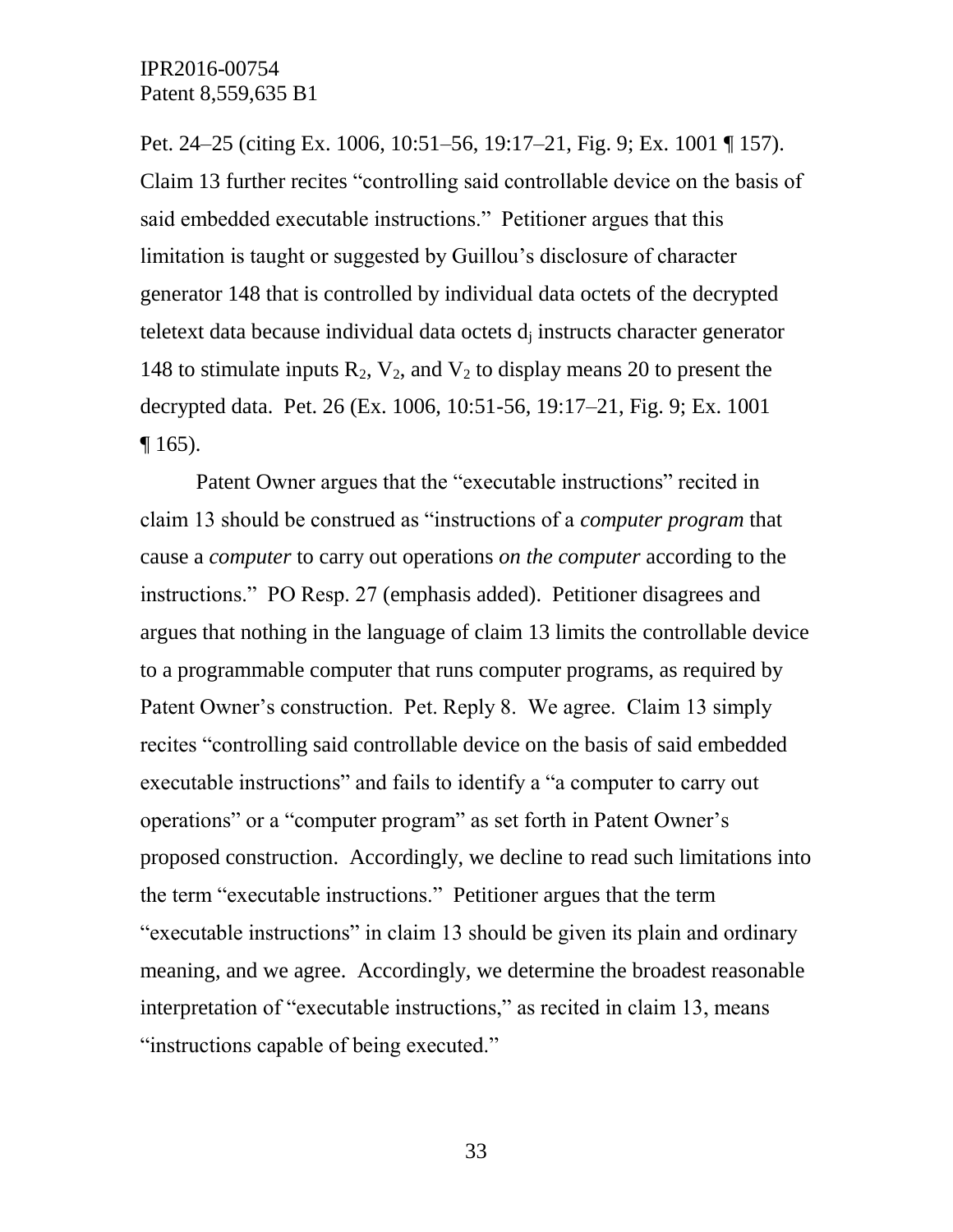In asserting that Guillou does not teach or suggest "executable instructions," Patent Owner argues that the individual data octets  $d_i$ disclosed in Guillou are not executable instructions because they do not cause the character generator to carry out operations on a computer according to instructions. PO Resp. 57 (citing Ex. 2001 ¶ 138). More particularly, Patent Owner argues that Guillou discloses that the data octets represent information constituting the service being broadcast and the information element in the system of this kind is the displayable line. *Id*. at 57–58 (citing Ex. 1006, 3:58–61). Thus, Patent Owner argues that Guillou's character generator converts the data, but the octets do not control the character generator to carry out operations according to the data octets. *Id*. at 58 (citing Ex. 2019 ¶ 209).

We disagree with Patent Owner's argument. As Mr. Wechselberger testifies, "Guillou explains that the octets  $d_i$  are instructions to the character generator." Ex. 1055  $\P$  3 (citing Ex. 1006, 19:18–21). Guillou discloses the character generator converts the data octets into color inputs and the "signal outputs of the generator 148 are connected to the colour inputs  $R_2$ ,  $V_2$ , and  $B_2$  of the video switch 141 and to a luminance input  $L_2$ ." Ex. 1006, 19:18– 21. Figure 9 of Guillou is reproduced below.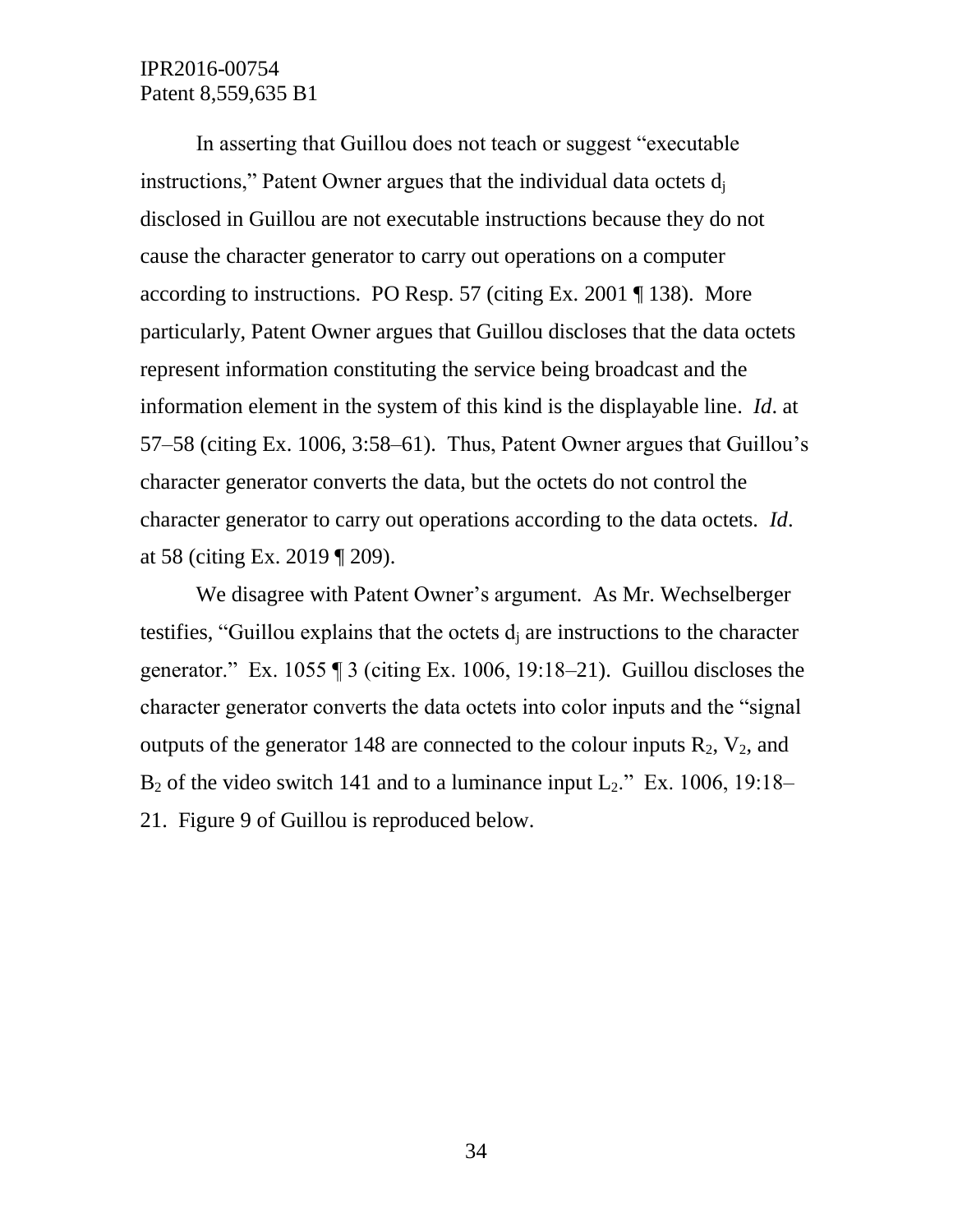

Ex. 1009, Fig. 9. As shown above in Figure 9, the character generator 148 is connected to the video switch 141 to provide color inputs  $R_2$ ,  $V_2$ , and  $B_2$  of the video switch 141 and to luminance input  $L_2$  to create the display provided on CRT 140. Ex. 1006, 19:18–21. Patent Owner's Declarant Mr. Weaver states that this disclosure in Guillou merely describes how the character generator "*converts* the 0s and 1s stored in the page memory and *converts* the data into colour inputs." Ex. 2019 ¶ 209. Neither Mr. Weaver nor Patent Owner explain sufficiently, however, how such operations by the character generator do not constitute "controlling said controllable device on the basis of said embedded executable instructions," as recited in claim 13. As Mr. Wechselberger explains, "the character generator stimulates the inputs  $R_2$ ,  $V_2$ , and  $B_2$  of the display means according to each individual octed dj." Ex. 1055 ¶ 3 (citing Ex. 1006, 19:18–21).

As discussed above, we have reviewed the Petition and the supporting evidence and briefs, and we determine the record supports Petitioner's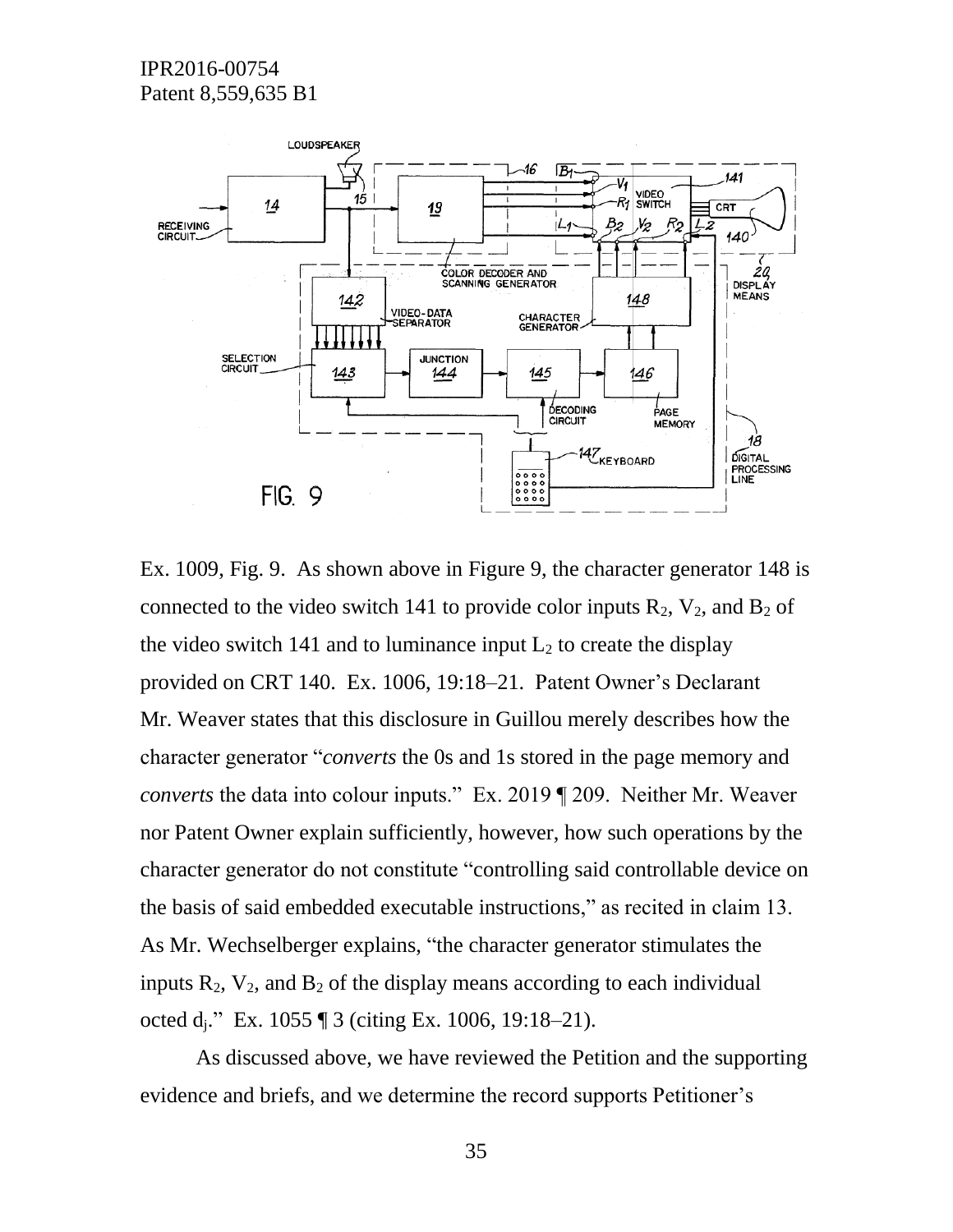contentions that Guillou would have rendered claim 13 obvious. Accordingly, in light of the foregoing and our analysis of secondary considerations discussed below, and we determine Petitioner has shown by a preponderance of evidence that claim 13 would have been obvious in view of Guillou.

## *d. Alleged Anticipation of Claim 21*

Claim 21 is similar to claim 2 and Petitioner's challenge of anticipation of claim 21 based on Guillou primarily relies upon the same disclosures cited with respect to claim 2. Pet. 18–20. Specifically, Petitioner alleges the claim limitation of "decrypting under first processor control a first portion of said encrypted materials in said transmission," is met by Guillou's disclosure of a microprocessor controlling K-restoring circuit 110. *Id.* at 19 (citing Ex. 1001 ¶¶ 193–195). Petitioner relies upon Guillou's decoding circuit 145 for the claimed "decrypting under second processor control a second portion of said encrypted materials." *Id.* at 20 (citing Ex. 1001  $\P$  197–198, 111–112). Patent Owner argues that Guillou fails to anticipate claim 21 for multiple reasons. PO Resp. 51–55.

First, Patent Owner argues that Petitioner's proposed claim mapping is incorrect because it improperly relies upon two different and distinct embodiments in Guillou. PO Resp. 51. Specifically, Patent Owner argues that with respect to the "second processor control," Petitioner relies upon "decoder 145" found in Guillou's subscriber station embodiment of Figure 9 and for the "first processor control," Petitioner relies upon K-restoring circuit 110 found in Guillou's subscriber station embodiment of Figure 10. PO Resp. 51–52 (citing Ex. 1001 ¶ 194–195, 198). Moreover, Patent Owner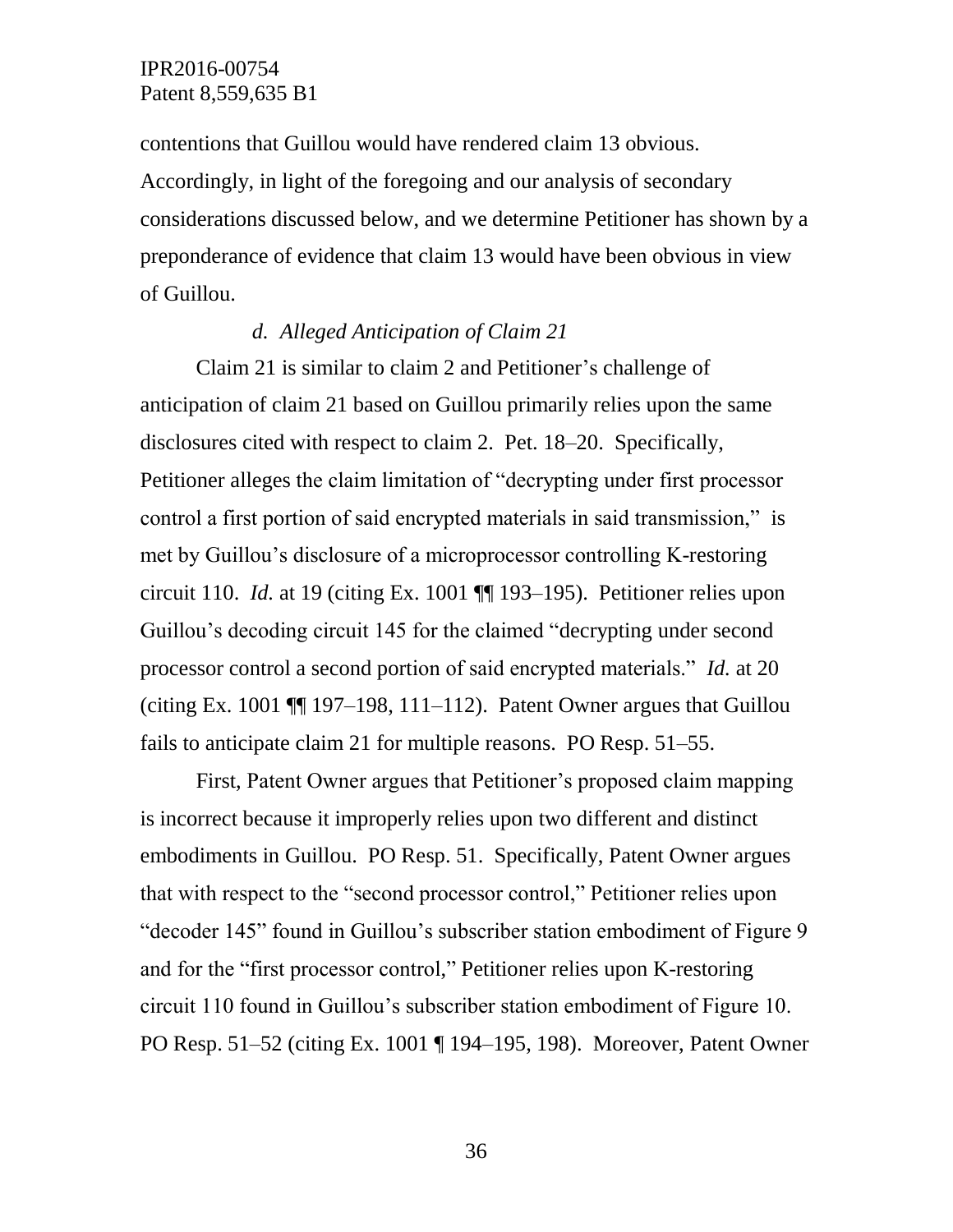argues that "[u]nlike Figure 10, there is no K-restoring circuit [110] (the alleged "first processor") in the station in Figure 9." *Id*. at 52–53.

Petitioner rebuts this argument by noting the express disclosure in Guillou that identifies that Figure 10 is intended to be inserted into the prior art shown in Figure 9. Pet. Reply 13 (citing Ex. 1006, 9:40–41) ("Fig. 9 shows a synoptic plan of a receiver according to the prior art, Fig. 10 shows a synoptic plan of the means to be inserted in the receiver of the type shown in the previous figure [Fig. 9], in order to decrypt the information."). Thus, Guillou discloses that the decryption components in Figure 10 are to be added to the receiver system of Figure 9. *See* Ex. 1006, 18:56–21:14. In view of these disclosures, we disagree with Patent Owner's arguments that Petitioner has improperly combined Guillou's Figures 9 and 10.

Second, Patent Owner argues that Guillou's decoder 145 does not disclose the "second processor control" because decoder 145 does not control decryption but only extracts selected teletext pages from the transmission and input the extracted pages for further processing by the other components of the system. PO Resp. 53 (citing Ex. 1006, 19:35–38, 10:42–43, 10:57–60; Ex. 2019 ¶ 181).

Petitioner rebuts by contending that Patent Owner's argument dismisses the express disclosure in Guillou "that decoding circuit 145 also *initializes* octet generator 26', *causes* the generation of decoding octets Cj, and *combines* decoding octets with encrypted octets  $D_i$  to generate decoded octets dj." Pet. Reply 13–14 (citing Ex. 1006, 20:29–39, Ex. 1055 ¶¶ 7–8). Specifically, Guillou discloses that the "decoder 145 causes the generation of a decoding octet  $C_i$  ( $C_6=C_7=C_7=0$ ), and if the octet D<sub>i</sub> received is not a control code (columns 0 and l), which is verified by the comparator 42, the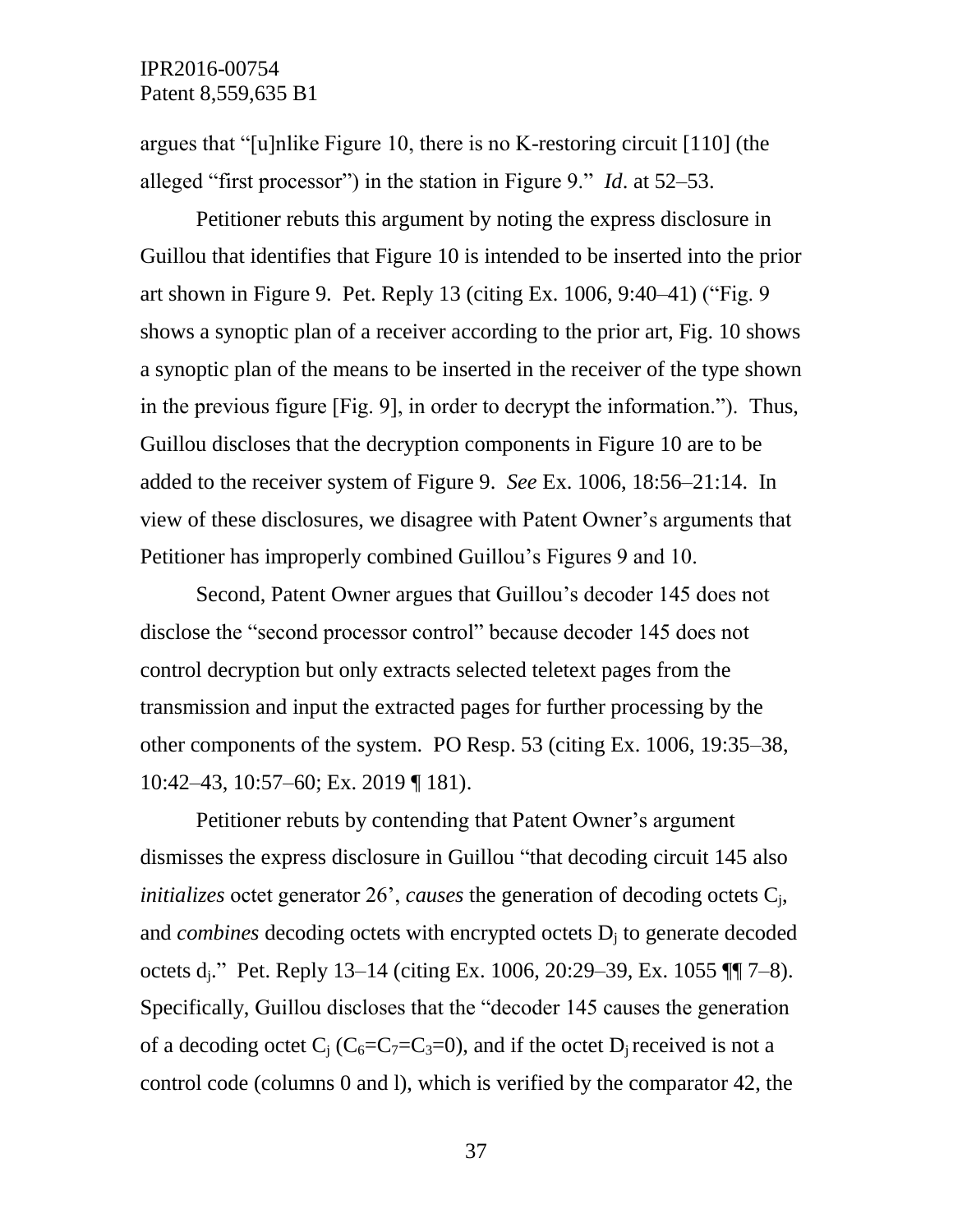decoder combines it, by 'OR-exclusive,' with the decoding octet in the gate 46." Ex. 1006, 20:30–39. Mr. Wechselberger testifies that by initializing the octet generator  $26'$ , causing the generation of decoding octets  $C_i$ , and combining decoding octets with encrypted octets  $D_i$  to generate decoded octets  $d_i$ , decoding circuit 145 controls the decryption of encrypted octets  $D_i$ as required by claim 21. Ex. 1055  $\sqrt{\phantom{a}}\$  8. In view of the foregoing, we determine the record supports Petitioner's contention that Guillou's decoding circuit 145 corresponds to the claimed "decrypting under second processor control a second portion of said encrypted materials."

Third, Patent Owner argues that if the decoding circuit 145 is the claimed "second processor control," then it is also the claimed "first processor control" because it allegedly controls the decryption of message M<sup>i</sup> at K-restoring circuit 110. PO Resp. 53–54 (citing Ex. 1006, 20:40–52, Ex. 2019 ¶ 185). More particularly, Dr. Weaver states that under Mr. Wechselberger's interpretation, decoding circuit 145 controls the decryption of key K by using the access control page to restore operation key K. Ex. 2019 ¶ 185. Petitioner counters by arguing that the mere fact that decoding circuit 145 provides message  $M_i$  as an input value to  $K$ restoring circuit 110 does not mean it "controls" the K-restoring circuit. Pet. Reply 14 (Ex. 1055 ¶¶ 9–10). Mr. Wechselberger states that decoding circuit 145 does not control K-restoring circuit 110 to decrypt  $M_i$  but merely passes  $M_i$  to K-restoring circuit 110, which is programmed to decrypt messages Mi. Ex. 1055 ¶ 9 (citing Ex. 1006, 20:40–21:14). Guillou discloses that once the decoding circuit 145 has extracted the message  $M_i$ from the access block, the message is transmitted to K-restoring circuit 110 and "[t]o restore this K from  $M_i$  and  $C_i$ , the circuit 110 . . . is programmed to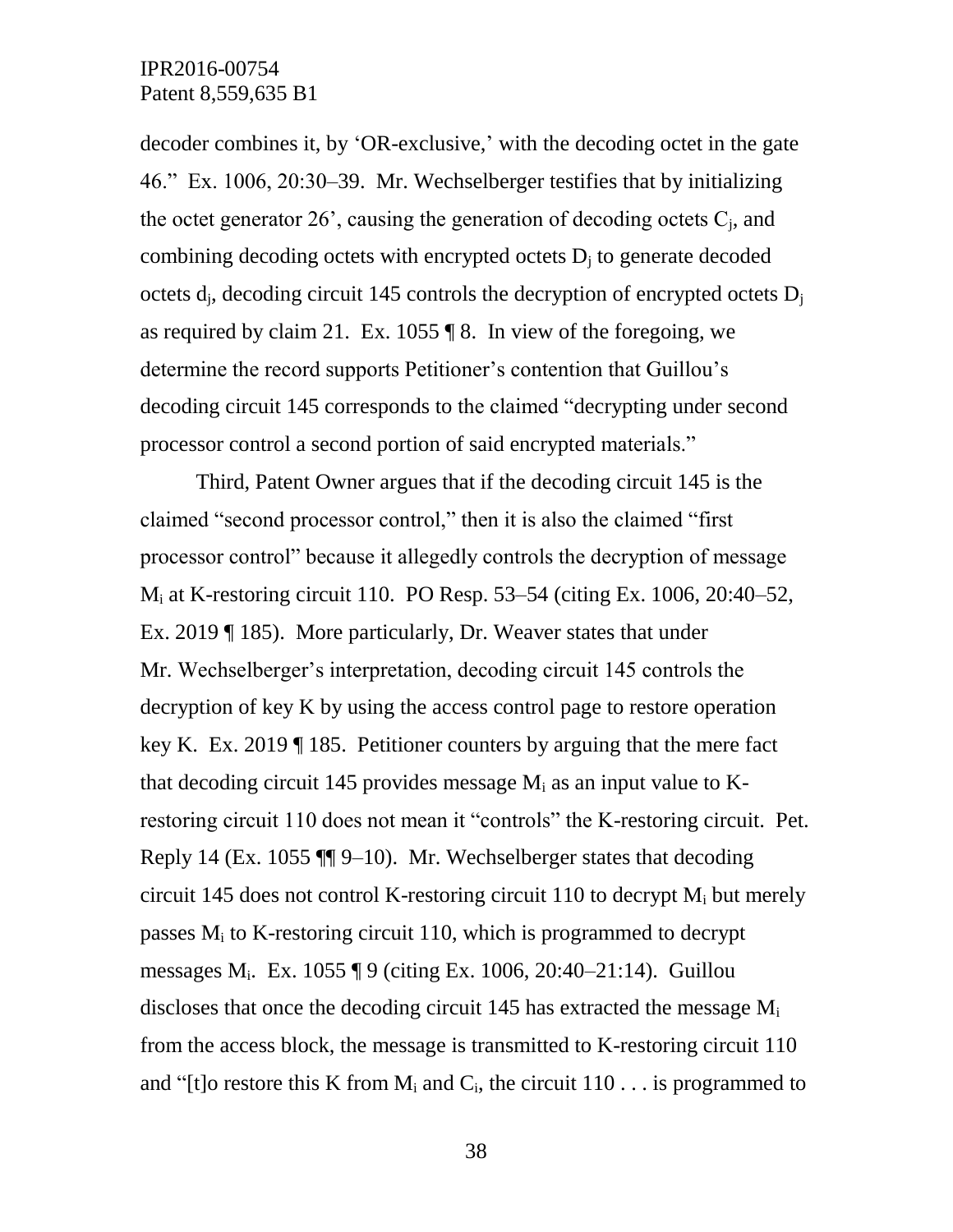develop an algorithm  $K=G_C(M_i)$ ." Ex. 1006, 20:52–56. Therefore, contrary to Patent Owner's argument, we determine the record supports Petitioner's contention that K-restoring circuit 110 corresponds to the claimed "decrypting under first processor control a first portion of said encrypted materials in said transmission" by disclosing a process and algorithm by which K-restoring circuit 110 decrypts K from  $M_i$  and  $C_i$ .

Fourth, Patent Owner argues that decoding circuit 145 is not a processor because it is not a "digital electronic device that processes information by operating on data according to instructions." PO Resp. 54. Patent Owner's argument relies upon its proposed construction of "processor," a construction that we do not adopt, as discussed above. Accordingly, we disagree with Patent Owner's argument.

As discussed above, we have reviewed the Petition and the supporting evidence and briefs, and we determine the record supports Petitioner's contention that Guillou discloses each limitation of claim 21. Accordingly, in light of the foregoing and our analysis of secondary considerations discussed below, we determine Petitioner has shown by a preponderance of evidence that claim 21 in anticipated by Guillou.

### *e. Alleged Anticipation of Claims 29*

Claim 29 depends from claim 21 and further recites "said transmission in said step of receiving a transmission and a signal necessary for decryption are received from different sources." With respect to claim 29, Petitioner argues that Guillou discloses receiving a transmission (encrypted message  $M_i$  and encrypted teletext data  $D_i$ ) and signal necessary for decryption (subscriber key  $C_i$ ) from different sources. Pet. 21 (citing Ex. 1001  $\P$  203– 205). Guillou discloses that encrypted messages  $M_i$  and encrypted teletext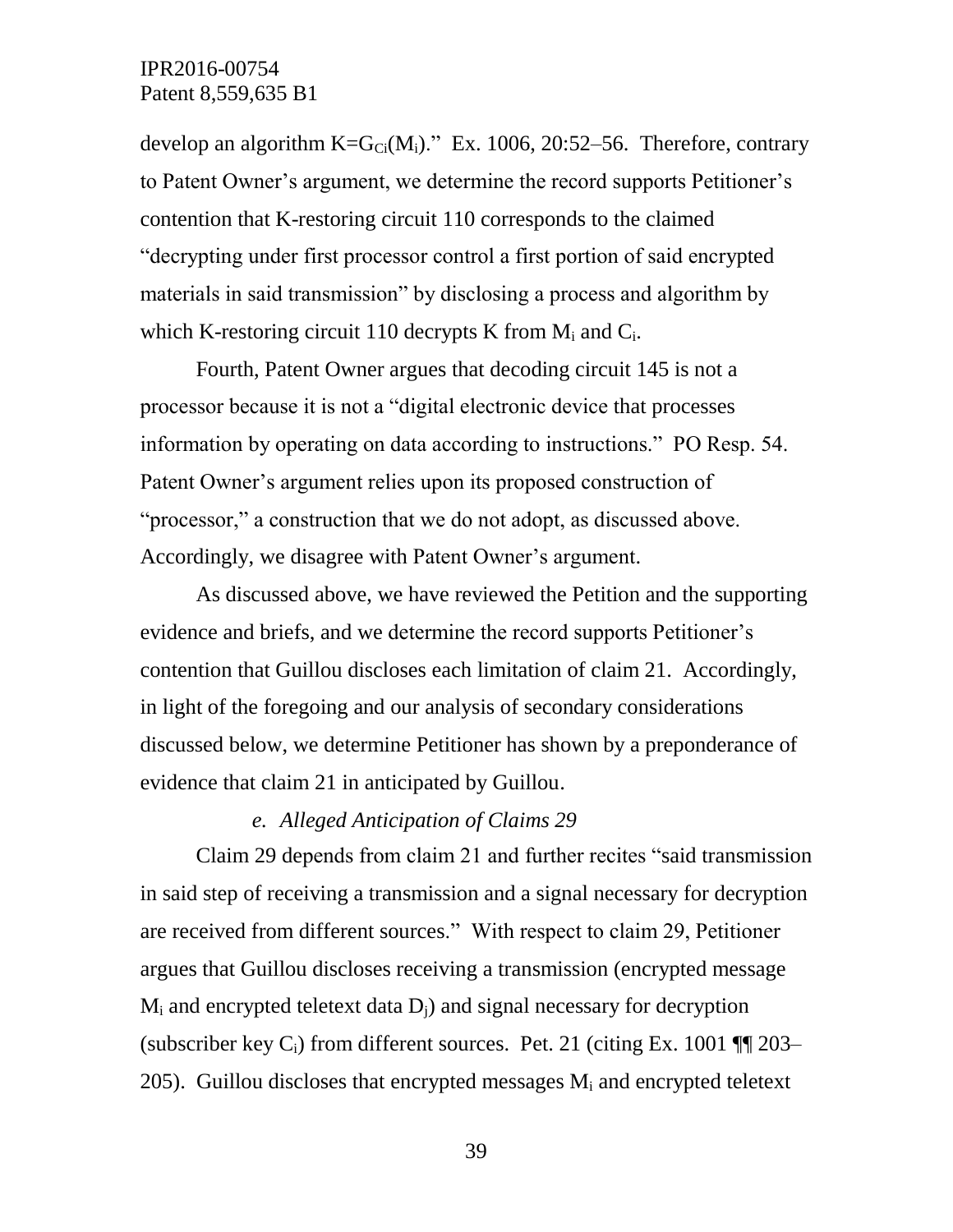data  $D_i$  are transmitted from emitting center 2 to the receiver station 4 and the subscriber key  $C_i$  is generated by subscription center 100 and distributed to the subscriber via charging station 112. Pet. 21 (Ex. 1006, 8:15–9:12, 15:42–16:17, 16:26–29, Fig. 7; Ex. 1001 ¶ 205). Patent Owner does not present separate arguments against claim 29. PO Resp. 9–17. The burden, however, remains on Petitioner to demonstrate unpatentability. *See Dynamic Drinkware*, 800 F.3d at 1378. As discussed above, we have reviewed the Petition and the supporting evidence and briefs, and we determine the record supports Petitioner's contention that Guillou discloses each limitation of claim 29. Accordingly, in light of the foregoing and our analysis of secondary considerations discussed below, we determine Petitioner has shown by a preponderance of evidence that claim 29 in anticipated by Guillou.

#### *f. Alleged Obviousness of Claims 28 and 30*

Claim 28 depends from claim 21 and further adds that "said encrypted materials comprise a portion of a television program." Petitioner argues that Guillou suggests the encrypted materials comprise a portion of a television program by disclosing that the received teletext programming, "displayed on 'television receivers for purposes of entertainment, information or education,' may be news programming, weather programming, [and] educational programming." Pet. 20–21 (citing Ex. 1006, 1:11–13, 2:23–25; Ex. 1001 ¶¶ 200–201). Petitioner adds that it would have been obvious to a person of ordinary skill in the art to use teletext in accordance with its wellknown capabilities as part of a television program, as an early application of teletext was closed captioning for television programs. Pet. 21 (citing Ex. 1001 ¶¶ 41–43, 201). Mr. Wechselberger states that it was well known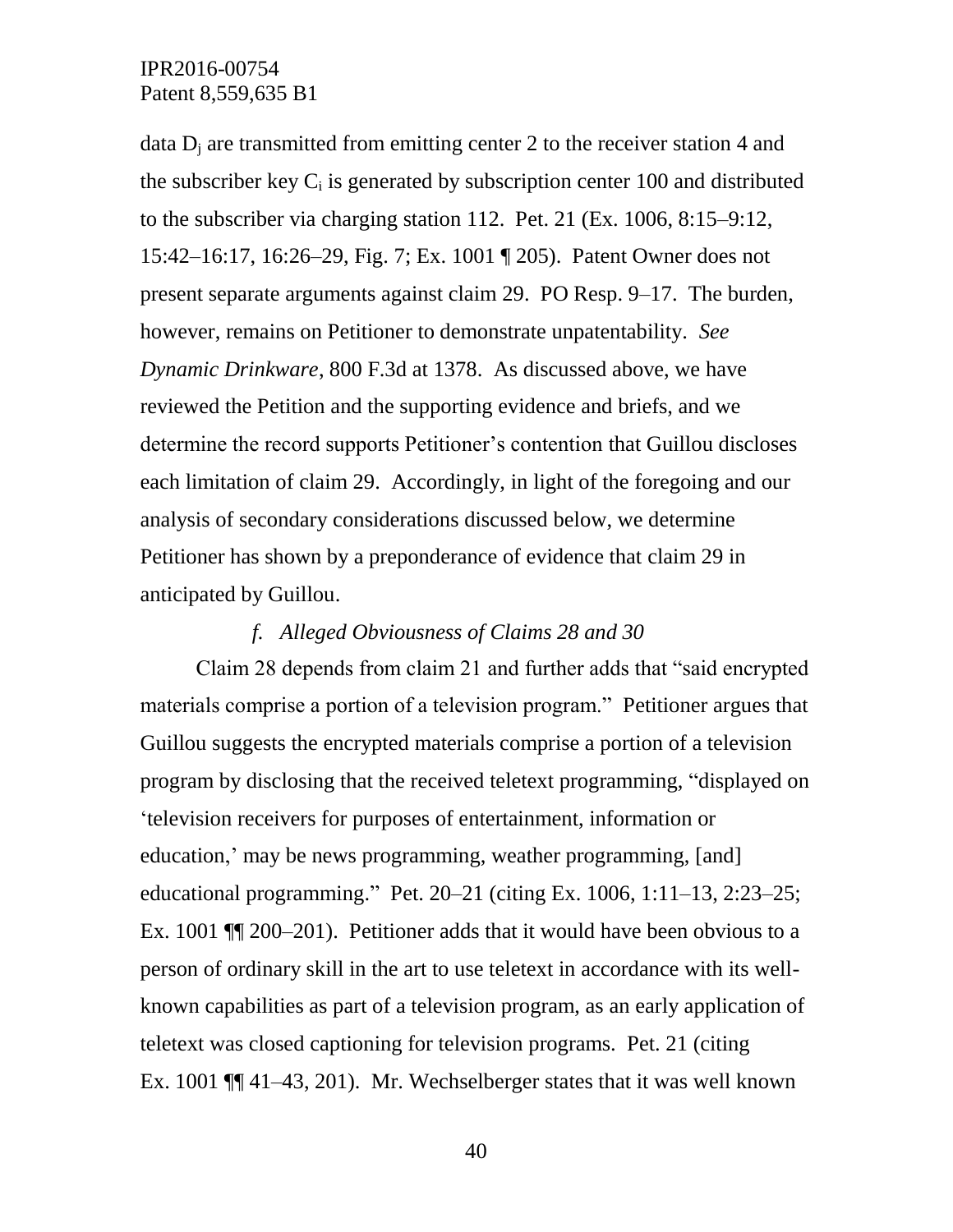that teletext programming included text and/or graphics to generate nonstatic visuals for a variety of programming and, thus, it would have been obvious for a person of ordinary skill in the art to apply Guillou to a variety of applications where teletext comprises a portion of a television program. Ex. 1001 ¶ 201. As examples of such systems, Mr. Wechselberger cites to the videotext system of PRESTEL and the teletext system of ANTIOPE, which is expressly mentioned in Guillou. Ex. 1001 ¶¶41–43 (citing Ex. 1021, 10; Ex. 1022, 3; Ex. 1026, 3; Ex. 1006, 1:11–13).

Patent Owner argues that there is nothing in Guillou to suggest to a person of ordinary skill in the art to modify Guillou to transmit encrypted content that is part of a "'television program,' as required by claim 28," because Guillou only describes transmitting weather and stock market teletext information, *which is completely unrelated to any television program*." *See* PO Resp. 60 (emphasis added). We do not agree that Petitioner fails to provide any basis, and we do not agree that weather and stock market information would be completely unrelated to any television program. Petitioner notes that the ANTIOPE system disclosed in Guillou could not only provide subtitles for television programs, it could "broadcast special pages to *display news flashes superimposed on the television program*." Pet. Reply 15 (citing Ex. 1022, 3–4; Ex. 1006, 1:11–13, 2:23– 25). Furthermore, Guillou discloses that its text video-transmission system "can be used in the transmission and display of information on television receivers for purposes of entertainment, information or education." Ex. 1006, 1:11–13. Guillou also discloses that this programming can be programming regarding "a meteorological service, the Stock Exchange, an information agency, etc." Ex. 1006, 2:23–25. Mr. Wechselberger also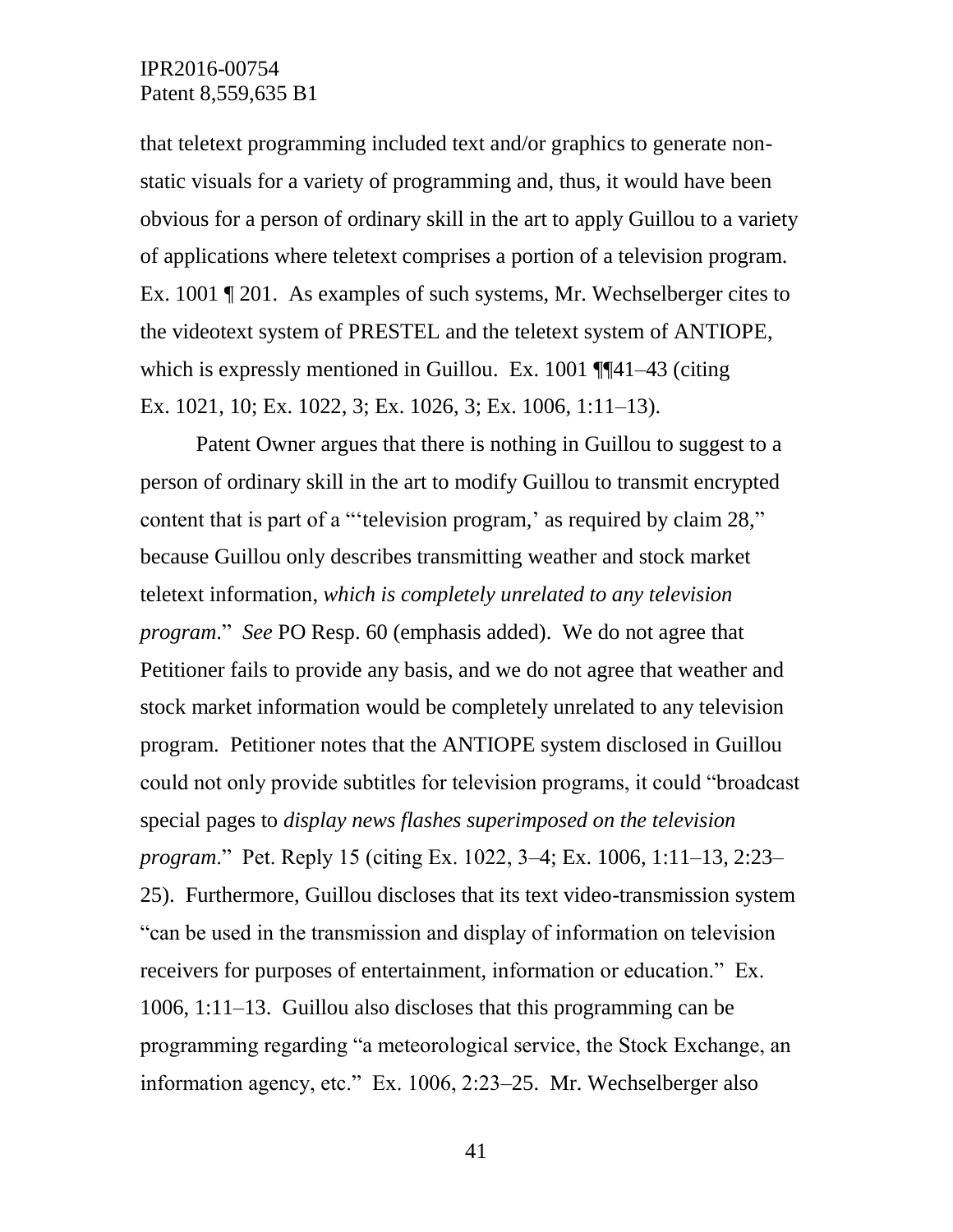testifies that it was well known that the teletext system described by Guillou was used with television programming. Ex. 1055 ¶ 12 (citing Ex. 1022, 3– 4). Mr. Wechselberger further testifies that to the extent it is not expressly disclosed in Guillou, it would have been obvious to use teletext in accordance with its well-known capabilities as part of a television program. Ex. 1001 ¶ 201. As the Supreme Court instructed in *KSR*, it is proper to "consider the inferences and creative steps a person of ordinary skill in the art would employ." 550 U.S. at 401. Based on the foregoing, we determine Petitioner has provided a sufficient rationale for the modification of Guillou. *KSR*, 550 U.S. at 418. Accordingly, we determine the record supports Petitioner's proposed modification of Guillou such that the encrypted materials comprise a portion of a television program, and we adopt Petitioner's contentions as our own.

As discussed above, we have reviewed the Petition and the supporting evidence and briefs, we determine the record supports Petitioner's contentions that Guillou would have rendered claim 28 obvious. Accordingly, in light of the foregoing and our analysis of secondary considerations discussed below, we determine Petitioner has shown by a preponderance of evidence that claim 28 would have been obvious in view of Guillou.

Claim 30 depends from claim 29 and further requires "the step of contacting a remote transmitter station to receive one of said transmission and said signal necessary for decryption." Petitioner contends that Guillou suggests contacting a remote transmitter station (i.e., emitting center 2) to receive one of the transmission and signal necessary for decryption. Pet. 22 (citing Ex. 1001 ¶¶ 207–211). Furthermore, Petitioner argues that it would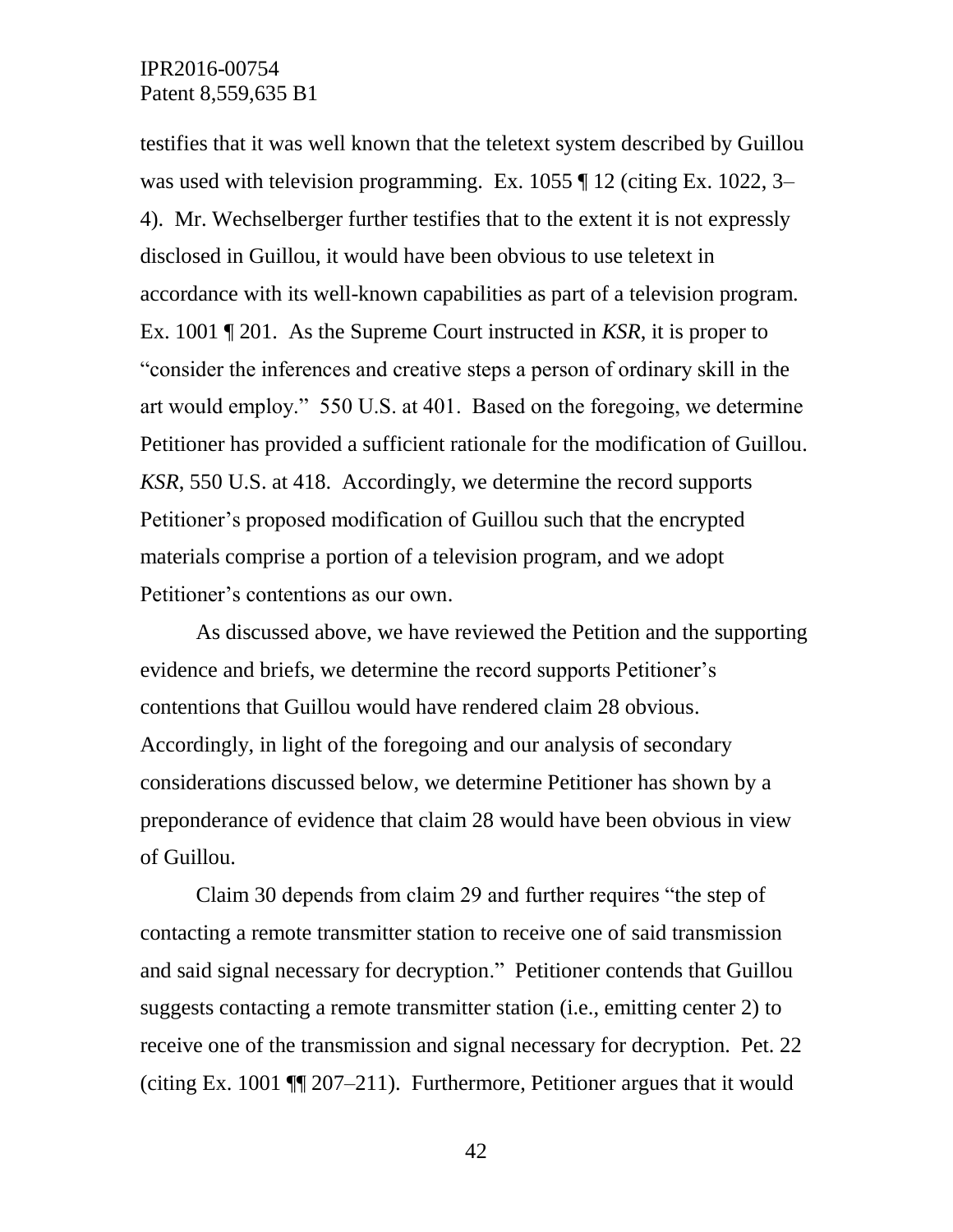have been obvious to one of ordinary skill in the art for Guillou's system to contact emitting center 2 using a telephone line to request transmission of programming in order to allow a subscriber to request specific information from a database, such as stock quotes, weather information, or educational programming. *Id*. (citing Ex. 1001 ¶¶ 42, 207–208).

Patent Owner argues that Petitioner's proposed modification of Guillou fails because the Viewdata and Prestel systems communicate with a single source, the Viewdata or Prestel central server, to retrieve content. PO Resp. 61–62 (citing Ex. 2019 ¶ 225; Ex. 1021, 15). Petitioner notes that Patent Owner does not dispute that Guillou discloses that the transmission in the step of receiving a transmission (i.e., encrypted message  $M_i$  and encrypted teletext data  $D_i$ ) and a signal necessary for decryption (i.e., subscriber key  $C_i$ ) are received from different sources (emitting center 2 and subscription center 100/charging station 112). Pet. Reply 16. Furthermore, Petitioner argues that Guillou expressly discloses its access control scheme is applicable to two-way interactive systems such as viewdata. *Id*. (citing Ex.  $1006$ ,  $1:10-20$ ,  $21:23-28$ ). Guillou discloses that its broadcasting system "can be put into television lines and to [an] interactive system (i.e. two-directional)" and that the system "could be applied to other systems without any difficulty for the man skilled in the art, and notably to the ... VIEWDATA or PRESTEL systems." Ex. 1006, 1:16–17, 21:23–28.

Petitioner contends that Patent Owner's argument improperly assumes a phone-only viewdata system as a starting point and adds Guillou's encryption scheme to such a system. Pet. Reply 17. Petitioner argues that including two-way, interactive functionality into Guillou's system does not alter the basic architecture of Guillou's encrypting scheme. *Id*. (citing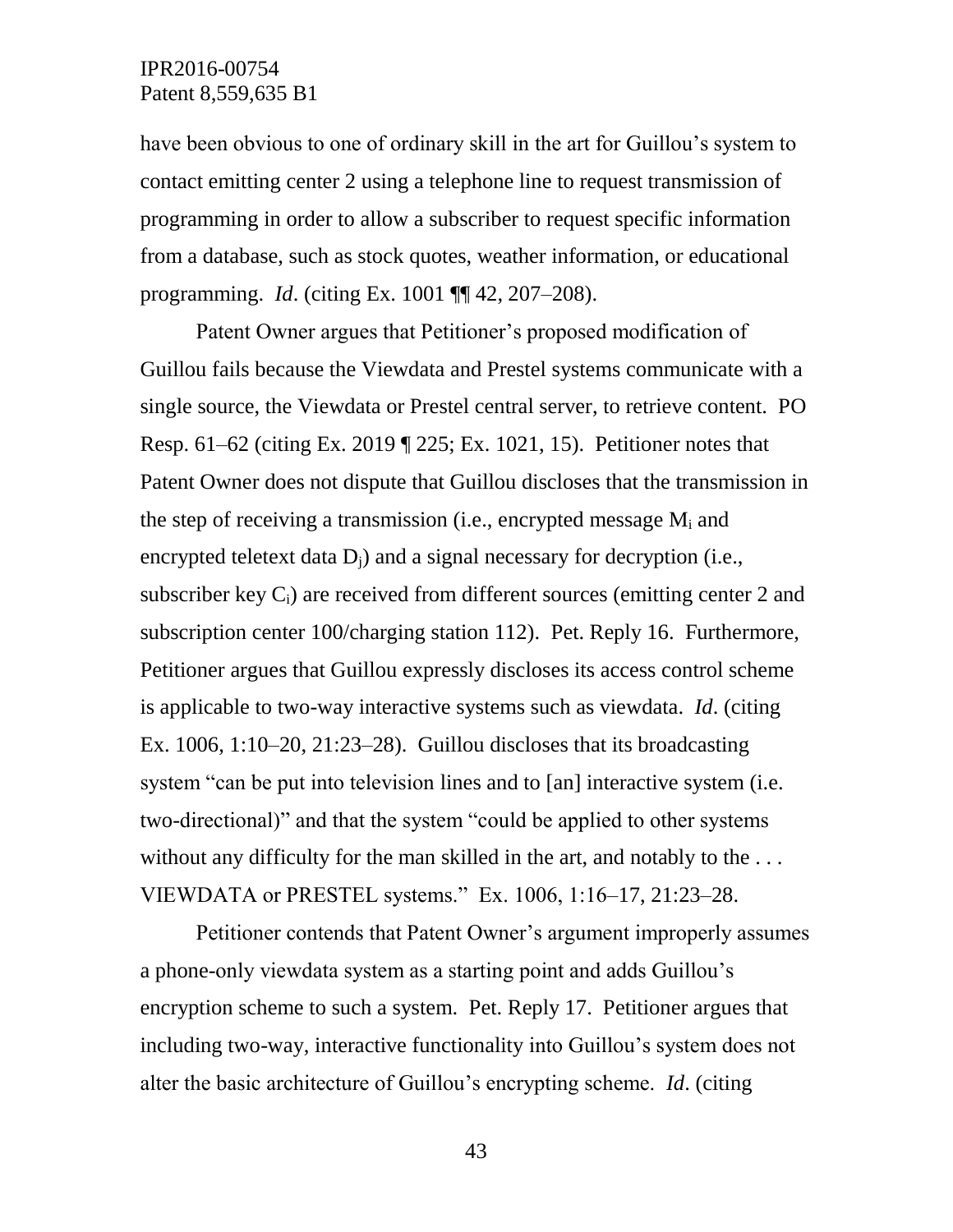Ex. 1001 ¶¶ 207–211). Mr. Wechselberger testifies that depending on the implementation, viewdata systems returned information "to the subscriber through either the telephone line or a TV channel carrying the information as embedded digital data." Ex. 1001 ¶ 42 (citing Ex. 1021, 32–33; Ex. 1026, 3).

Accordingly, Petitioner argues that modifying Guillou to contact emitting center 2 using a telephone line to request transmission of programming would not alter the basic architecture of Guillou's encryption scheme. Pet. Reply 17 (citing Ex. 1001  $\P$  $[207-211]$ ). Accordingly, Mr. Wechselberger testifies that one of ordinary skill in the art would have understood how to implement Guillou's "double key" access scheme in both a teletext system (as disclosed by Guillou) and a two-way system such as viewdata. Ex. 1001 ¶ 210. Additionally, the preservation of the basic architecture of Guillou's encryption scheme would not result in a compromise in security due to dialing a request over the telephone line, as suggested by Patent Owner. PO Resp. 62. Based on the foregoing, we determine Petitioner has provided a sufficient rationale for the modification of Guillou to contact a remote station to receive one of said transmission and said signal necessary for decryption. *See KSR*, 550 U.S. at 418. Accordingly, we determine the record supports Petitioner's proposed modification of Guillou and we adopt Petitioner's contentions as our own.

As discussed above, we have reviewed the Petition and the supporting evidence and briefs, and we determine the record supports Petitioner's contentions that the Guillou would have rendered claim 30 obvious. Accordingly, in light of the foregoing and our analysis of secondary considerations discussed below, we determine Petitioner has shown by a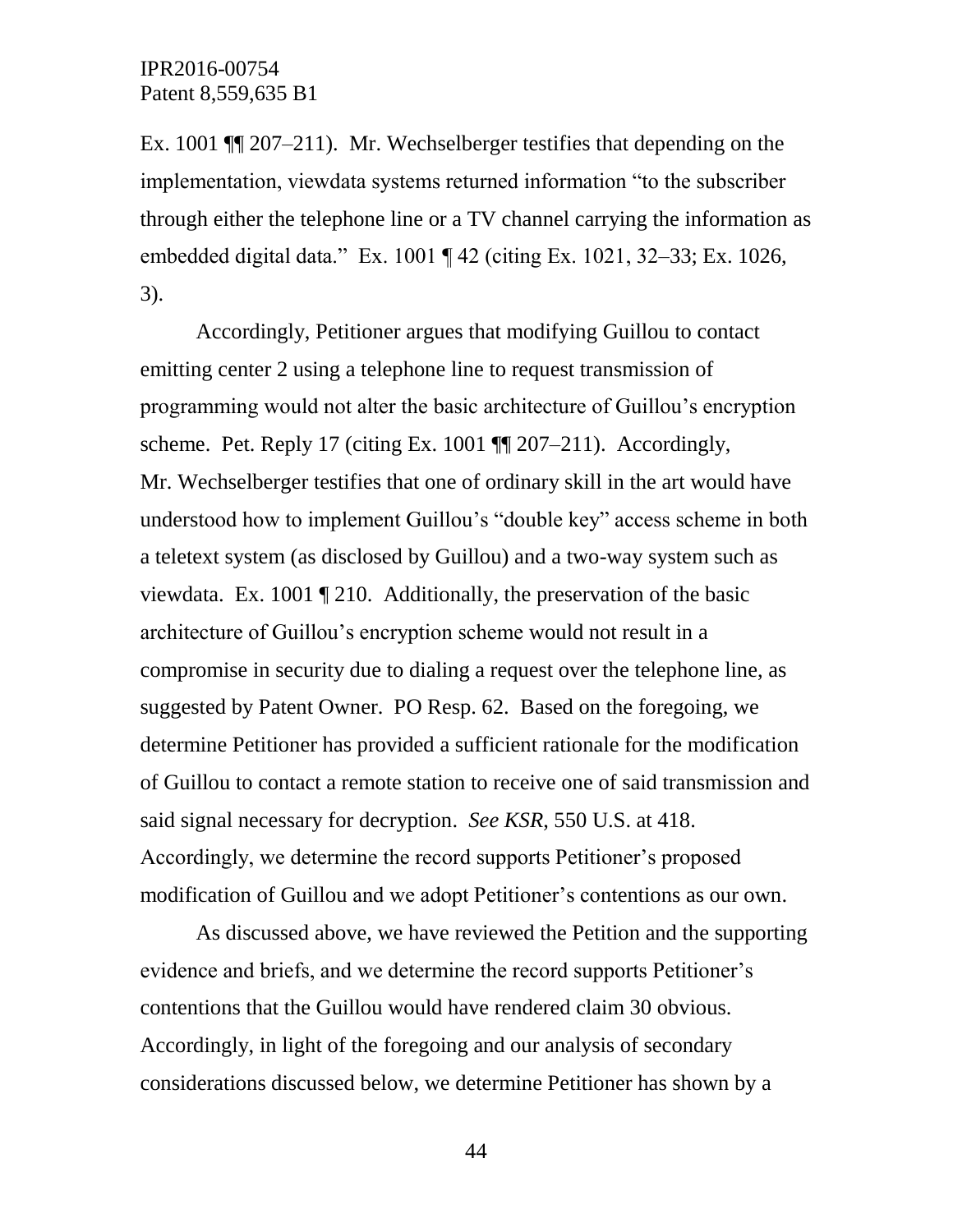preponderance of evidence that claim 30 would have been obvious in view of Guillou.

## *E. Asserted Obviousness Based on Aminetzah and Asserted Obviousness in View of Aminetzah and Bitzer*

### *1. Overview of Aminetzah*

Aminetzah is titled "Method of Controlling Scrambling and Unscrambling in a Pay TV System" and discloses a system in which the scrambling of a video signal in a pay TV system is effected in dependence upon a first variable, which is changed recurrently. Ex. 1008, Abstract. Figure 2 of Aminetzah, illustrating the pay TV system, is reproduced below:



 $FIG.$ 

Ex. 1008, Fig. 1. As shown above in Figure 1, the pay TV system in Aminetzah provides video signals from a program source 10, which are scrambled in a scrambler 11, and the resultant video signals and audio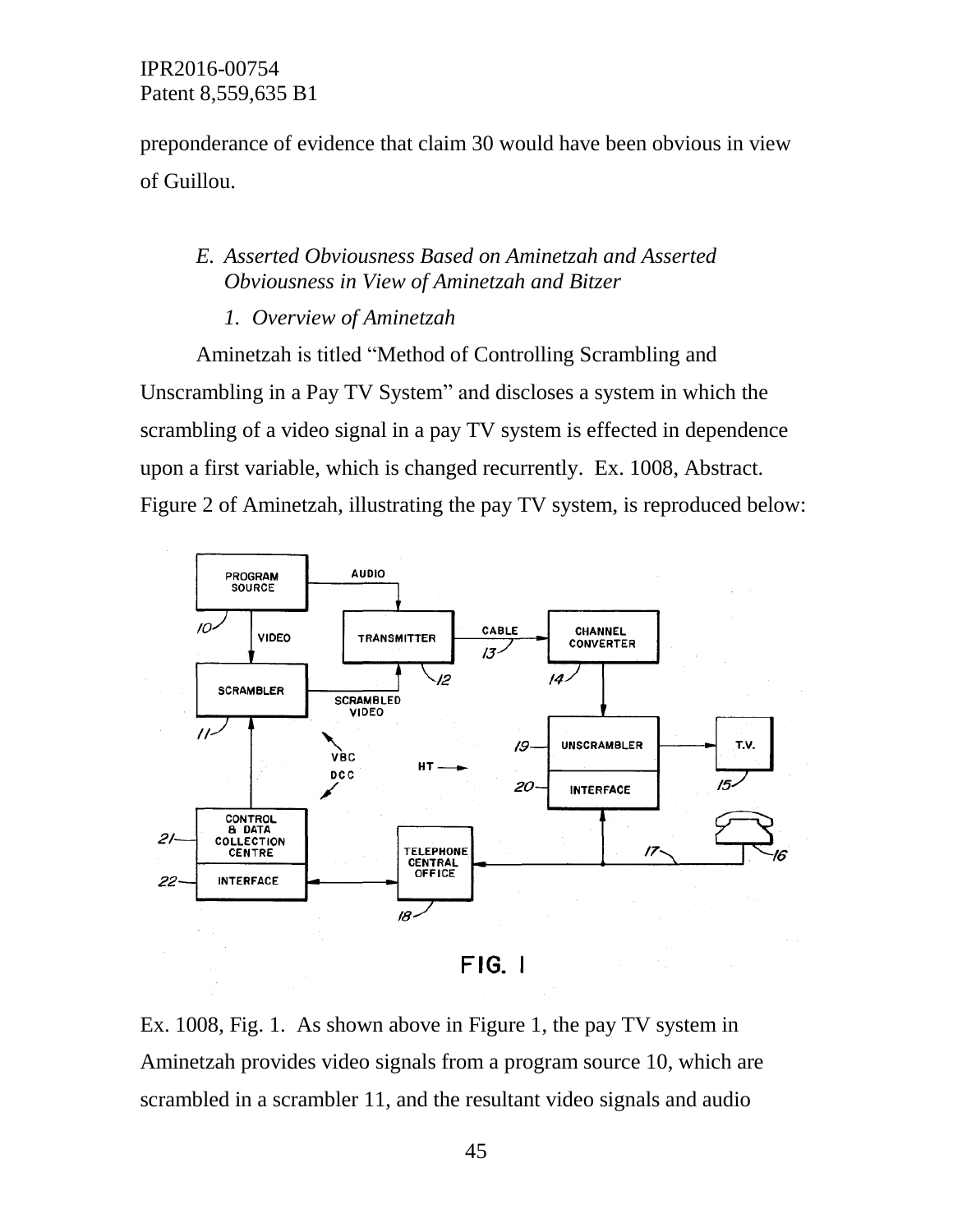signals from the program source are supplied to transmitter 12 for broadcasting to the subscribers of the pay TV system. *Id*. at 3:56–62. Aminetzah discloses that program source 10, scrambler 11, and transmitter 12 constitute a Video Broadcast Centre ("VBC"). *Id*. at 3:67–68. The subscriber's home includes a conventional channel converter 14, television receiver 15, and an unscrambler 19. *Id*. at 4:1–6. The pay TV system also includes a control and Data Collection Centre ("DDC") which can be coupled via interface 22 to telephone central office 18 for communicating recurrently with each unscrambler 19. *Id*. at 4:15–23.

Aminetzah discloses that scrambling and unscrambling are effected under the control of a first variable DK, a second variable PD, and a third variable ICK. *Id*. at 4:48–50. The first variable DK and the third variable ICK are produced using a random number generator and transmitted recurrently (e.g., monthly) to a subscriber station, so that only the intended subscriber station can decode these variables. *Id*. at 2:59–65. The first variable DK is used together with a second variable, PD, which is transmitted simultaneously with the video signal and which can change from field to field, to scramble the video signal prior to transmission and, in the subscriber station, to unscramble the video signal for viewing. *Id*. at 2:65–  $3:3.$ 

#### *2. Overview of Bitzer*

Bitzer is titled "Transmitter and Receiver for the Transmission of Digital Data Over Standard Television Channels" and describes an apparatus for the distribution of digital data to a number of data terminals using standard commercial television channels. Ex. 1009, Abstract. Bitzer's system includes a digital transmitter for transmitting digital data over a video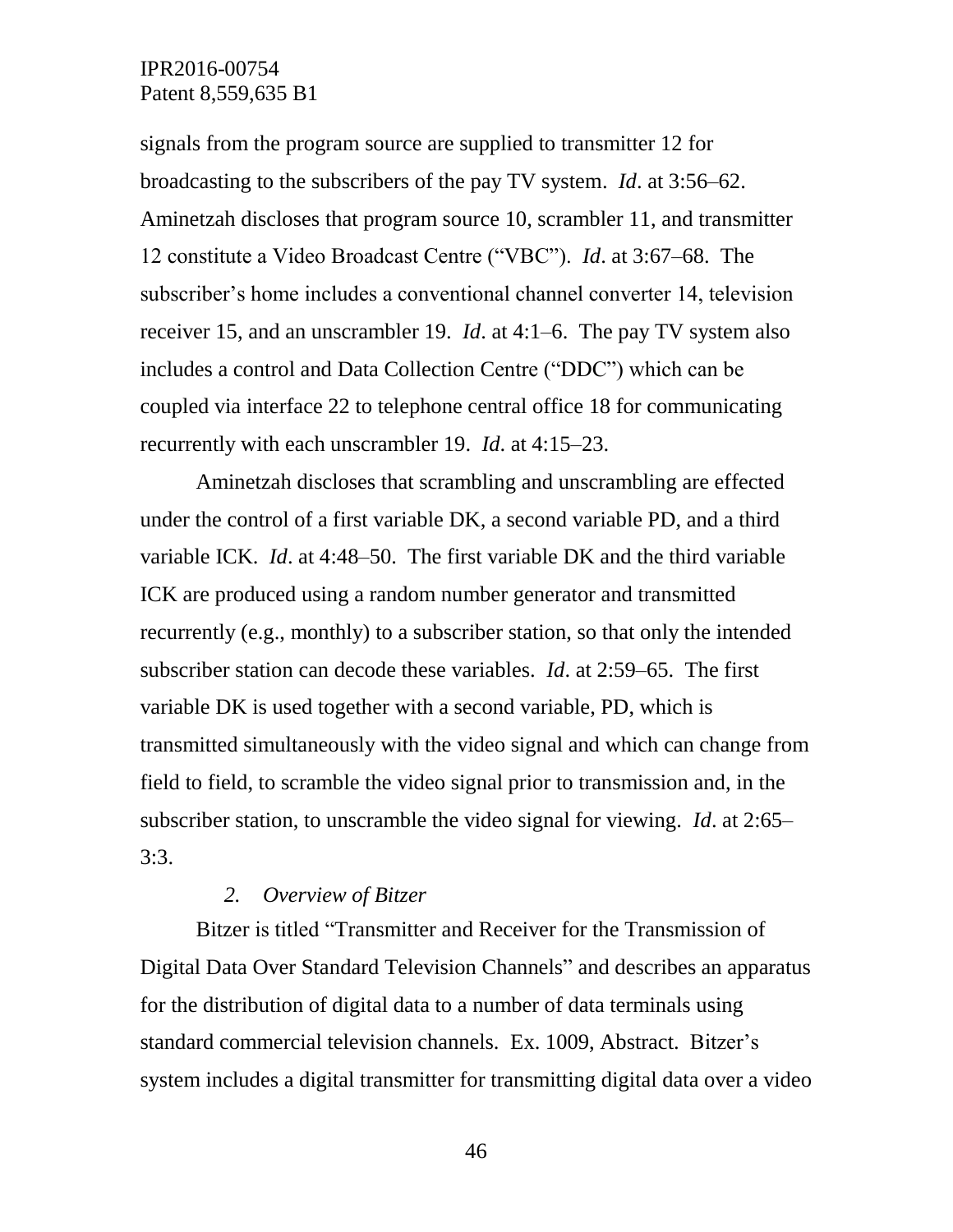cable and a receiver for receiving the transmitted digital data and selectively distributing the recovered data to the desired data terminals. *Id*. Figure 3 of Bitzer is reproduced below.



Ex. 1009, Fig. 3. As shown above in Figure 3, Bitzer discloses modifying the FCC standard synchronization signal such that the "first l6 bins of each line  $(0.02H + 0.08H + 0.06H)$  are used for horizontal synchronization and blanking purposes while each of the remaining 84 bins contains a bit of digital information." *Id*. at 3:67–4:4. Bitzer discloses that the digital transmitter 12 generates the standard television synchronization and blanking signals of Fig. 2 and combines these signals with the digital data into a composite signal compatible with FCC standards, one such line signal being shown in Fig. 3. *Id*. at 4:7–15. The composite signal then is delivered to the common carrier supplying the television channel for RF modulation and transmission over the standard cable television ("CATV") equipment. *Id*. at 4:11–15.

## *3. Analysis of Alleged Obviousness In View of Aminetzah Alone and Obviousness in View of Aminetzah and Bitzer*

In the Institution Decision, we instituted review based on Petitioner's contentions that claims 21 and 28–30 would have been obvious in view of Aminetzah alone and that claims 1, 2, and 4 would have been obvious in view of Aminetzah and Bitzer. Dec. to Inst. 42. Patent Owner disclaimed claims 1 and 2 of the '635 Patent (*see* Ex. 3001, Jun 24, 2016 Disclaimer in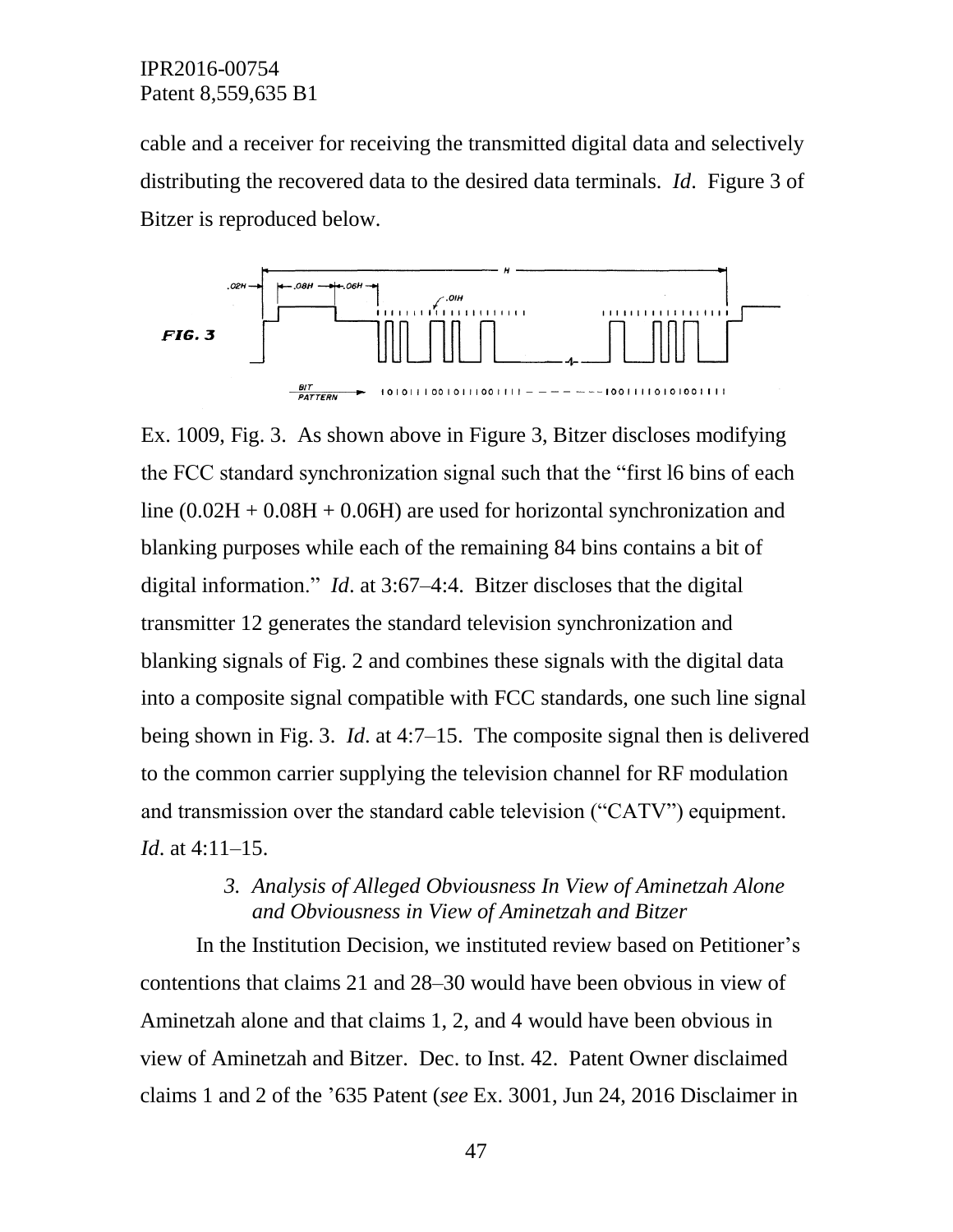Patent Under 37 C.F.R. § 1.321(a)); therefore, we do not provide an analysis of the patentability of claims 1 or 2 except as necessary to render a decision with respect to claim 4 that depends from claim 2. Patent Owner disputes Petitioner's position with respect to claims 4, 21, and 28–30 arguing that the cited reference and/or references fail to teach or suggest all the elements required by the claims. PO Resp. 29–49. We have reviewed the Petition, the Patent Owner's Response, and Petitioner's Reply, as well as the relevant evidence discussed in those papers and other record papers. We determine the record supports Petitioner's contentions and adopt Petitioner's contentions discussed below as our own. For reasons that follow, we determine that Petitioner has shown by a preponderance of the evidence that claims 21 and 28–30 would have been obvious in view of Aminetzah alone and that claim 4 would have been obvious in view of Aminetzah and Bitzer. *Id*.

# *a. Alleged Obviousness of Claims 4 in view of Aminetzah and Bitzer*

Claim 4 is dependent from claim 2. Therefore, although Patent Owner has disclaimed claim 2, we must analyze independent claim 2 in analyzing the challenge of obviousness of dependent claim 4 in view of Aminetzah and Bitzer. Claim 2 recites "receiving programming, said programming having a first encrypted digital control signal portion and an encrypted digital information portion." Petitioner argues that "Aminetzah in combination with Bitzer teaches receiving programming, the programming having a first encrypted digital control signal portion (i.e., encrypted variable DK of Aminetzah) and an encrypted digital information portion (i.e., digital data of Bitzer, encrypted by Aminetzah)." Pet. 41 (citing Ex. 1001 ¶¶ 255, 231–242). Particularly, Aminetzah discloses transmitting scrambled video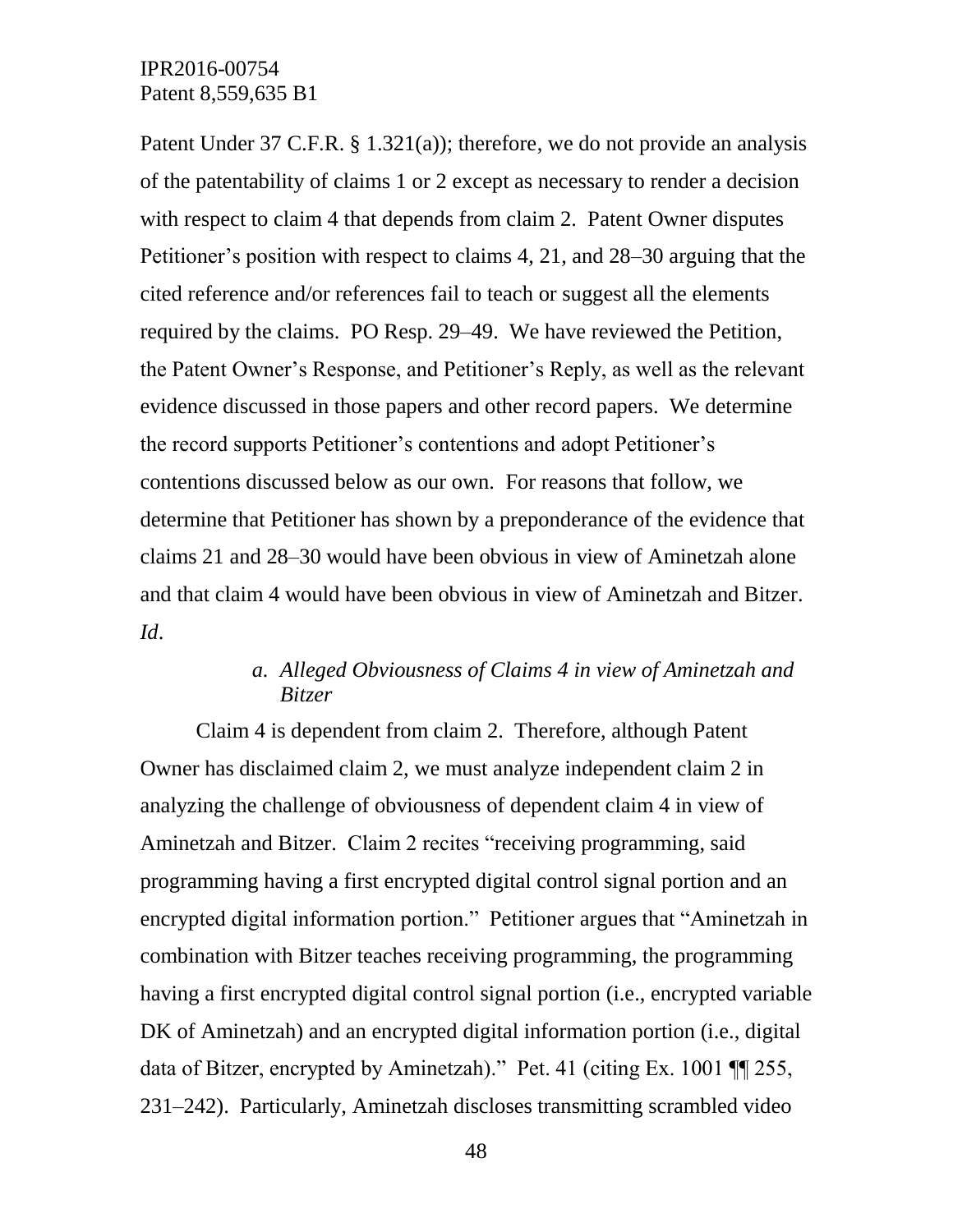signals and encrypted variable DK, used to decrypt programming, to a subscriber station. *Id.* (citing Ex. 1008, 2:15–33, 2:58–3:3). Petitioner adds that "[w]hile Aminetzah does not expressly disclose that its video programming includes 'digital' information, Bitzer describes transmitting digital data over standard television channels." *Id.* (citing Ex. 1009, Abstract, 1:47–52, 3:49–4:15, 5:13–45). Petitioner argues that a person of ordinary skill in the art would have understood that Aminetzah's pay TV system would have been operable with the digital data transmission disclosed by Bitzer to provide content protection for digital programming channels. *Id.* (citing Ex. 1001 ¶ 235).

Petitioner also argues that although Aminetzah does not expressly disclose sending encrypted DK with the programming, it would have been obvious to a person of ordinary skill the art to transmit DK more frequently and in-band with the programming to increase system security. *Id.* at 42. (citing Ex. 1001 ¶¶ 239–242). Dr. Wechselberger states that a person of ordinary skill in the art would have known the encrypted variable DK could be transmitted with encrypted digital programming using the "in-band" channel because Aminetzah discloses this type of in-band transmission for variable PD. Ex. 1001 ¶ 239.

Petitioner argues the claimed step of "decrypting said first encrypted digital control signal portion of said programming using said first decryptor at said subscriber station" is taught by Aminetzah's disclosure of decrypting encrypted DK using decoder 403 at the subscriber station using the subscriber station's Subscriber Number ("SN"). Pet. 43 (citing Ex. 1008, 5:57–6:6; Ex. 1001 ¶¶ 258, 244). As to the claimed step of "decrypting said encrypted digital information portion of said programming using said second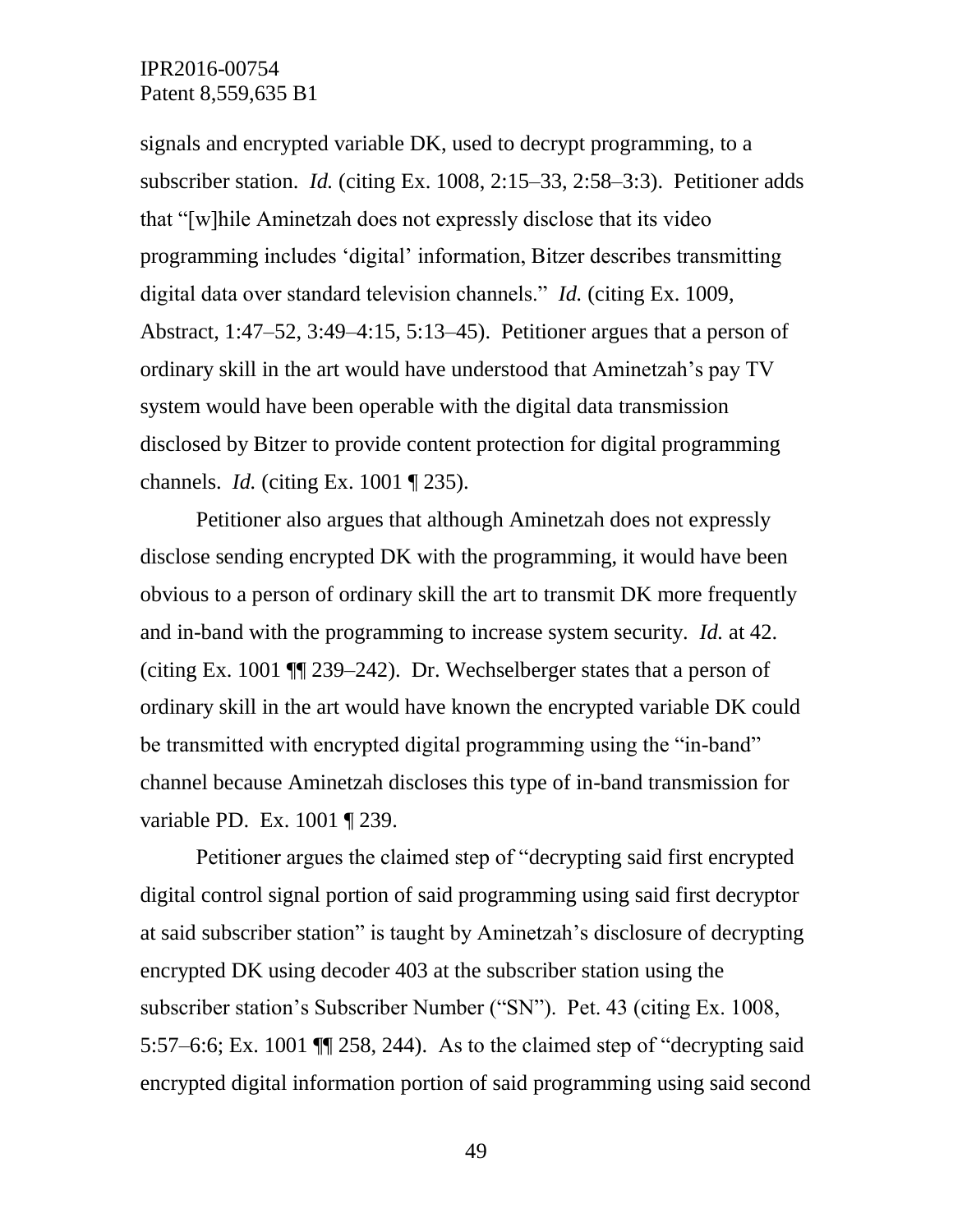decryptor at said subscriber station based on the decrypted control signal portion," Petitioner alleges it is taught by Aminetzah's disclosure of a second decryptor, control logic 409. Pet. 44 (citing Ex. 1001  $\P$  259–262). Figure 4 of Aminetzah is reproduced below.



Ex. 1008, Fig. 4. Mr. Wechselberger states that Aminetzah discloses that control logic 409, shown above in Figure 4, is provided with decryption variables PD and DK to decrypt received video programming. Ex. 1001 ¶ 260 (citing Ex. 1008, 6:32–41). Finally, Petitioner argues that the claimed "presenting said programming" is taught by Aminetzah's disclosure of programming displayed on television receiver 15 and Bitzer's disclosure of presenting digital data received on a terminal display. Pet. 44 (citing Ex. 1008, 4:1–4, Fig. 1; Ex. 1009, 1:10–14, 2:52–56, 5:61–6:2).

Petitioner argues that a person of skill in the art would have been motivated to combine the teachings of Aminetzah and Bitzer to expand the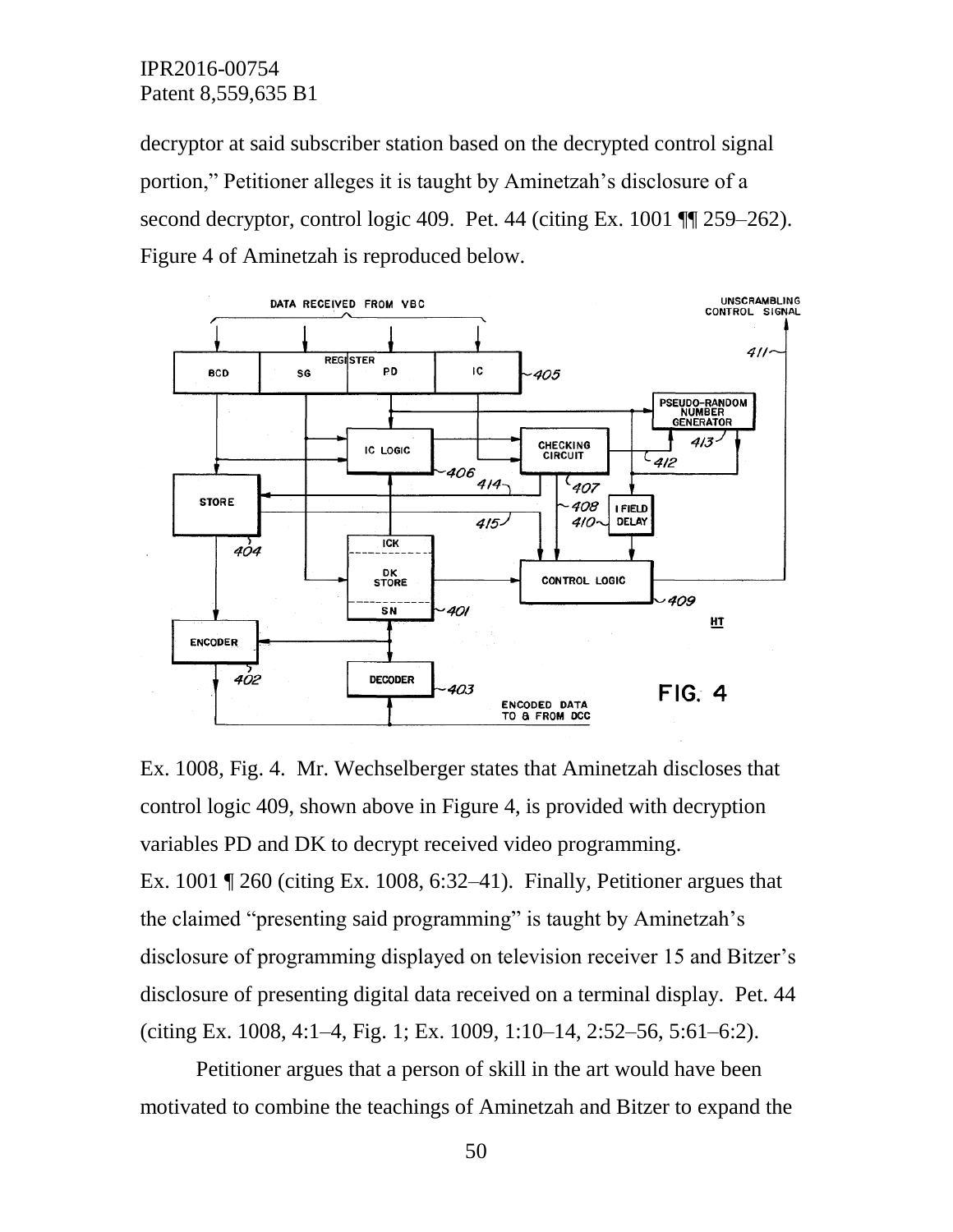programming options available in Aminetzah's pay TV system to include educational programming described by Bitzer or other digital programming services such as teletext. Pet. 42 (citing Ex. 1001  $\P$  234–236).

Claim 4 depends from claim 2 and further requires "said programming further includes encrypted video," which Petitioner argues would have been obvious in view of Aminetzah and Bitzer because it was well known that digital data transmitted via television channels (such as teletext) used a combination of text and simple graphics to create moving visuals for a variety of programming. Pet. 45 (citing Ex. 1001 ¶¶ 281–282). Patent Owner argues that Petitioner's proposed combination fails for four reasons. PO Resp. 44–49.

First, Patent Owner argues that Petitioner fails explain sufficiently how a person of ordinary skill in the art would have found it obvious to modify Aminetzah's system to support decryption of an all-digital in-band teletext transmission. PO Resp. 44. Patent Owner also argues that Petitioner's proposal would "require a complete overhaul of Aminetzah's system by requiring the removal of a vast majority of the components of its VBC, DCC, and HTs." *Id*. (citing Ex. 2019 ¶¶ 140–1, 148). Petitioner responds that substituting Bitzer's digital content for the analog programming in Aminetzah would not require an "overhaul" of Aminetzah's system. Pet. Reply 24 (citing Ex. 1055 ¶ 21). Mr. Wechselberger testifies that transmitting digital content using standard television signals (e.g., teletext and videotext services) was well known at the time of the invention of the '635 Patent. Ex. 1055 ¶ 21 (citing Ex. 1001 ¶¶ 39–47). Additionally, Mr. Wechselberger testifies that Aminetzah discloses transmitting digital data using standard TV signals and receiving digital data in the TV signal;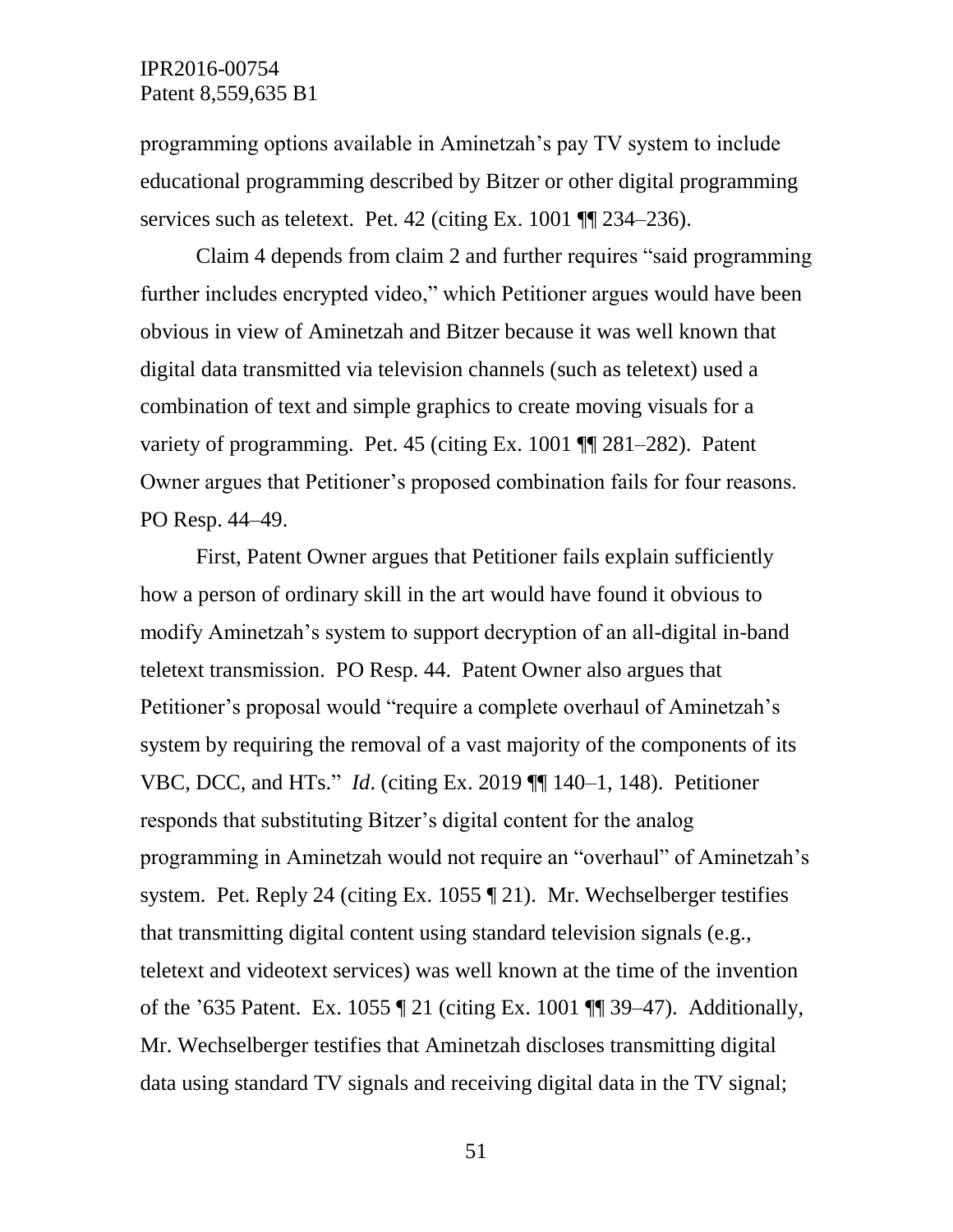thus, applying Bitzer's technique to add digital content into the standard TV signals transmitted by Aminetzah would have been well within the ability of a person of ordinary skill in the art. *Id*. ¶ 22. For example, Mr. Wechselberger cites the transmission of teletext digital programming information in ANTIOPE teletext systems and videotext systems. Ex. 1001 ¶ 41 (citing Ex. 1021, 16; Ex. 1022, 3; Ex. 1026, 3). Mr. Wechselberger testifies that a person of ordinary skill in the art could have applied Aminetzah's encryption scheme to encrypt Bitzer's digital programming just as Aminetzah discloses for standard television programming video signals. Ex. 1001 ¶ 235. We are persuaded that the record supports Petitioner's contentions with respect to the incorporation of Bitzer's digital programming into Aminetzah's encryption scheme.

Second, Patent Owner argues that there is no motivation to combine because the resulting system would be inoperable. PO Resp. 46. Specifically, Patent Owner argues that Petitioner's modification would require that the Video Broadcast Center ("VBC") transmit millions of unique, encrypted DKs in-band. *Id*. Petitioner counters that Patent Owner's argument presumes Bitzer's system would be wholly incorporated into that of Aminetzah, which is contrary to Petitioner's proposed combination. Pet. Reply 24–25. Petitioner proposes "to transmit DK more frequently and inband with the programming to increase system security." Pet. 42 (citing Ex. 1001 ¶¶ 239–242). Aminetzah's discloses that system security can be increased by changing the encryption variables (such as DK) more frequently. Ex. 1008 7:4–12 ("The security of the system may, however, be further enhanced by . . . changing the variables DK and ICK more frequently."). Mr. Wechselberger testifies that a person of ordinary skill in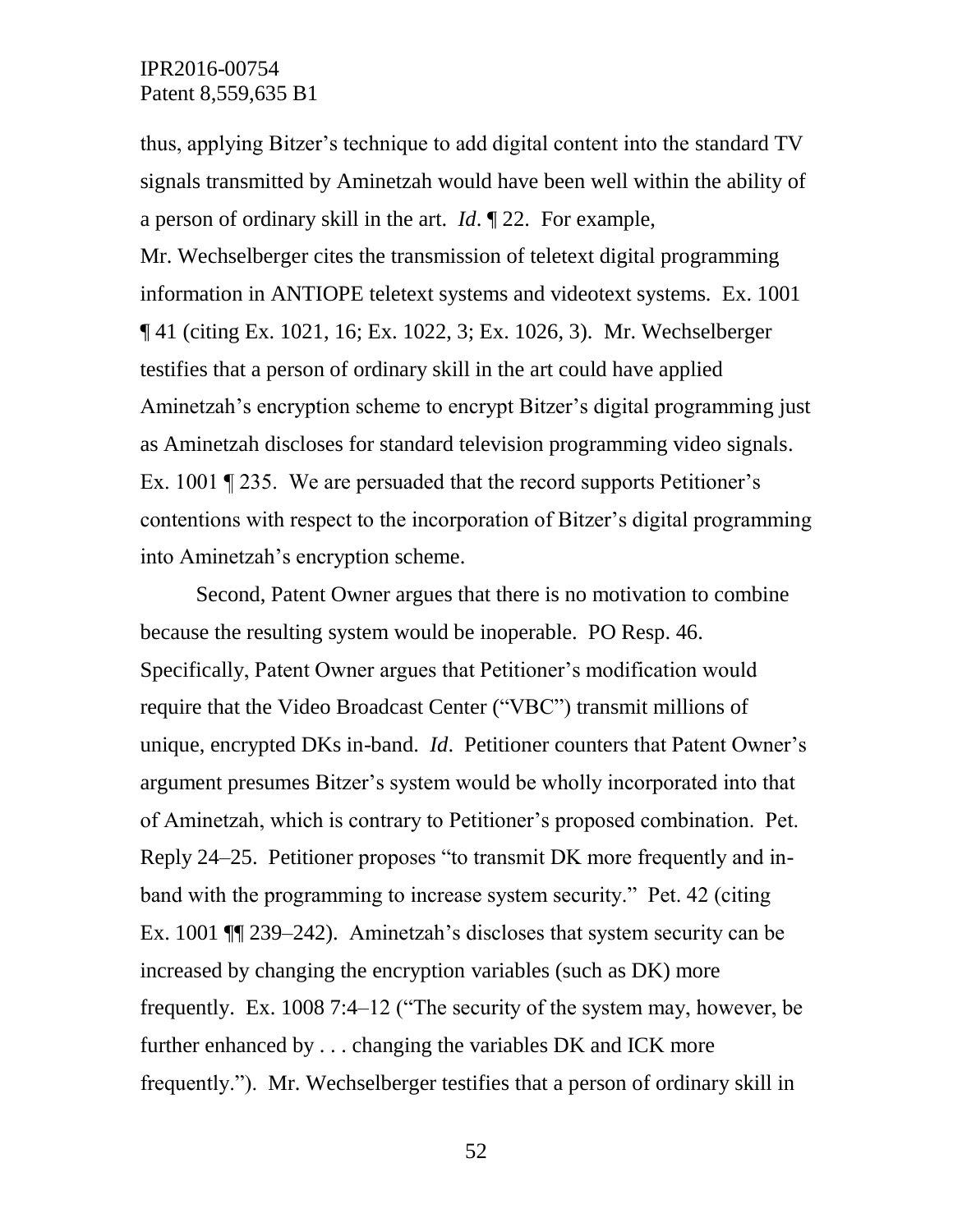the art would have understood that more frequently transmitting encrypted variable DK using an out-of-band channel would not be optimal due to tying up the subscriber's phone line and that it would more efficient to transmit the encrypted variable in-band along with the encrypted digital programming. Ex. 1001 ¶ 241.

Mr. Wechselberger testifies that the use of in-band command and control signals, to control access to programming in systems such as the one disclosed by Aminetzah, was well known to the person of ordinary skill in the art at the time of the alleged invention, and that Aminetzah actually discloses transmitting digital data, such as billing and control data, along with the encrypted video signal. Ex.  $1001 \text{ T}$  239 (citing Ex.  $1008, 5:18-29$ ). In fact, Aminetzah discloses that the second variable PD, data BCD and SG, and variable ICK are stored in register 303 and "data stored in the register 303 is transmitted each field of the video signal to each home terminal." Ex. 1008, 5:18–29. Patent Owner concedes that Aminetzah's "VBC inserts variables BCD, SG, PD, and IC into the vertical blanking interval of each video field and transmits the scrambled television signal to the plurality of HTs." PO Resp. 31–32. As the Supreme Court instructed in *KSR*, it is proper to "consider the inferences and creative steps a person of ordinary skill in the art would employ." 550 U.S. at 401. Additionally, as Mr. Wechselberger states, a person of ordinary skill in the art would have understood that the subscriber's encrypted DK would be transmitted embedded in the TV signal with addressing data so that each subscriber terminal could correctly identify its own encrypted DK. Ex. 1055 ¶ 19 (citing Ex. 1001 ¶¶ 54–61). Based on the foregoing, we determine Petitioner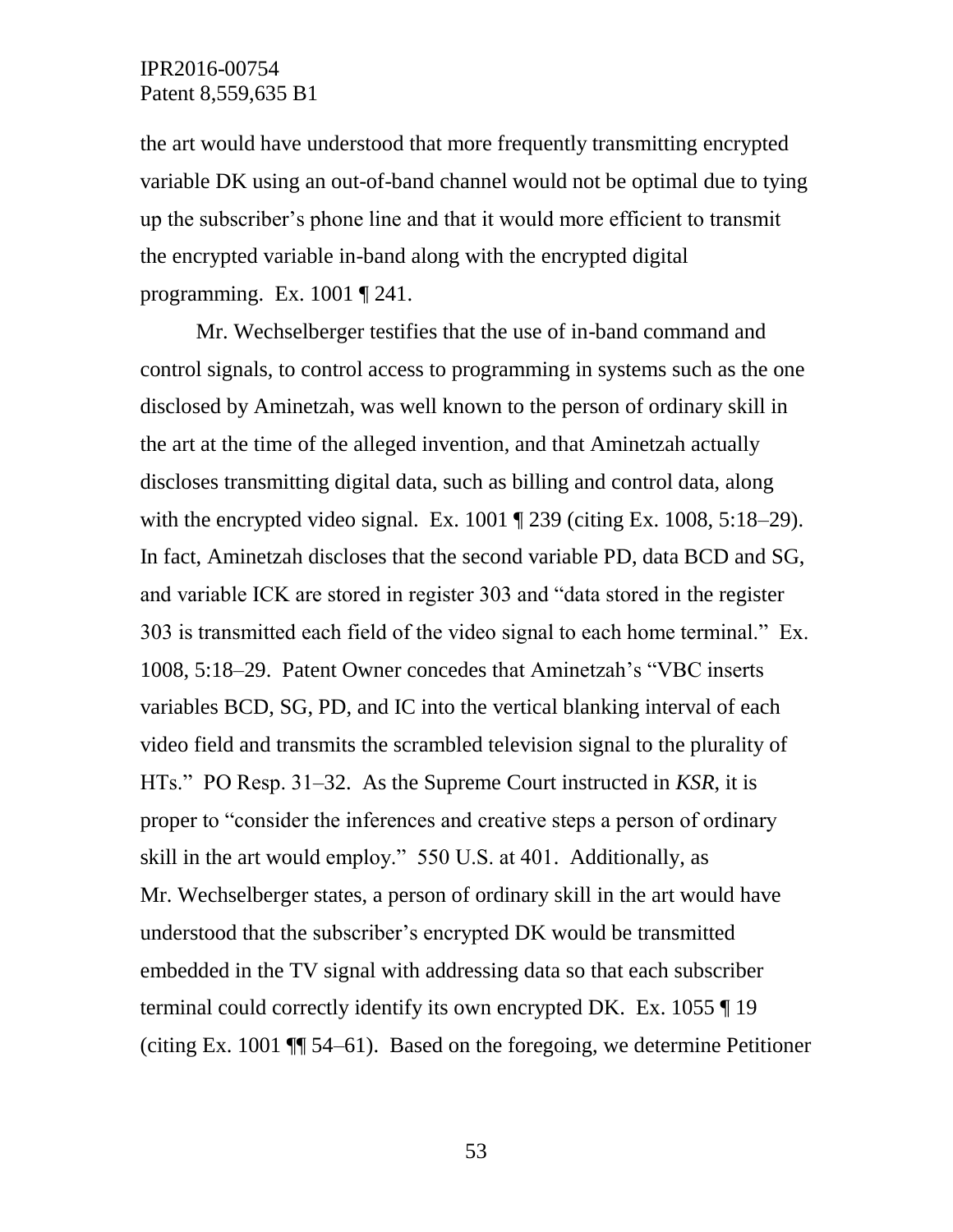has provided a sufficient "reason to combine the known elements in the fashion claimed by the patent at issue." *KSR*, 550 U.S. at 418.

Third, Patent Owner argues that Petitioner's alleged modifications to Aminetzah would substantially change the operating principal of Aminetzah because the resulting system would not be able to provide unscrambling or support analog television programming. PO Reps. 47. Petitioner rebuts that Patent Owner's argument incorrectly assumes that Aminetzah can only transmit digital programming or analog programming. Pet. Reply 25. Petitioner argues that Bitzer's teachings could be incorporated into Aminetzah's system to provide digital services as part of analog television programming or it could be limited to specific digital programming channels. *Id*. (citing Ex. 1055 ¶ 22). Mr. Wechselberger testifies that a person of ordinary skill in the art would have been familiar with systems that included channels with all analog content (e.g., standard TV), all digital content (e.g., full-field teletext), and channels that carried both analog and digital content (e.g., standard TV augmented with digital services such as subtitles/teletext). Ex. 1055  $\parallel$  22 (citing Ex. 1001  $\parallel$  39–46). Accordingly, we disagree with Patent Owner's argument that that Petitioner's alleged modifications to Aminetzah would substantially change the operating principal of Aminetzah.

Fourth, Patent Owner argues that claim 4 requires that the "received programming" include "encrypted video," and a person of ordinary skill in the art would understand "encrypted video" to exclude teletext. PO Resp. 48. As discussed above regarding the challenge to claim 4 as anticipated by Guillou, we are not persuaded that the broadest reasonable interpretation of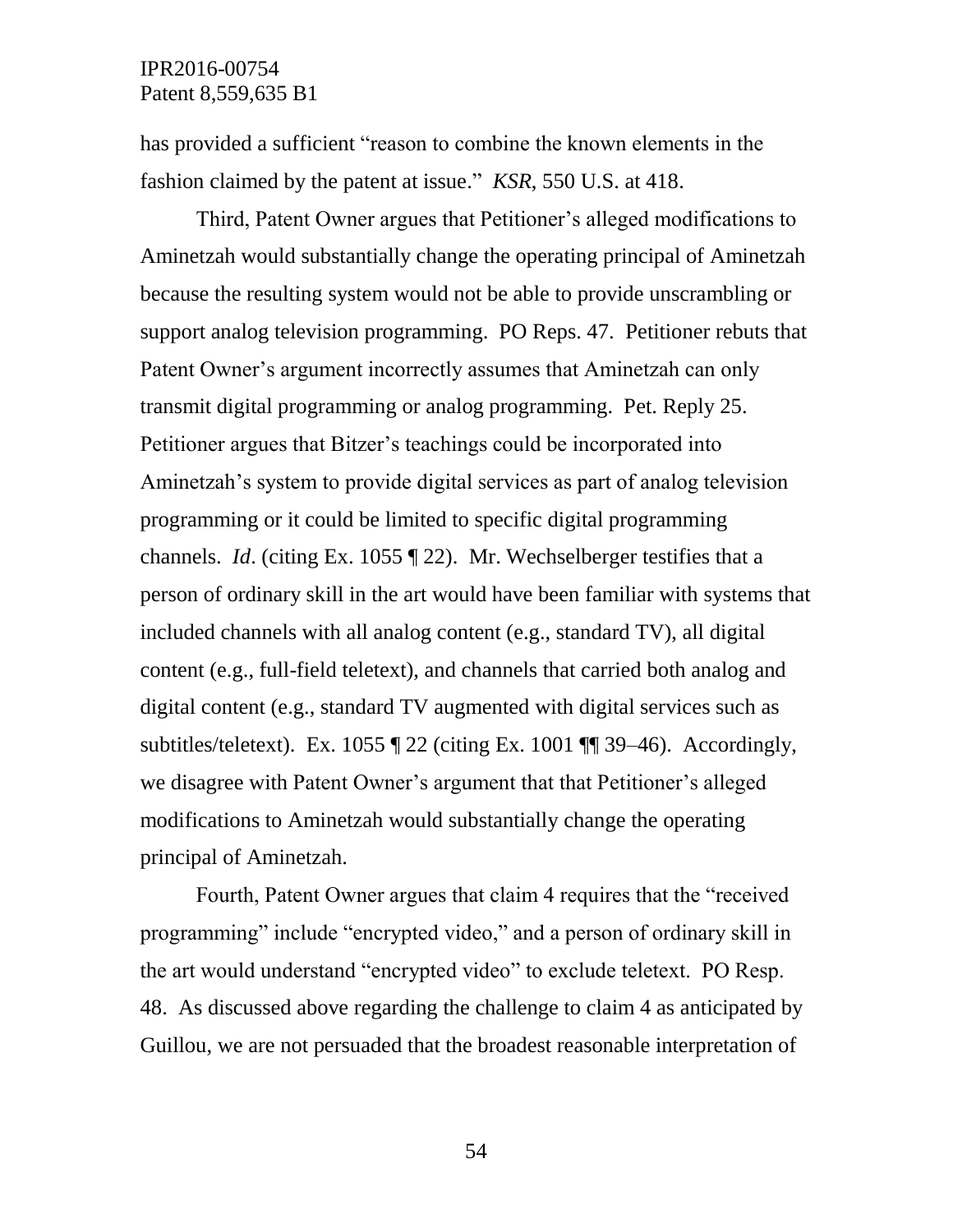"encrypted video" in claim 4 excludes teletext, provided the encrypted video includes moving visuals, as noted above.

As discussed above, we have reviewed the Petition and the supporting evidence and briefs, and we determine the record supports Petitioner's contentions that the combination of Aminetzah and Bitzer would have rendered claim 4 obvious. Accordingly, in light of the foregoing and our analysis of secondary considerations discussed below, we determine Petitioner has shown by a preponderance of evidence that claim 4 would have been obvious in view Aminetzah and Bitzer.

## *b. Alleged Obviousness of Claims 21 and 28–30 in view of Aminetzah alone*

Claim 21 is similar to claim 2 and Petitioner challenge of obviousness based on Aminetzah alone primarily relies upon the same disclosures cited with respect to claim 2. Pet. 47–49. For example, with respect to the claimed step of "receiving a transmission comprising encrypted materials," Petitioner argues that although Aminetzah does not expressly disclose sending encrypted DK with the scrambled video, it would have been obvious to a person of ordinary skill in the art to include encrypted DK along with the scrambled video. Pet. 47 (citing Ex. 1001 ¶¶ 304–305). PO Argues that Aminetzah does not render claim 21 obvious for multiple reasons.

First, Patent Owner's primary argument against the challenge to claim 21 is that the challenge should be rejected "[b]ecause Aminetzah's system only performs descrambling, rather than decryption." PO Resp. 33–34. As discussed above we do not construe the claim term "decrypting" in the '635 Patent to exclude descrambling. Therefore, we disagree with Patent Owner's argument.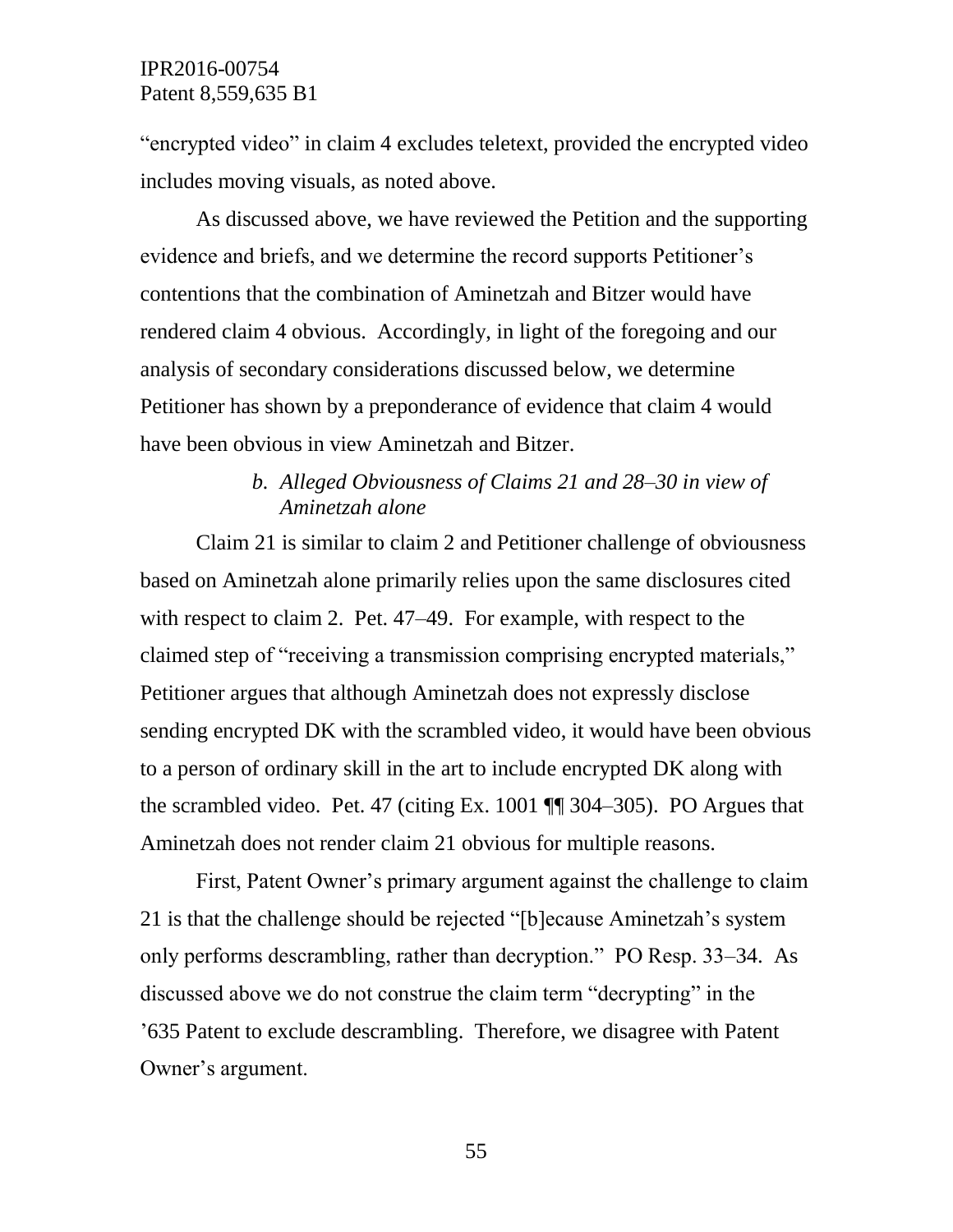Second, similar to the arguments discussed above regarding claim 4, Patent Owner argues that Petitioner fails to articulate sufficiently a motivation to modify Aminetzah to remove DK from the telephone connection and combine it with the analog variable television transmission. PO Resp. 34–35. Also, Patent Owner argues that there is no motivation to modify Aminetzah transmission system to transmit the variable DK more frequently and combine it with the programming transmission to "increase system security." PO Resp. 36 (citing Ex. 1001 ¶ 238). Contrary to Patent Owner's arguments, Petitioner establishes a motivation by identifying, among other reasons, that Aminetzah's discloses that system security can be increased by changing the encryption variables (such as DK) more frequently. Pet. 41–42, 47 (citing Ex. 1001 ¶¶ 304–304). In fact, Aminetzah expressly discloses that "[t]he security of the system may, however, be further enhanced by . . . changing the variables DK and ICK more frequently." Ex. 1008 7:4–12; *see* Ex. 1001 ¶ 241. Based on this disclosure in Aminetzah, Mr. Wechselberger testifies that "[i]t would have been obvious for one of ordinary skill in the art to transmit encrypted variable DK along with encrypted digital programming to increase system security." Ex. 1001 ¶ 238. As the Supreme Court noted in KSR, "[u]nder the correct analysis, any need or problem known in the field of endeavor at the time of invention and addressed by the patent can provide a reason for combining the elements in the manner claimed." 550 U.S. at 420. In view of the supporting evidence, we determine Petitioner sufficiently identifies a problem known in the field of endeavor and the motivation for the modification to Aminetzah.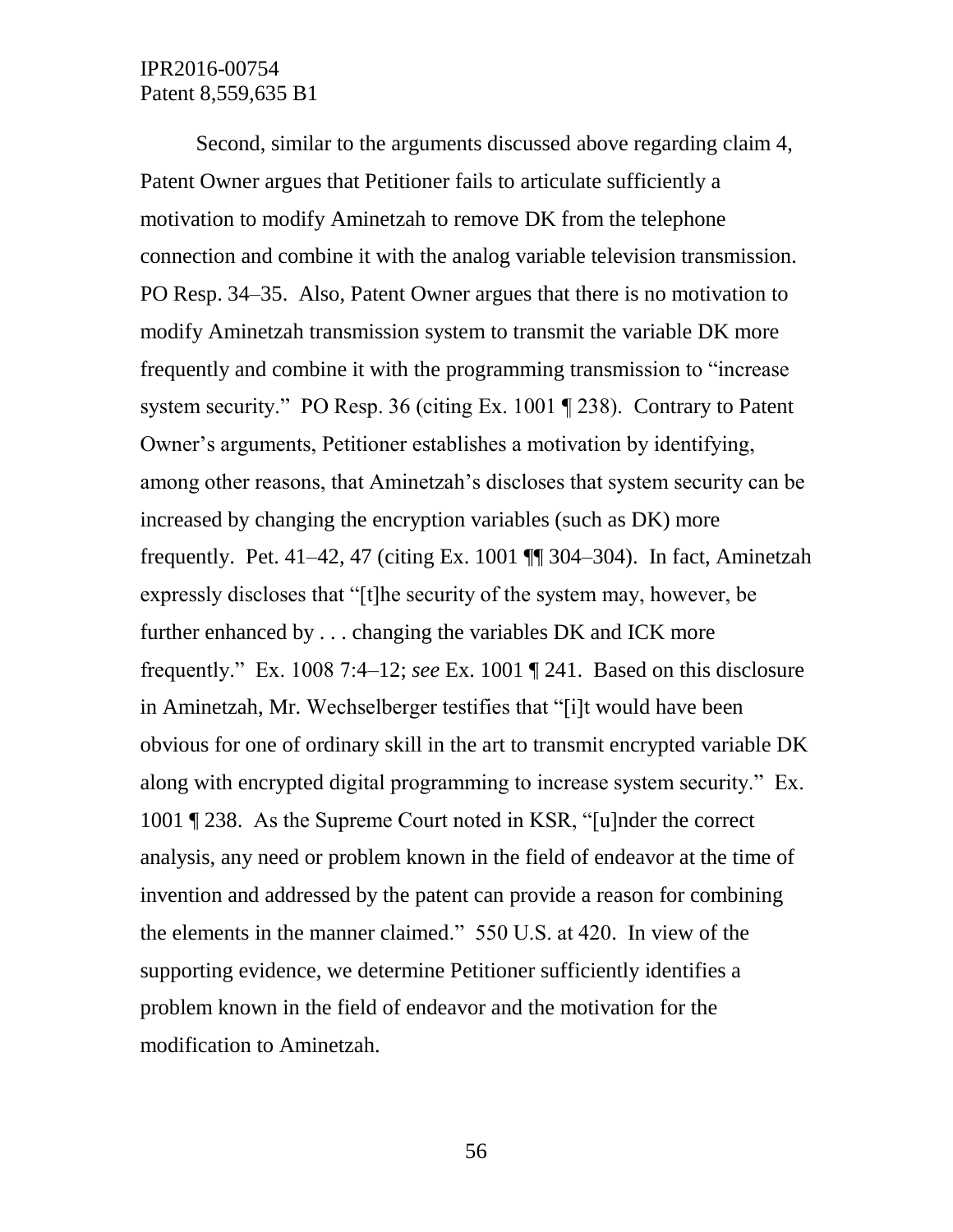Third, Patent Owner argues that Aminetzah teaches away from transmitting DK with the television transmission because the Bond reference, incorporated by reference in Aminetzah, discloses that to provide a more secure pay TV system, the systems could supply a code periodically and separately from the broadcast video signal. PO Resp. 36 (citing Ex. 2021, 1:44–51). As Petitioner argues, Bond simply provides one way of increasing system security and a person of ordinary skill in the art would have understood the tradeoffs associated with increasing system security by the frequency of changing DK and the means for distributing DK. Pet. Reply 19 (citing Ex. 1055 ¶ 16). For example, Patent Owner's Declarant, Dr. Weaver, testified "[t]he Aminetzah system could have chosen alternative ways of distributing DK" and "could have embedded it in the cable cast data," but that "the security always depends on how the system is implemented." Ex. 1054, 147:13–148:15. We determine the record supports Petitioner's proposed modification for Aminetzah's system to transmit DK with the television transmission and that Aminetzah does not teach away.

Fourth, Patent Owner argues that if the encrypted DKs were transmitted in-band in Aminetzah's system, there would be no way for the Home Terminals ("HT"s) to identify which DK is associated with a given HT as "[t]here is no apparent way to distinguish one encrypted DK entry to the next in a television transmission." PO Resp. 37–38. Contrary to Patent Owner's arguments, Petitioner argues that although "Aminetzah does not expressly disclose sending encrypted DK with the programming, it would have been obvious to a [person of ordinary skill in the art] to transmit DK more frequently and *in-band* with the programming to increase system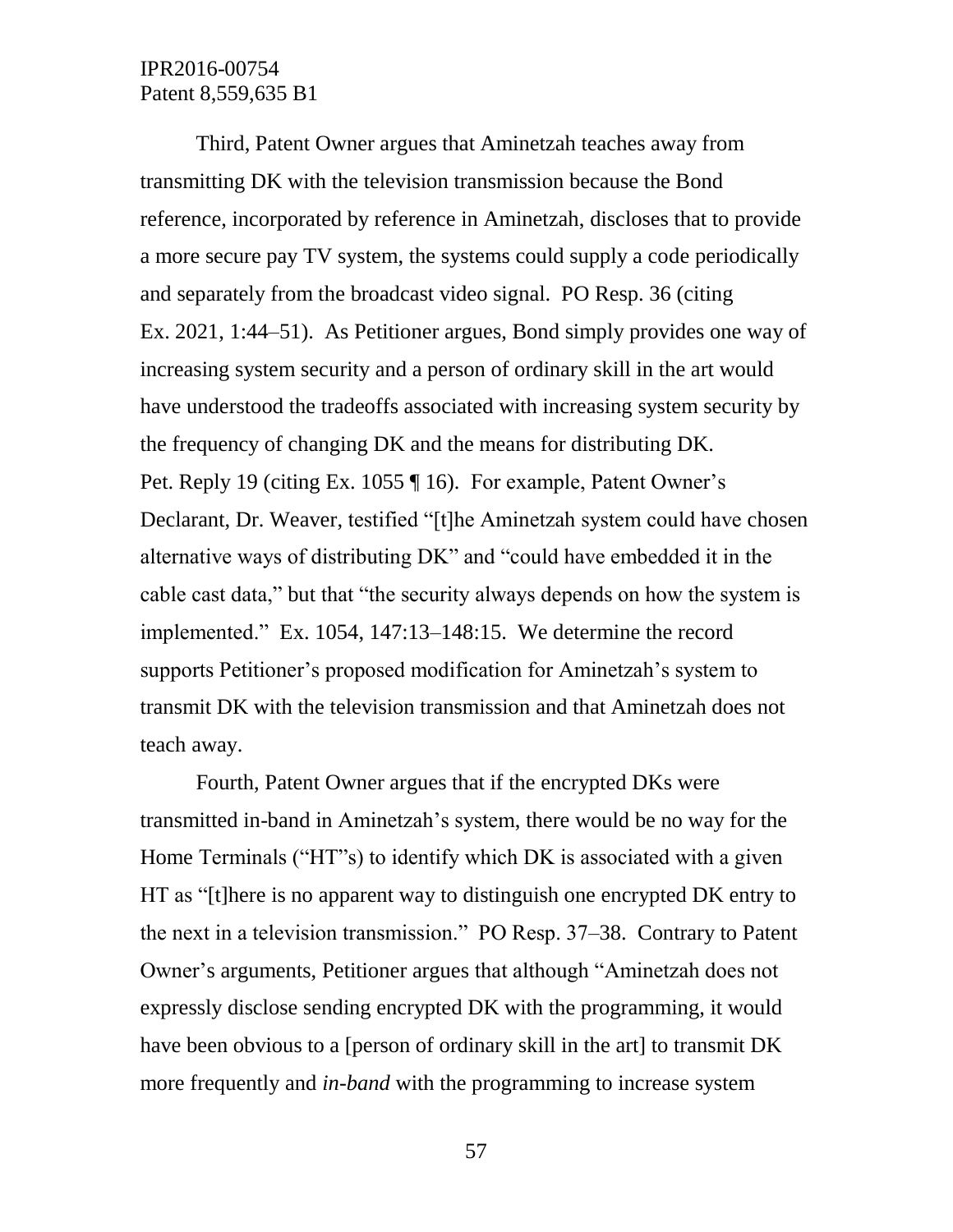security." Pet. 47, 42 (citing Ex. 1001  $\P$ ] 239–242) (emphases added). Mr. Wechselberger testifies a person of ordinary skill in the art would have known that the encrypted variable DK could be transmitted using the inband channel as Aminetzah discloses for variable PD and that "digital command and control signals embedded in the VBI were used to *individually address receivers* and change their modes of decryption to enhance security." Ex. 1001 **[1]** 59, 239 (citing Ex. 1028, 1:42–57, 2:36–52, 10:43–54) (emphases added). Accordingly, we determine Petitioner offers more than mere conclusory statements and establishes sufficiently the rationale for the modification of Aminetzah's system to transmit DK in-band with the programming. *See KSR*, 550 U.S. at 418.

Fifth, Patent Owner argues that Aminetzah fails to teach or suggest "decrypting under first processor control" and "decrypting under second processor control," as recited in claim 21, because there is no teaching or suggestion that control logic 409 unscrambles based on the operations of decoder 403. PO Resp. 39 (citing 2019 ¶ 122). Dr. Weaver testifies that while the decoder 403 processes signals that are communicated from DCC monthly, the control logic 409 causes the descrambling of every field of a television signal irrespective of the operations of the decoder 403. Ex. 2019 ¶ 122. Petitioner counters that Patent Owner's argument is contradicted by the plain text of Aminetzah, which Petitioner argues discloses that the first processor, decoder 403, decrypts encrypted DK and supplies decrypted DK to the second processor, control logic 409, via memory. Pet. Reply 21 (citing Ex. 1008, 5:67–6:6, 6:32–38). Aminetzah discloses that decoder 403 decodes "the variable DK for each group SG of television programs" and stores it in store 401. Ex. 1008, 5:67–6:6. Aminetzah further discloses that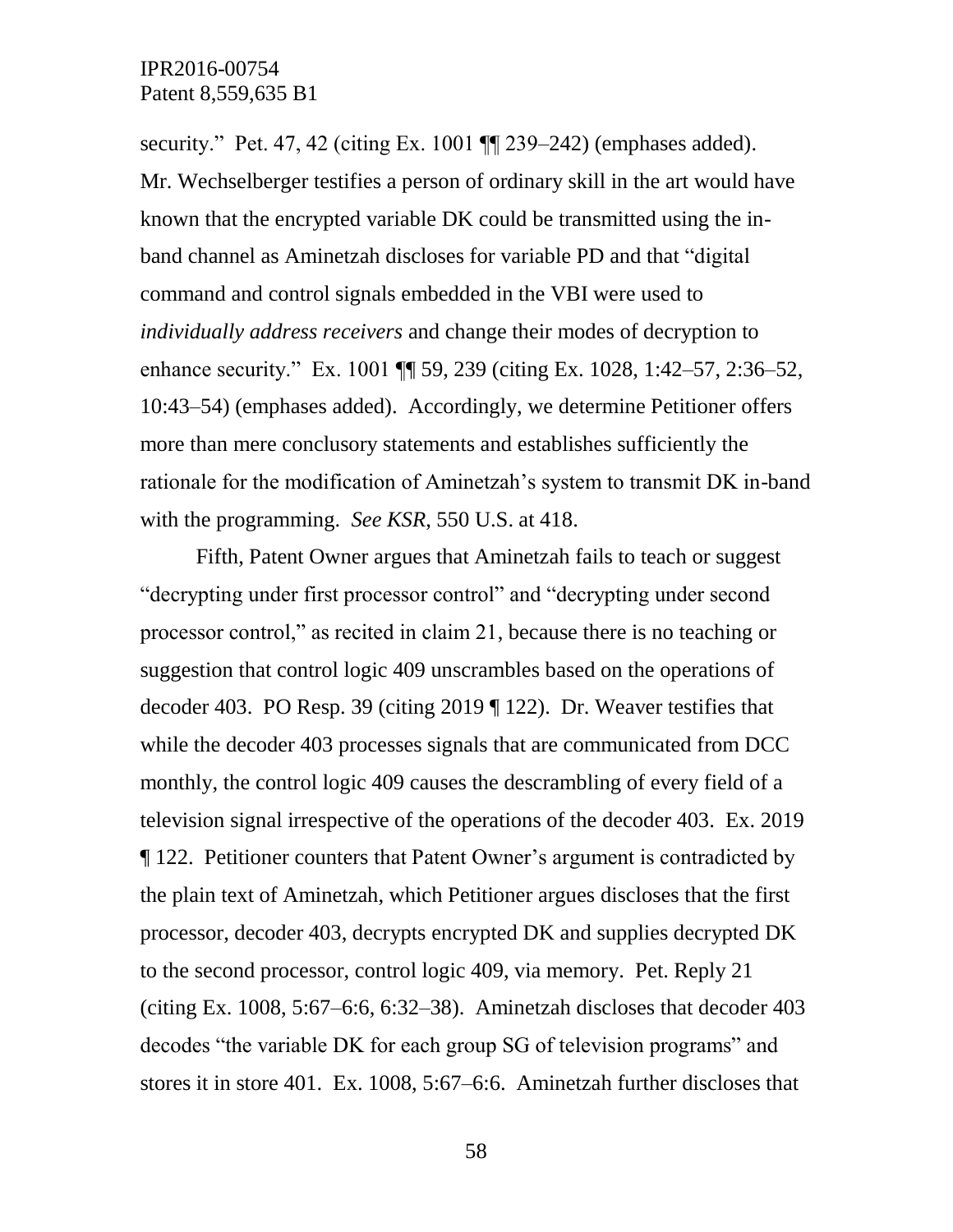"relevant variable DK [] is read out from the store 401" for control logic 409, which performs the "correct unscrambling of the relevant video signal field." *Id*. at 6:32–41. Thus, Petitioner argues that Aminetzah discloses that the control logic 409 controls the descrambling of each field of television programming based on decoder 403 decrypting DK and providing it as an input to control logic 409. Pet. Reply 21 (citing Ex. 1055 ¶ 20). Petitioner argues that Patent Owner's Dr. Weaver agreed with the sequence in Aminetzah described above. *Id*. (citing Ex. 1054, 160:22–161:16). Dr. Weaver testified as follows:

A The DK being transmitted from the DCC to the HT is decoded by 403, stored in 401, selected by a data field 9 in register 405, and made available to control logic 409. Q And then control logic 409 uses DK as one of the inputs to then generate the unscrambling control signal 411; is that correct?

A That's right, DK is one of the inputs involved.

Ex. 1054, 160:22–161:16. We agree with Petitioner, that without decoder 403 providing decrypted DK to control logic 409, control logic 409 would not be able to decrypt the received programming. Pet. Reply 21 (citing Ex. 1055 ¶ 20). We determine the record supports Petitioner's contention that Aminetzah teaches "decrypting under first processor control" and "decrypting under second processor control," as recited in claim 21.

Sixth, Patent Owner argues that assuming a person of ordinary skill in the art were to replace the decoder 403 in Aminetzah with a processor, there is no teaching, suggestion, or motivation to replace a cheap and efficient hard-wired logic unit of decoder 403 with a more complex and expensive processor. PO Resp. 40. It is unclear from Patent Owner's arguments why it would be necessary to replace decoder 403 with another "processor." *See*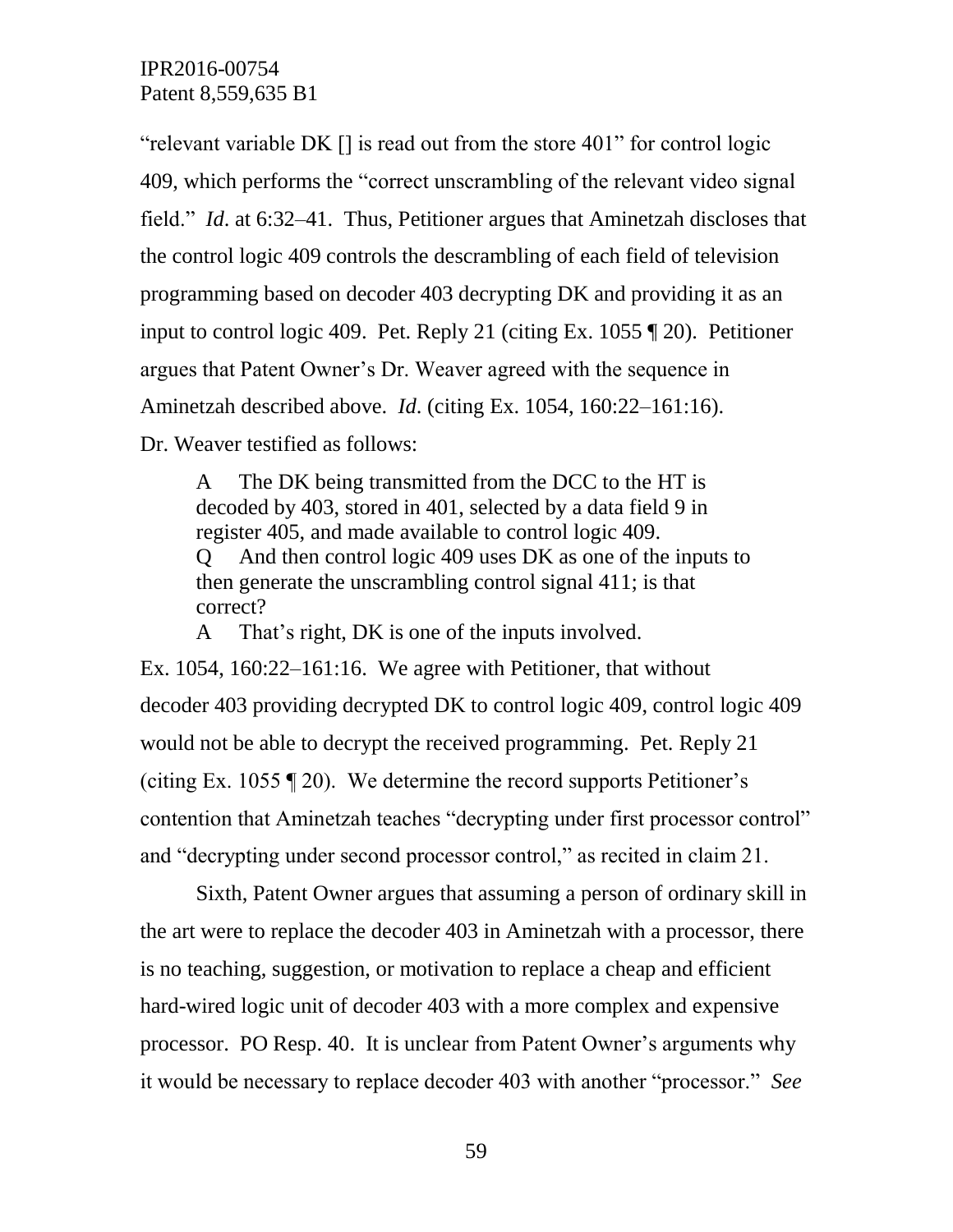*id*. We determine that the decoder 403 disclosed in Aminetzah sufficiently teaches the "decrypting under first processor control" required by claim 21 in accordance with our construction of processor as a "a device that operates on data."

With respect to claim 29, Patent Owner argues that Aminetzah does not teach the step of receiving a transmission and signal necessary for decryption from different sources. PO Resp. 41. Patent Owner contends that Mr. Wechselberger argues without any evidence that a person of ordinary skill in the art would have understood that subscriber number SN is received by store 401 from the network administrator during initial setup or from a manufacturer during the manufacturing process. *Id*. (citing Ex. 1001 ¶ 314). Patent Owner further argues that Aminetzah describes that the subscriber number if "permanently stored" within store 401 at each HT. *Id*. (citing Ex. 1008, 5:52–55). Petitioner does not appear to disagree with Patent Owner that the SN is permanently stored in store 401. *See* Ex. 1001 ¶ 314 ("Aminetzah explains that the subscriber number SN uniquely identifies each subscriber home terminal, and that it is permanently stored in store 401.") (citing Ex. 1008, 5:43–55). It seems the parties only disagreement is as to the origin of the SN. Patent Owner argues that there is no teaching or suggestion in Aminetzah that the receiver station receives subscriber number from a manufacturer or a network administrator. PO Resp. 41 (citing Ex. 2019 ¶ 128). Petitioner argues, however, that Patent Owner does not dispute that subscriber number SN is not received in the transmission but is permanently stored at store 401 in the HT. Pet. Reply 22. Petitioner adds that Patent Owner does not offer any explanation as to how the SN comes to be stored at the HT. Id. (citing Ex 2019 ¶ 128). Petitioner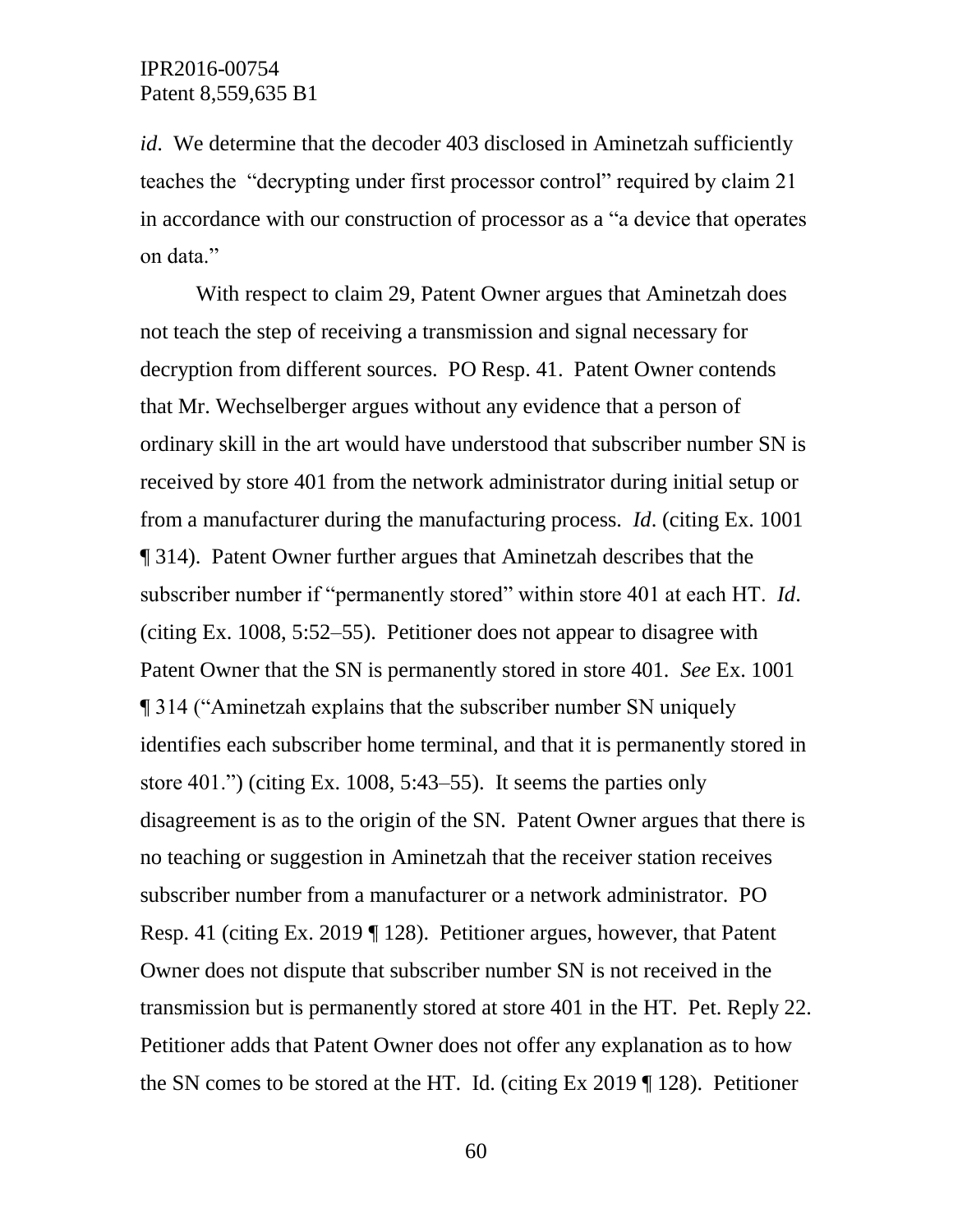further contends that Mr. Wechselberger's testimony remains unrebutted that a person of ordinary skill in the art would have understood that the SN would come to be stored at the HT in one of two ways: (1) from the network administrator during initial setup, or (2) from a manufacturer during the manufacturing process. Pet. Reply 22 (Ex. 1001 ¶ 314). We agree with the parties that Aminetzah discloses that the SN is permanently stored on the HT. *See* Ex. 1008, 5:52–55 ("the number SN in the relevant HT (FIG. 4) is supplied from a store 401, in which it is permanently stored."). Furthermore, the Aminetzah does not disclose that that SN is received as part of the transmission of the programming. *See id*.; Pet. Reply 22. Accordingly, we determine the record supports Petitioner's contention that the SN is received from a different source; thus, the transmission and thus the records supports Petitioner's contention that Aminetzah teaches or suggests "wherein said transmission in said step of receiving a transmission and a signal necessary for decryption are received from different sources," as required by claim 29.

Claim 30 is dependent from claim 29 and further requires "the step of contacting a remote transmitter station to receive one of said transmission and said signal necessary for decryption." Petitioner contends that Aminetzah suggests contacting a remote transmitter station (DCC) to receive the transmission because communication between HT and DCC is bidirectional and a person of ordinary skill in the art would have understood this to allow HT to request data from the DCC. Pet.  $40-41$  (Ex. 1001 ¶ 316; Ex. 1008, 5:64–6:6). Mr. Wechselberger states that "one of ordinary skill in the art would have understood that to order pay per view or special events programming the subscriber station could contact the DCC." Ex. 1001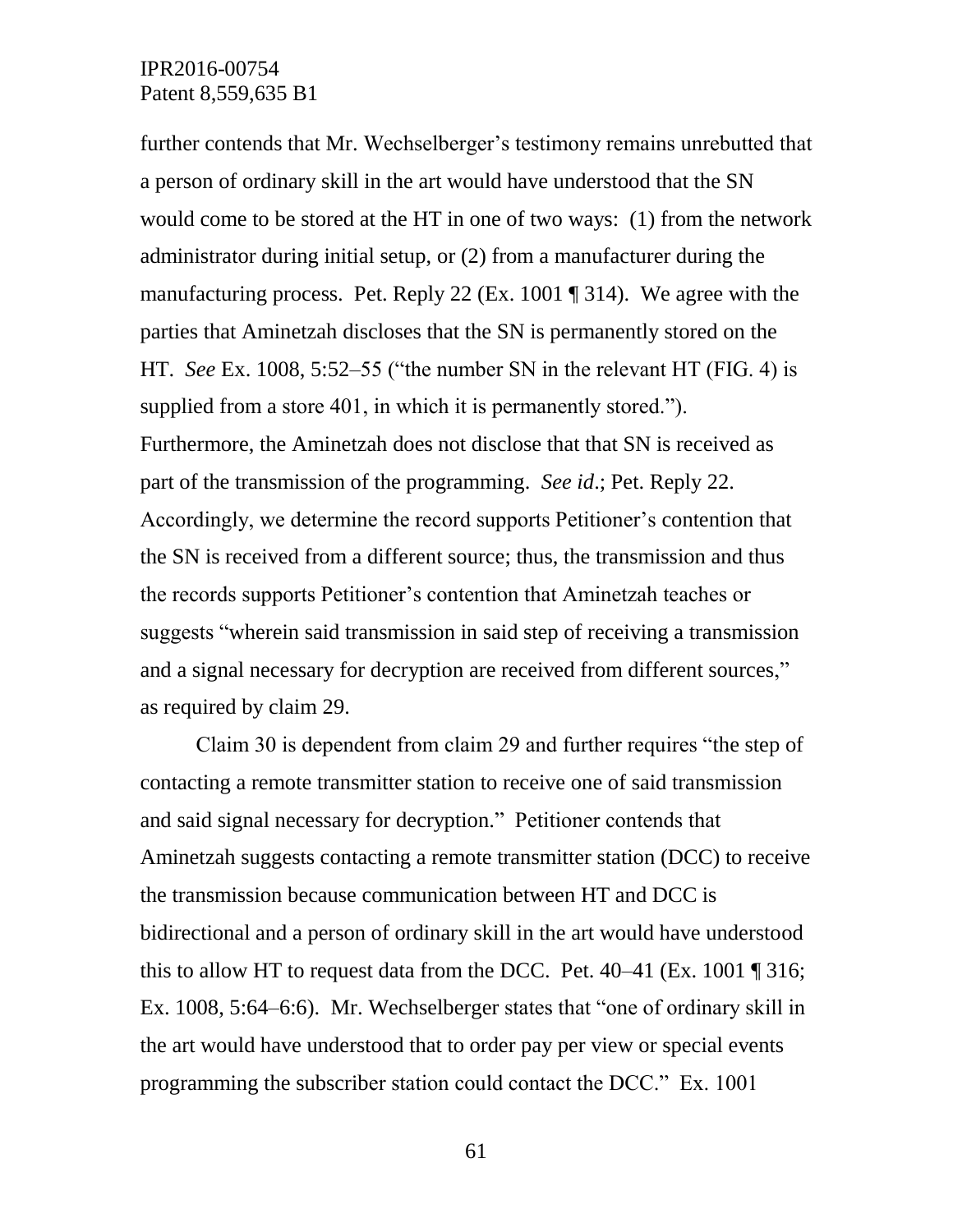¶ 316. Patent Owner argues that there is no motivation to make such a modification because Aminetzah already allows users to watch "pay TV" without having to contact DCC. PO Resp. 42 (citing Ex. 2019 ¶ 133). Petitioner responds that, contrary to Patent Owner's assertion, Aminetzah's HT would need to contact the DCC to receive programming and the variable DK for that programming as a different DK is sent for each group of programming. Pet. Reply 23 (citing Ex. 1008, 4:67–5:3). Aminetzah discloses that a "different first variable DK is produced and stored for each of a plurality of groups SG of television programs, so that subscribers can subscribe selectively to different groups or types of television programs." Ex. 1008, 4:67–5:3. Mr. Wechselberger also testifies that HT would need to contact the DCC when it is newly setup or reprogrammed. Ex. 1001 ¶ 316. We determine that records supports Petitioner's contention that Aminetzah teaches or suggests "the step of contacting a remote transmitter station to receive one of said transmission and said signal necessary for decryption," as required by claim 30.

As discussed above, we have reviewed the Petition and the supporting evidence and briefs; we determine the record supports Petitioner's contentions that Aminetzah would have rendered claims 21 and 28–30 obvious. Accordingly, in light of the foregoing and our analysis of secondary considerations discussed below, we determine Petitioner has shown by a preponderance of evidence that claims 21 and 28–30 would have been obvious in view of Aminetzah.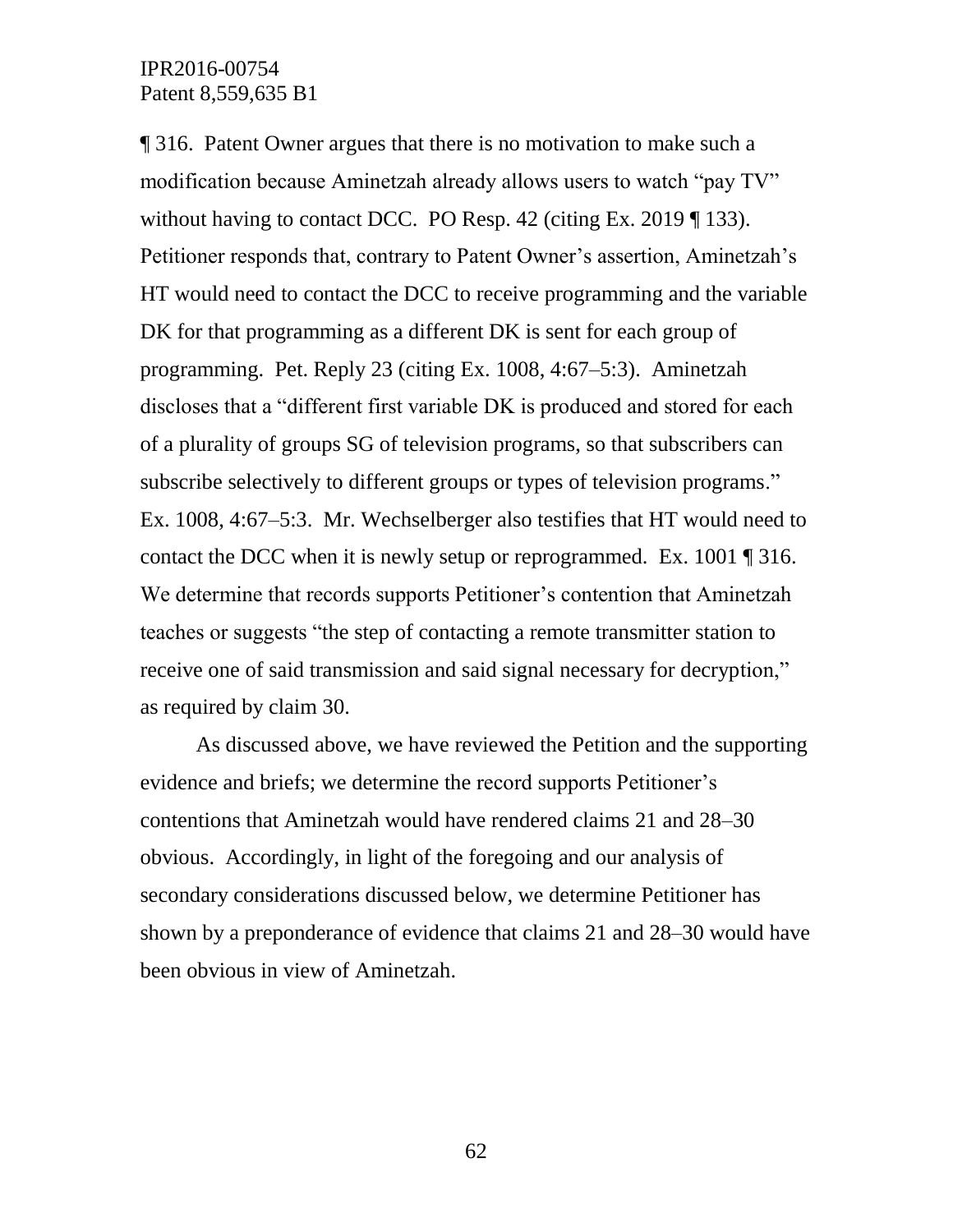#### *F. Secondary Considerations*

As Petitioner argues, Patent Owner fails to show a nexus to its alleged secondary considerations of non-obviousness: "None of the purported 'evidence' specifically relates to the '635 Patent, let alone the Challenged Claims." Pet. Reply 26. By way of example, Patent Owner does not put its licenses in evidence or tie a challenged claim in the '635 Patent to any single one of them. *See* PO Resp. 63. Patent Owner alleges it "has received professional acclaim and industry recognition of its inventions." *Id*. Again, Patent Owner does not even allege a nexus to challenged claims in the '635 Patent. Similar remarks apply to Patent's allegation of citations to the '635 Patent family. *Id*.; *see Therasense, Inc. v. Becton, Dickinson and Co.*, 593 F.3d 1289, 1299 (Fed. Cir. 2010) ("Abbott is incorrect in contending that it was entitled to the presumption of a nexus. This is not a situation where the success of a product can be attributed to a single patent, because Abbott's Exactech product embodied at least two patents . . . .").

The proffered evidence of secondary considerations only would be relevant to the claims instituted on obviousness grounds and not an anticipation challenge, namely, claims 4, 13, 28, and 30. Patent Owner does not cite to anything in its secondary considerations that relates to showing the unobviousness of these claims. To the extent relevant, we incorporate by reference our similar findings from a related case, wherein Patent Owner presented the same or similar evidence with respect to a different patent and different patent claims. *See* Ex. 1036, 45–54. Even if some loose nexus exists, considering the evidence as a whole, including the anticipation and obviousness discussions above and Patent Owner's arguments regarding secondary considerations, we conclude Petitioner has shown by a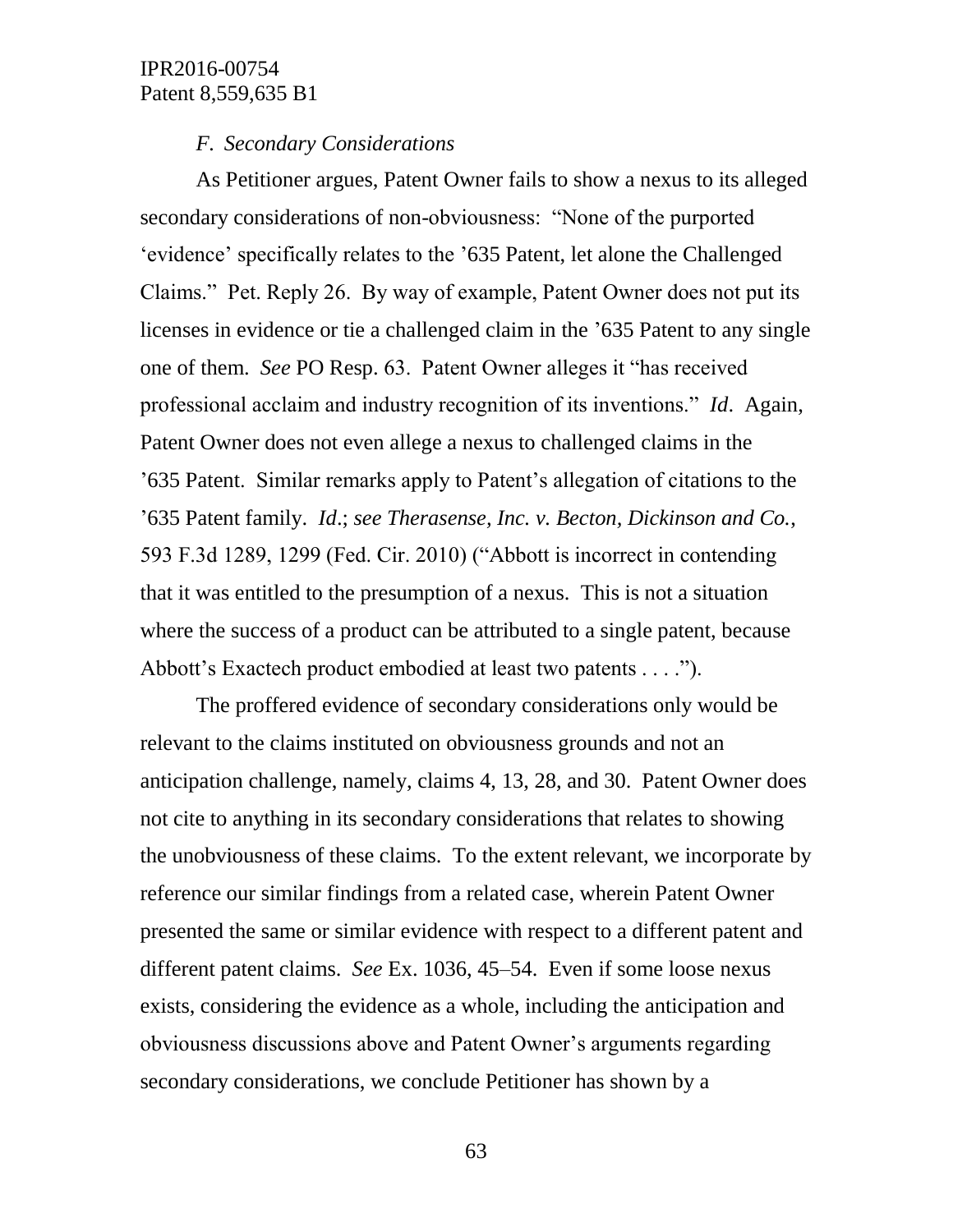preponderance of evidence that challenged claims 4, 13, 28, and 30 would have been obvious.

#### *G. Patentability of Proposed Substitute Claims*

In an *inter partes* review, any amended claims must be proposed as a part of a motion to amend the claims. 35 U.S.C. § 316(d). As the moving party, Patent Owner bears the burden of proof in establishing that it is entitled to add proposed substitute claims 53–85. 37 C.F.R. § 42.20(c); *see also Microsoft Corp. v. Proxyconn, Inc.*, 789 F.3d 1292, 1306–08 (Fed. Cir. 2015) (patentee bears the burden of showing that its proposed substitute claims are patentable over the prior art of record); *Prolitec, Inc. v. Scentair Techs., Inc.*, 807 F.3d 1353, 1363–64 (Fed. Cir. 2015) (same); *Idle Free Systems, Inc. v. Bergstrom, Inc.*, Case IPR2012-00027, slip op. at 7 (PTAB June 11, 2013) (Paper 26) (informative) ("For a patent owner's motion to amend, 37 C.F.R. § 42.20(c) places the burden on the patent owner to show a patentable distinction of each proposed substitute claim over the prior art."); *MasterImage 3D, Inc. v. RealD, Inc.*, Case IPR2015-00040 (PTAB July 15, 2015) (Paper 42) (same).

As part of this showing, Patent Owner must demonstrate the following: (1) the amendment responds to a ground of unpatentability involved in the trial; (2) the amendment does not seek to enlarge the scope of the claims of the patent or introduce new subject matter; (3) the amendment proposes a reasonable number of substitute claims; and (4) the proposed claims are supported in the original disclosure. 37 C.F.R. § 42.121.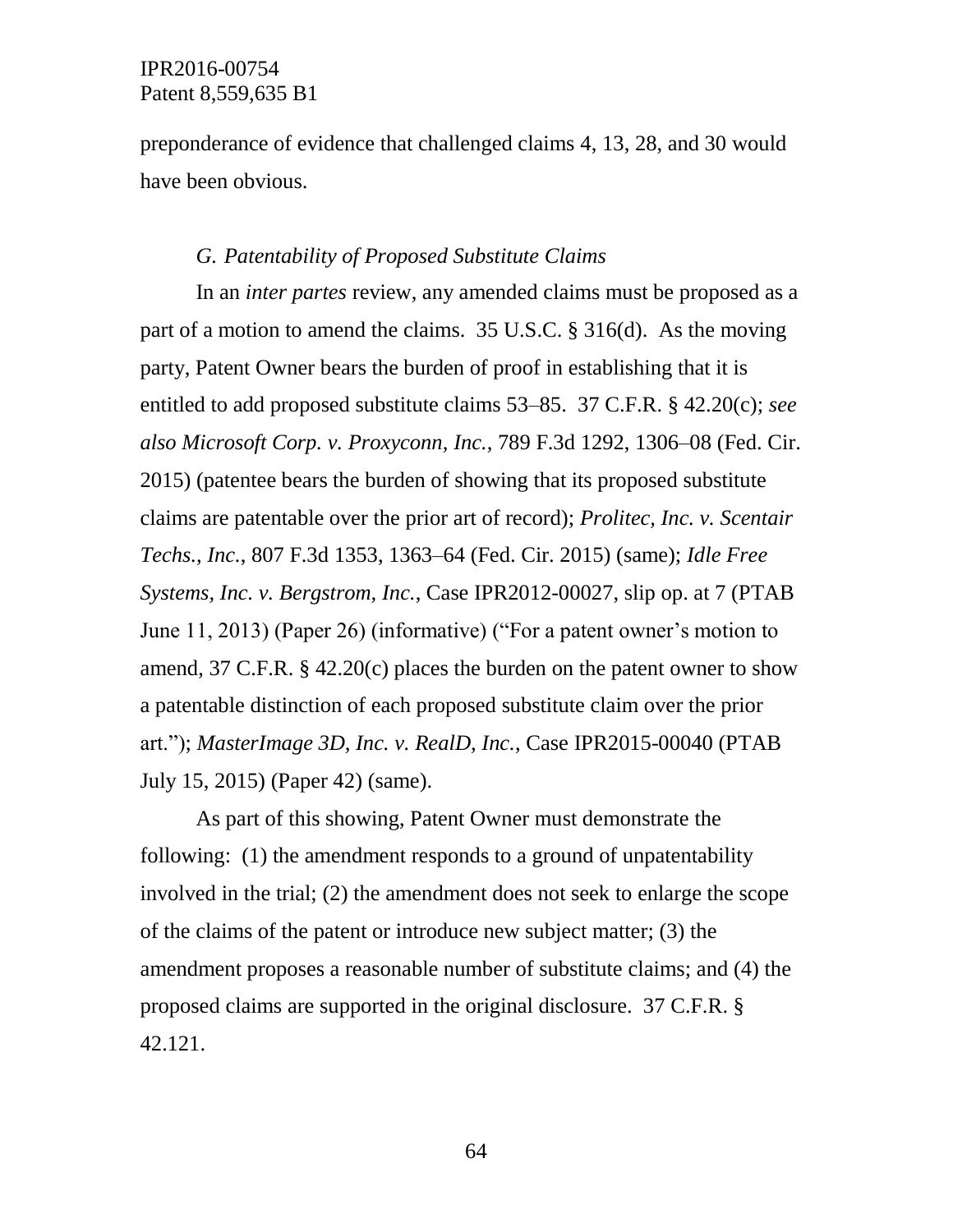Upon review of the Motion to Amend, Patent Owner has not met all of the requirements of 37 C.F.R. § 42.121 of substitute claims 34 and 36–40. Although we determine that substitute claim 35 meets the requirements of 37 C.F.R. § 42.121, we are not persuaded that Patent Owner has demonstrated the patentability of substitute claim 35 over the prior art of record.

## *a. Responsive to a Ground of Unpatentability and Reasonable Number of Substitute Claims*

Contingent upon the determination of unpatentability of the challenged claims, Patent Owner's Motion to Amend seeks to replace all of the challenged claims, claims 4, 7, 13, 21, and 28–30, with proposed substitute claims substitute claims 34–40. Paper 16 ("Motion to Amend"), A-1–A-4. That contingency has manifested. Patent Owner's Motion to Amend satisfies the burden with respect to a reasonable number of substitute claims and responsiveness. *See* 37 C.F.R. § 42.121.

## *b. Written Description and Enablement Support for the Proposed Substitute Claims*

A motion to amend claims must identify clearly the written description support for each proposed substitute claim. 37 C.F.R. § 42.121(b); *see also* 35 U.S.C. 316 (d) (an "amendment" may not introduce "new matter"). The requirement that the motion to amend must set forth the support in the original disclosure of the patent is with respect to *each claim*, not for a particular feature of a proposed substitute claim. In other words, it is inadequate to show written description support for just the claim feature added by the proposed substitute claim. The motion must account for the claimed subject matter as a whole, i.e., the *entire* proposed substitute claim, when showing where there is sufficient written description support for each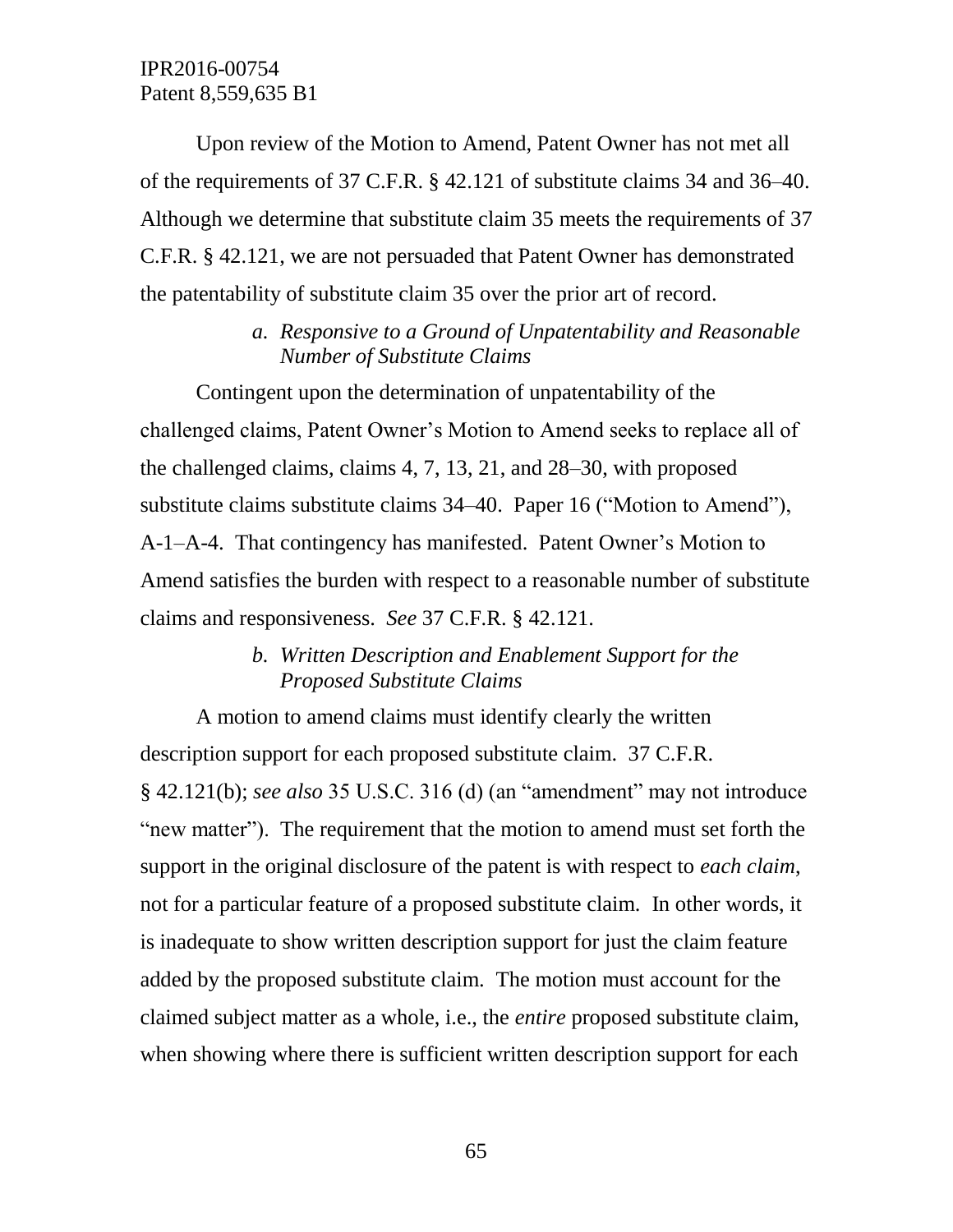claim feature. *See Nichia Corp. v. Emcore*, IPR2012-00005, slip op. at 4 (PTAB June 3, 2013) (Paper 27).

In the Motion to Amend, Patent Owner asserts that the substitute claims find support under 35 U.S.C. § 112 in "the earliest filed disclosure at issue for each proposed substitute claim." Motion to Amend 9–13 (citing Ex. 2130 ¶ 14). We note that all of the proposed, substitute claims, save one (claim 35, proposed as a substitute for claim 7), recite, in part, a digital information transmission "*unaccompanied by any non-digital information transmission*." Patent Owner's Motion to Amend does not expressly refer to such limitations, referring instead to Dr. Dorney's Declaration in support of the Motion to Amend (Ex. 2130).

In response, Petitioner argues that Patent Owner has not demonstrated support for the substitute claims because it does not "quote even a single limitation of the Substitute Claims" in its Motion to Amend, providing only generalizations. Opposition to Motion to Amend 5. Petitioner also asserts that Patent Owner's direction to Dr. Dorney's Declaration is unavailing because the declaration merely provides a chart with quotes to different specifications and fails to explain how the application support the substitute claims. *Id*. at 6 (citing *Facebook, Inc. v. EveryMD LLC*, IPR2014-00242, 2105 WL 2268210 (PTAB May 12, 2015)). Patent Owner responds that the Board did review the table in *Facebook*, that any unsubstantiated attacks on Dr. Dorney's declaration are not material, and that reference can be made to Dr. Dorney's "Supplemental" Declaration (Ex. 2140 ¶ 9) for support from additional embodiments. Patent Owner's Reply in Support of Motion to Amend 2–5. We need not decide, however, the propriety of Patent Owner's presentation of its support arguments because we are persuaded that there is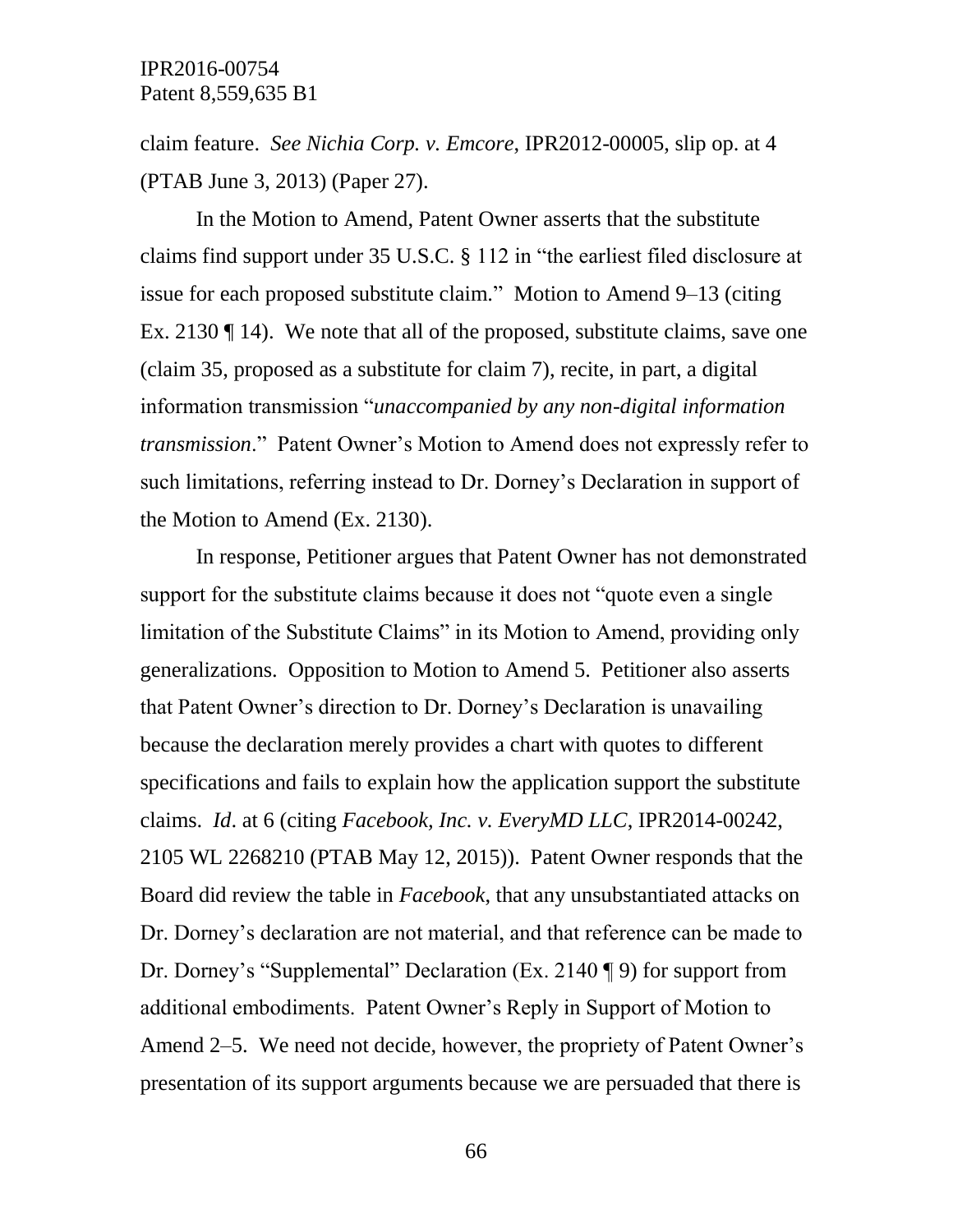not proper written description support for all of the elements of the substitute claims.

Whether a patent claim satisfies the written description requirement of 35 U.S.C. § 112, first paragraph, depends on whether the description clearly allows persons of ordinary skill in the art to recognize that the inventor invented what is claimed. *Vas-Cath Inc. v. Mahurkar*, 935 F.2d 1555, 1562– 63 (Fed. Cir. 1991). In view of the plain language of the claim limitation in question, "unaccompanied by any non-digital information transmission," we determine that the "digital information transmission," or equivalent, must not include any non-digital information therein. In substitute claims 34 and 36–40, this limitation is recited as a "negative" limitation, i.e., by what should not be included. The Federal Circuit has determined that simply describing alternative features without articulating advantages or disadvantages of each feature can support a negative limitation. *Inphi corp. v. Netlist, Inc.*, 805 F.3d 1350, 1356–57 (Fed. Cir. 2015). Therefore, to provide written description support, Patent Owner must identify those alternatives for the substitute claims. We are not persuaded that Patent Owner has done so.

In Dr. Dorney's first Declaration, he references portions of the 06/317,510 Application (Ex. 2050), and portions of the 08/449,413 Application (Ex. 2135). Ex. 2130 ¶ 14. The portions cited discuss separation of information signals from their associated programming, where the information signals may be recorded and transferred to an external communication network. *See* Ex. 2050, 21:23–30, 31:9–11, 9:32–10:3, 38:29–39:1, 16:31–17:3, 19:22–28; Ex. 2135, 28:25–35. The cited sections of the specifications do not disclose alternatives, such as including digital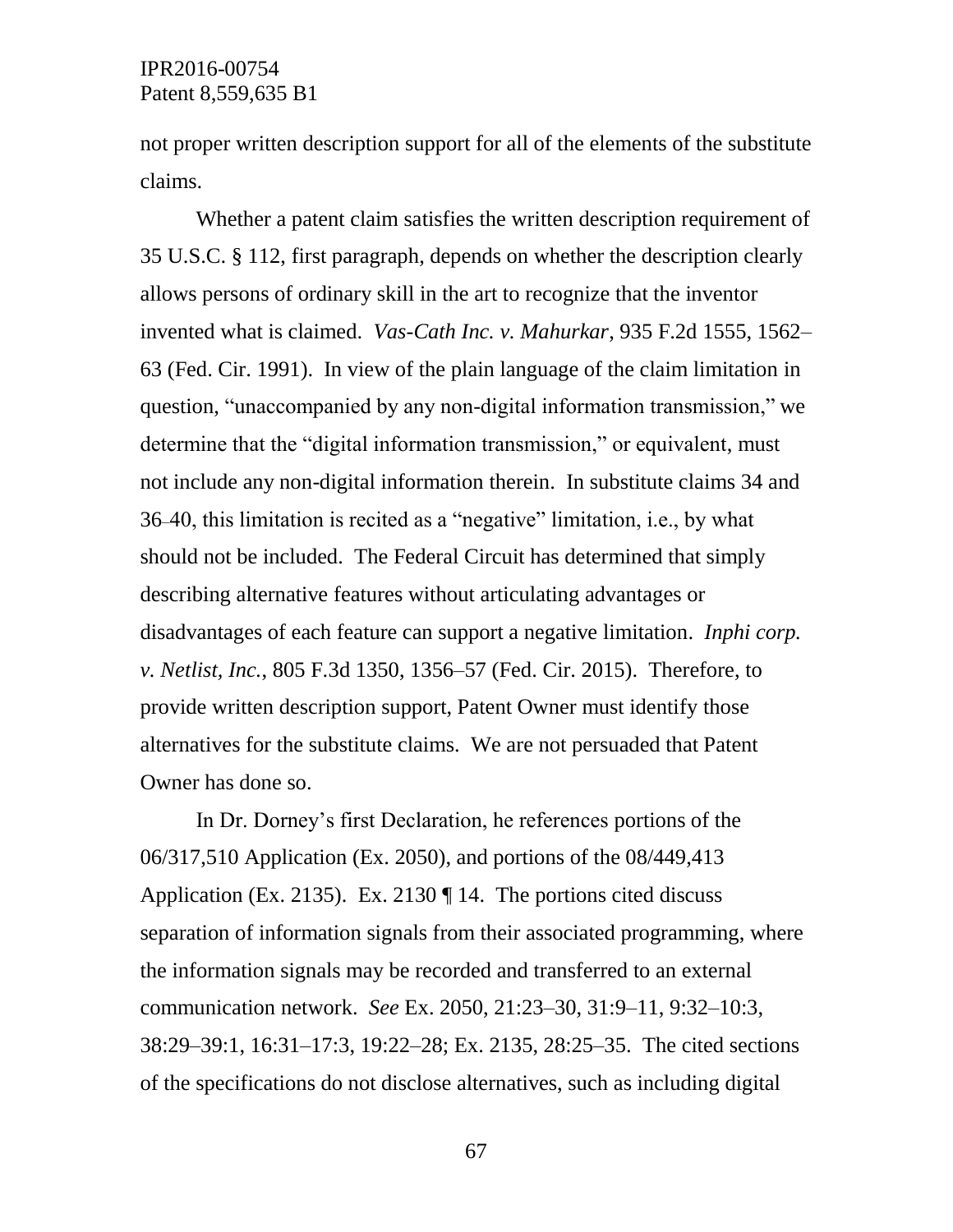information, non-digital information, or other alternative that would have apprised one of ordinary skill in the art that the "digital information transmission" must not include any non-digital information therein. We can find nothing in the cited sections that address alternative features that demonstrate that the inventors would have considered digital information transmission that expressly excluded non-digital information. We note further that disclosures that a transmission includes digital information would not necessarily be the same as forbidding non-digital information.

In Dr. Dorney's second "supplemental" Declaration, he references portions of the same applications (Exs. 2050, 2135). Ex. 2140 ¶ 9. The portions cited discuss separation of information signals from their associated programming, where the information signals may be recorded and transferred to an external communication network. *See* Ex. 2050, 21:23–30, 31:9–11, 9:32–10:3, 38:26–39:1, 16:31–17:3, 19:22–28; Ex. 2135, 28:25– 35, 31:30–32:20, 448:25. Similar to that discussed above, the cited sections of the specifications do not disclose alternatives that would have apprised one of ordinary skill in the art that the "digital information transmission" must not include any non-digital information therein.

As to claim 35, proposed as a substitute for claim 7, we conclude that Patent Owner has demonstrated that the claim has proper written description support. Although Patent Owner eschews explicit support of specific claim elements of claim 35 in the Motion to Amend and Reply in Support thereof, Patent Owner does provide such support in separate declarations. *See* Papers 16, 27. Relying on Dr. Dorney's Declarations (Ex. 2130 ¶ 14; Ex. 2140 ¶ 9), Patent Owner asserts that portions of the prior applications (Exs. 2050, 2135) support all of the limitations of substitute claim 35. Based on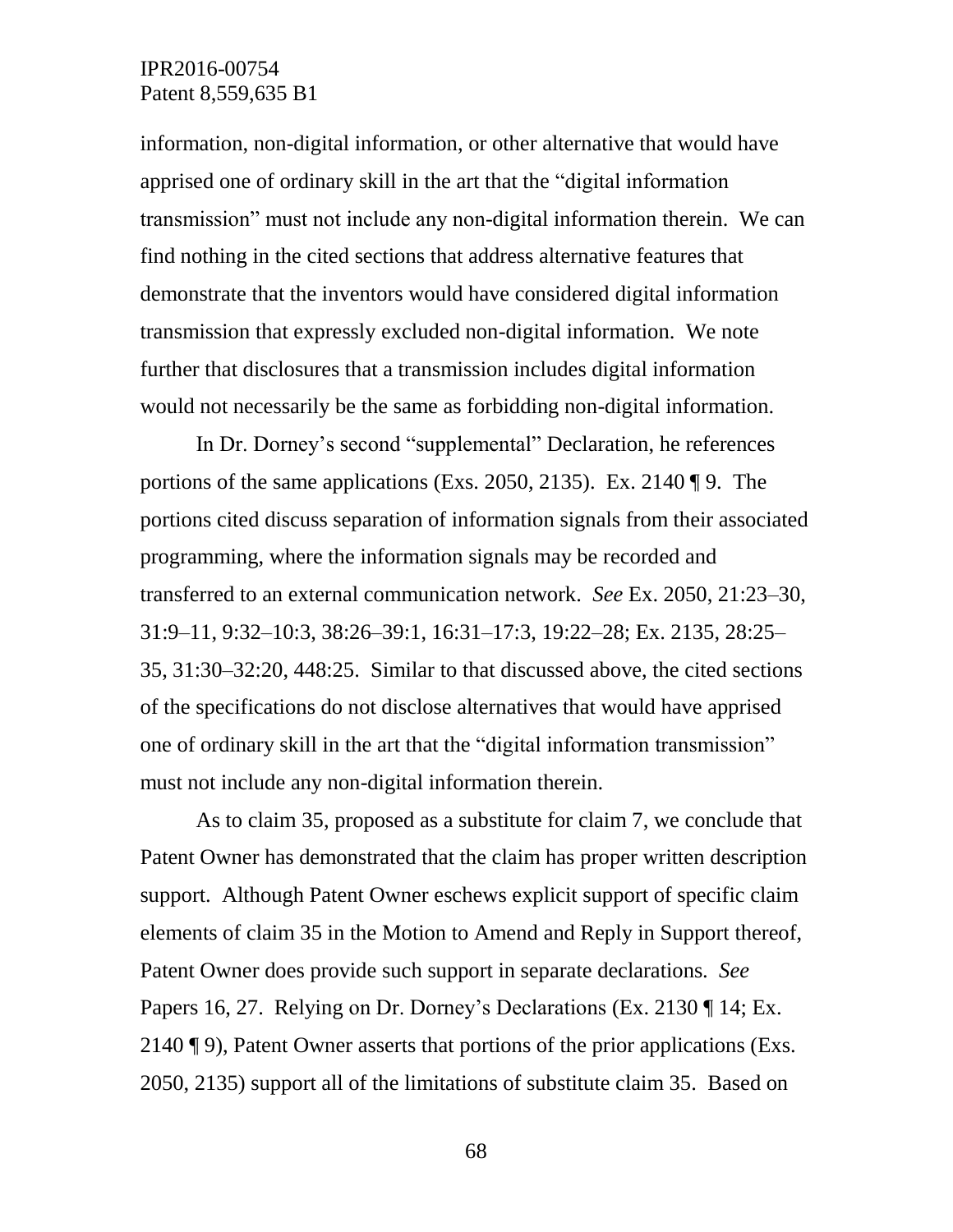$\overline{a}$ 

our review, we are persuaded that claim 35 has proper written description support.

#### *c. Patentability of Claim 35 in view of Guillou and Campbell*

Based on the analysis in Section II.D.2.b above, we determine that Petitioner has shown by a preponderance of evidence that claim 7 in anticipated by Guillou. Claim 35 is based on claim 7, with the following additions: "wherein said subscriber station stores data including information particular to a customer and stores data identifying a source of said programming." Motion to Amend A-1. We incorporate our prior analysis herein with respect to proposed substitute claim 35.

Patent Owner argues that the prior art does not disclose these limitations. Motion to Amend 20–21. Petitioner counters that claim 35 is obvious over Guillou, which Patent Owner counters. Opposition to Motion to Amend 16–17; Reply in Support of the Motion to Amend 7. In light of the analysis below and our analysis of secondary considerations discussed above, we determine Petitioner has shown by a preponderance of evidence that claim 35 is obvious over Guillou and Campbell. 5

Patent Owner directs our attention to a "decision by Magistrate Judge Roy S. Payne of the Eastern District of Texas in *Personalized Media Communications LLC v. Samsung Elecs. Am., Inc. et al.*, Case No. 2:15-cv-1754-JRG-RSP (E.D. Tex.) (Ex. 2133), respecting whether certain claims in six other patents also assigned by the Patent Owner were invalid under 35 U.S.C. §101." Motion to Amend 17. However, because we need not determine the validity of claim 35 under 35 U.S.C. §101, we need not

<sup>5</sup> Int'l Patent Appl. No. PCT/US81/00414, filed Mar. 31, 1981 (Ex. 1023) ("Campbell").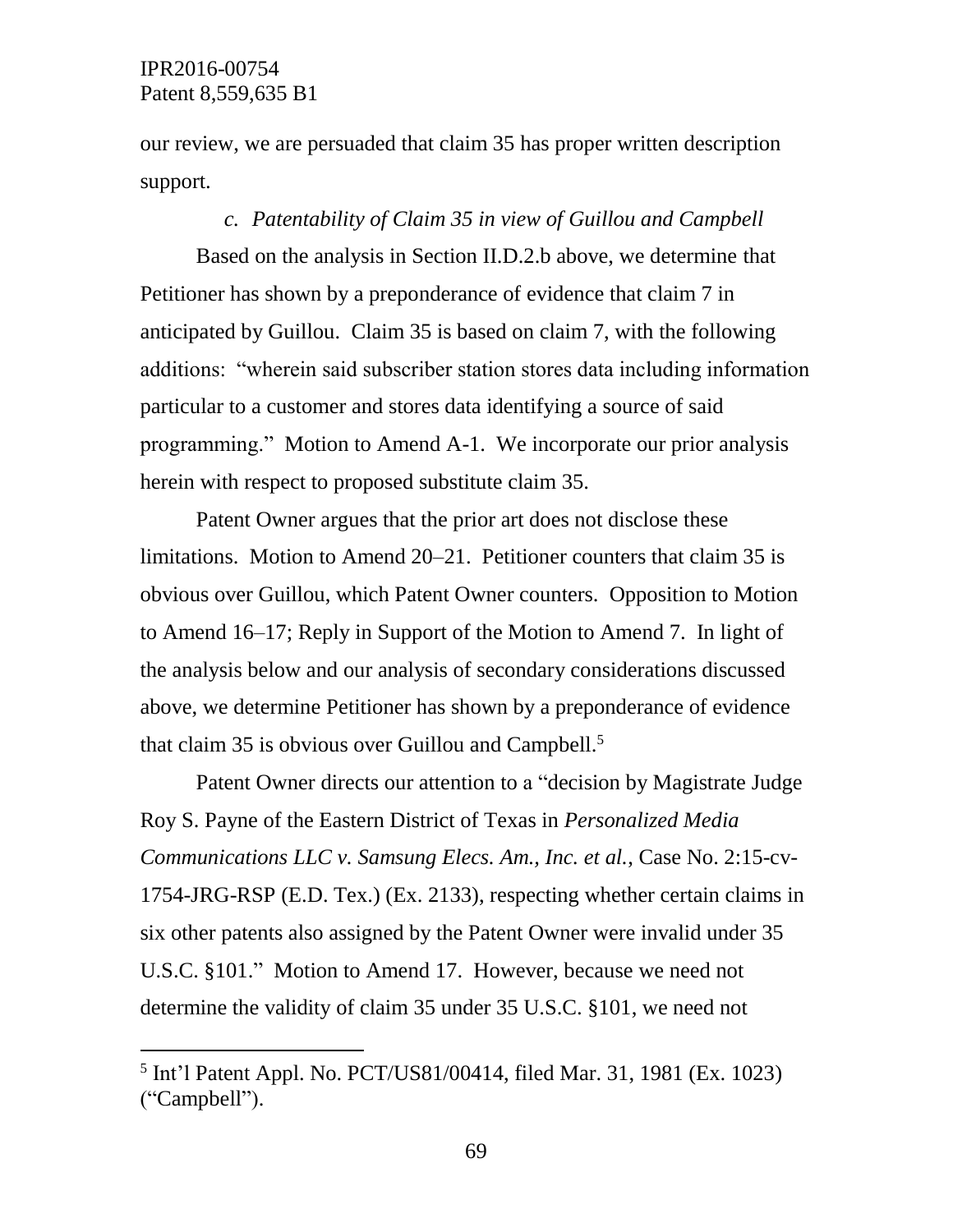consult that decision.

Petitioner alleges that substitute claim 35 is obvious over Guillou and Campbell, with Campbell disclosing the use of a program's content rating and a subscriber's personally chosen content rating threshold to enable/disable viewing of a program. Opposition to Motion to Amend 16– 17 (citing Ex. 1023, 18:24–35, 21:5–15, 23:23–24:9; Ex. 1055 ¶ 51). With respect to the recitation in claim 35 that data identifying a source of said programming are stored, Petitioner argues that Campbell discloses "receiving and storing a channel number code which uniquely identifies the source of programming." *Id*. at 15, 17 (citing Ex. 1023, 20:28–21:4, Fig. 11; Ex.  $1055 \text{ } \text{T}$  41).

Patent Owner responds that Campbell's video is a scrambled, analog signal using an unscramble code transmitted in the clear, that Campbell does not teach that teletext is scrambled, and that Campbell teaches away from Guillou. Reply in Support of the Motion to Amend 7. We do not agree.

Further to the discussion in Section II.A.1, we conclude that the term "decrypt" with respect to the '635 Patent includes descrambling. As such, the scrambling of analog video in Campbell does not create a contrast with the subject matter of claim 35. Furthermore, we are not persuaded Campbell must be bodily incorporated into Guillou to create obviousness of a claim. An obviousness analysis "need not seek out precise teachings directed to the specific subject matter of the challenged claim, for a court can take account of the inferences and creative steps that a person of ordinary skill in the art would employ." *KSR*, 550 U.S. at 418. The concepts of Campbell, namely identifying the source of the programming and applying a subscriber's content rating, could have been implemented in the system Guillou due to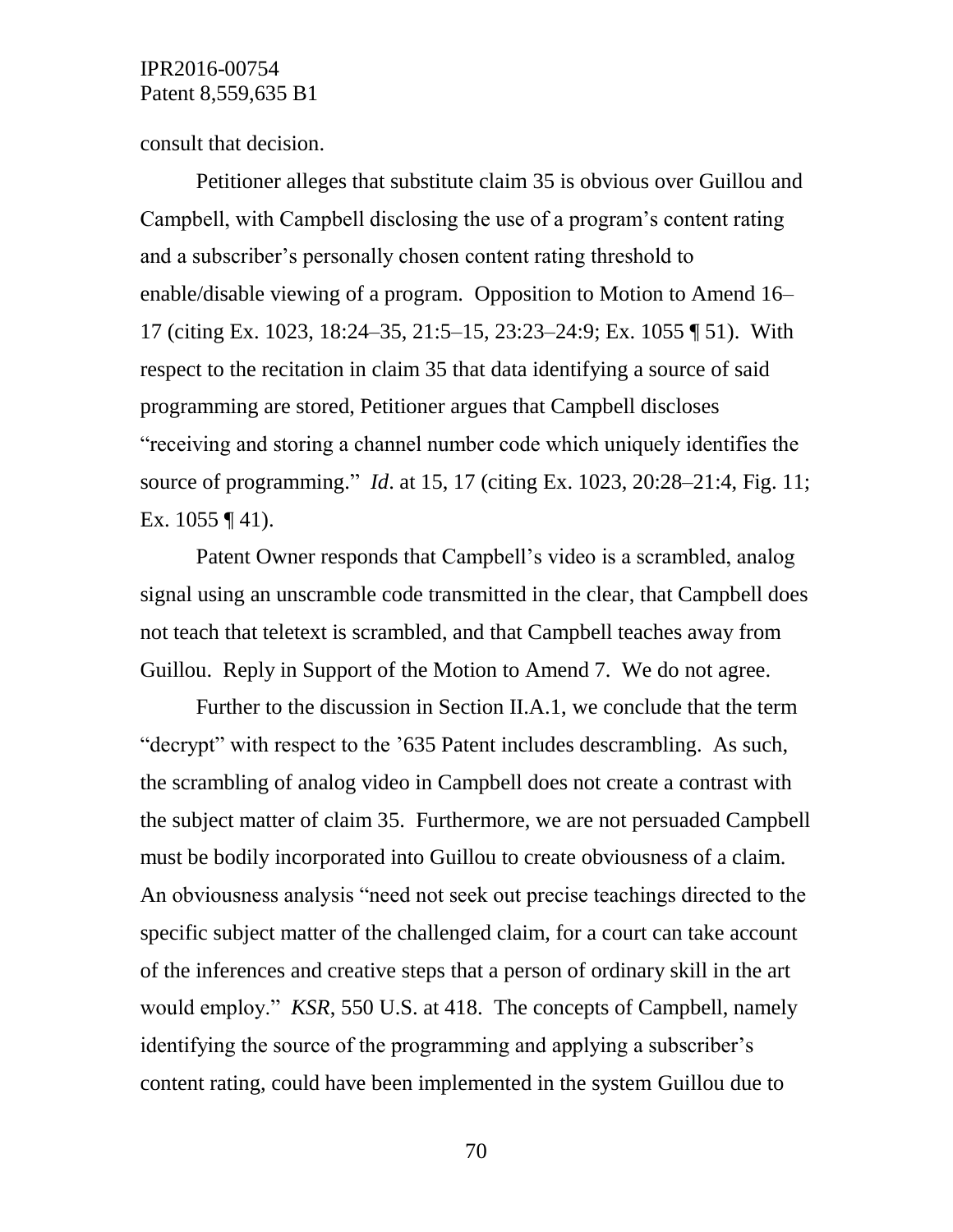the benefits described in Campbell. Lastly, although we agree with Patent Owner that Campbell espouses a simple design, without the addition of equipment advocated by Guillou (Reply in Support of the Motion to Amend 7), this is not sufficient to demonstrate that Campbell teaches away from Guillou. A reference must criticize, discredit, or otherwise discourage the solution claimed to constitute a teaching away. *In re Fulton*, 391 F.3d 1195, 1201 (Fed. Cir. 2004). The preferences and objectives of Campbell are not teachings that disparage or discourage the use of concepts disclosed in Campbell.

Accordingly, in light of the foregoing and our analysis of secondary considerations discussed above, we determine Petitioner has shown by a preponderance of evidence that claim 35 would have been obvious in view of Guillou and Campbell. As such, we deny Patent Owner's Motion to Amend with respect to claim 35.

#### III. SUMMARY

Petitioner has demonstrated, by a preponderance of the evidence, that claims 4, 7, 13, 21, and 28–30 of the '635 Patent are unpatentable. Patent Owner has not demonstrated, by a preponderance of the evidence, that the Motion to Amend meets the requirements set forth in 37 C.F.R. § 42.121 with respect to substitute claims 34 and 36–40. Regardless of who carries the burden on the Motion to Amend, the record shows by a preponderance of the evidence that the proposed substitute claims are not patentable.

#### IV. ORDER

Accordingly, it is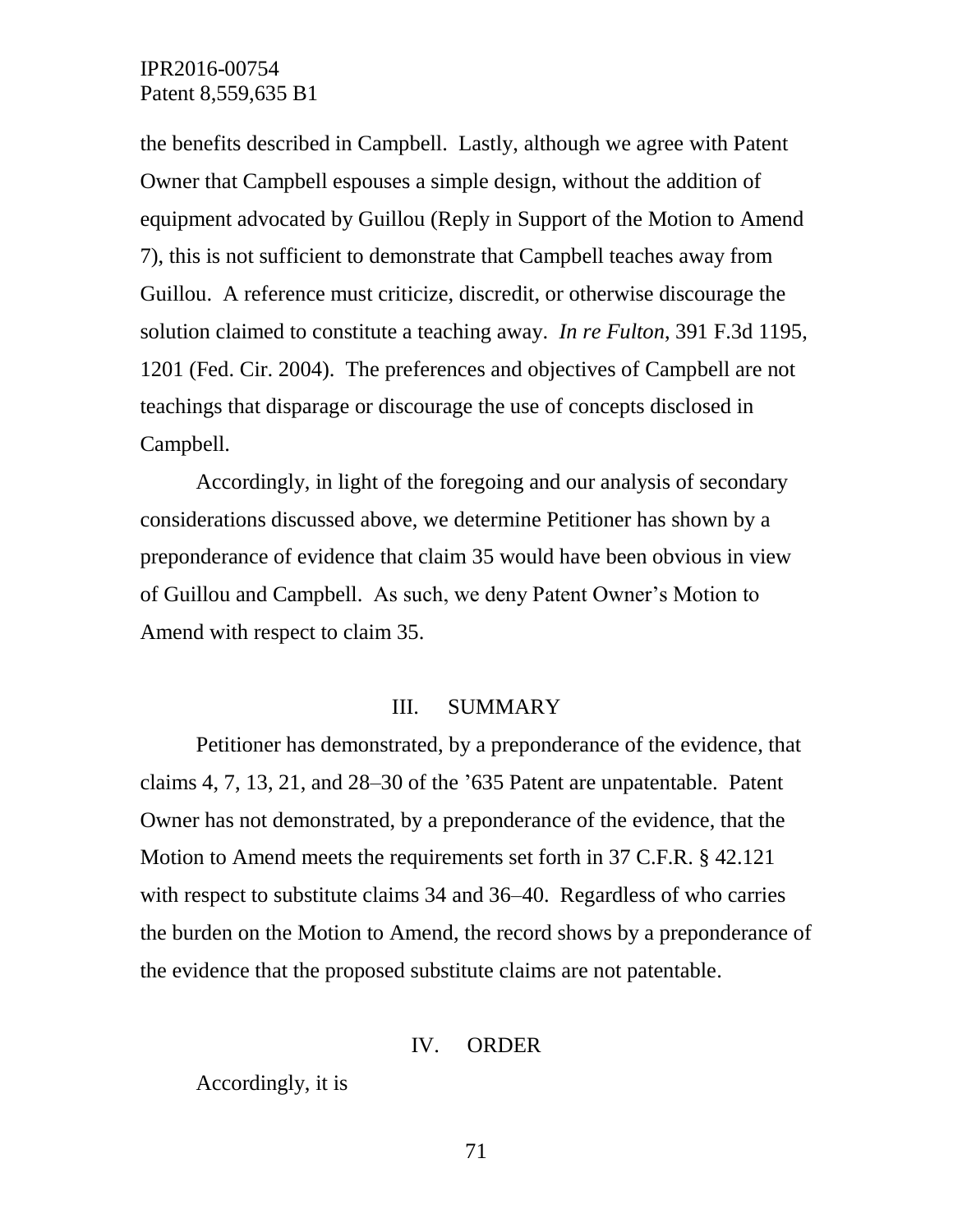ORDERED that claims 4, 7, 13, 21, and 28–30 of the '635 Patent are unpatentable;

FURTHER ORDERED that Patent Owner's Motion to Amend is *denied*; and

FURTHER ORDERED that because this is a Final Written Decision, parties to the proceeding seeking judicial review of the decision must comply with the notice and service requirements of 37 C.F.R. § 90.2.